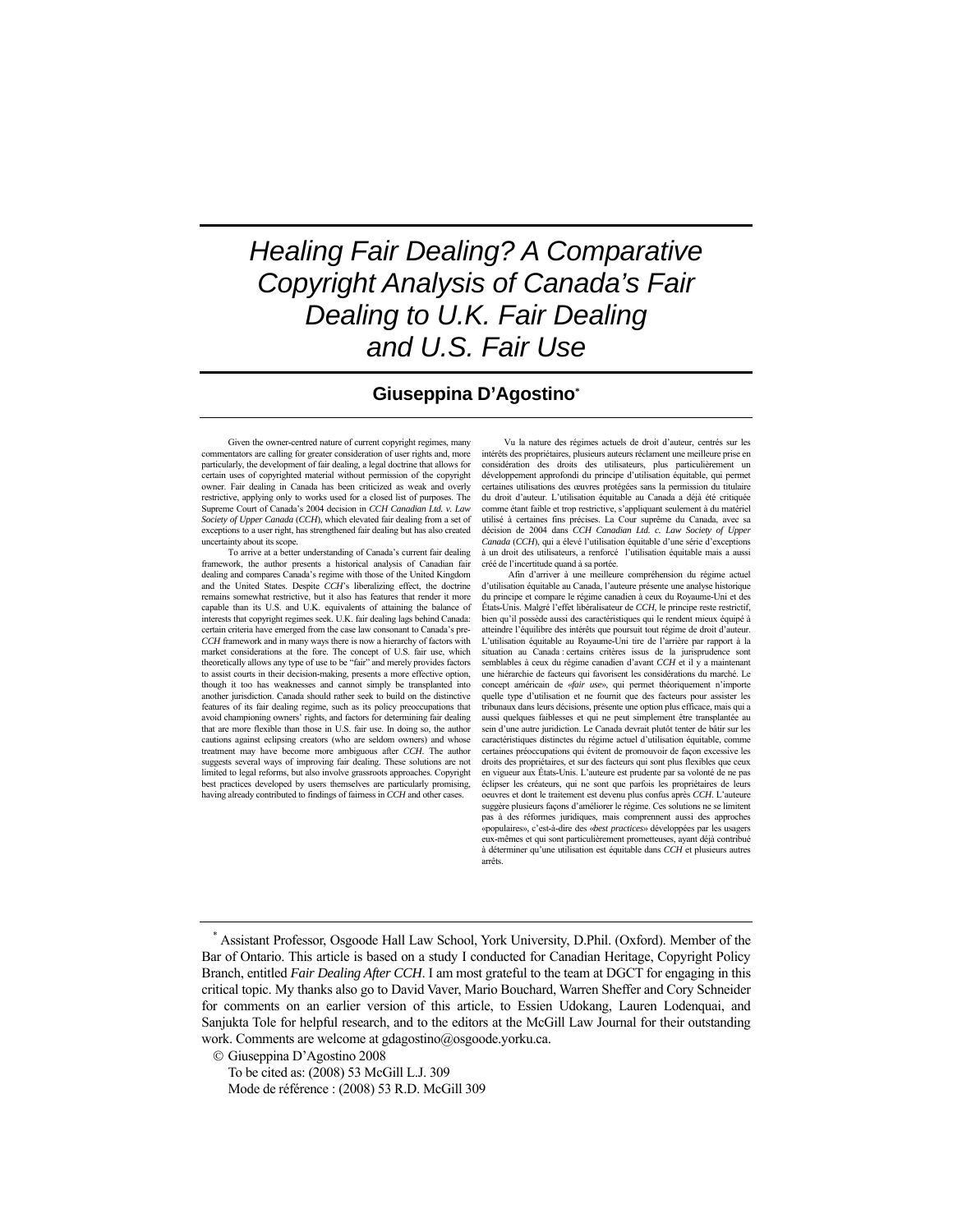|    | <b>Introduction</b>                       |    |                                                                                       | 312        |  |  |
|----|-------------------------------------------|----|---------------------------------------------------------------------------------------|------------|--|--|
| I. |                                           |    | <b>Fair Dealing in Canada</b>                                                         | 317        |  |  |
|    |                                           |    | A. Legislative Context                                                                | 317        |  |  |
|    | В.                                        |    | Analyzing CCH                                                                         | 319        |  |  |
|    |                                           | 1. | CCH Canadian Ltd. v. Law Society of Upper Canada                                      | 319        |  |  |
|    |                                           |    | Purpose (and Commercial Nature) of the Dealing<br>a.                                  | 320        |  |  |
|    |                                           |    | The Character of the Dealing<br>b.                                                    | 321        |  |  |
|    |                                           |    | The Amount of the Dealing<br>$c_{\cdot}$                                              | 321        |  |  |
|    |                                           |    | Alternatives to the Dealing<br>d.                                                     | 322        |  |  |
|    |                                           |    | Nature of the Work<br>e.                                                              | 323        |  |  |
|    |                                           |    | f.<br>Effect of the Dealing on the Work                                               | 323        |  |  |
|    |                                           | 2. | CCH Observations: User-centric Approach                                               | 324        |  |  |
|    |                                           |    | Defence to User Right<br>a.                                                           | 324        |  |  |
|    |                                           |    | <b>Expanded Purposes</b><br>b.                                                        | 324        |  |  |
|    |                                           |    | c. Exceptions and Fair Dealing                                                        | 325        |  |  |
|    |                                           |    | Constructing Fair Dealing-Infringement, Burden<br>d.                                  |            |  |  |
|    |                                           |    | of Proof, Agency, and Institutional Practices                                         | 325<br>327 |  |  |
|    |                                           | 3. | Cautionary Note on CCH User-centric Policy<br>е.<br>State of Judicial Play Before CCH | 329        |  |  |
|    |                                           |    | Restrictive Interpretation<br>a.                                                      | 329        |  |  |
|    |                                           |    | Liberal Interpretation<br>b.                                                          | 330        |  |  |
|    |                                           |    | Motive<br>$\mathcal{C}$ .                                                             | 331        |  |  |
|    |                                           |    | Policy<br>d.                                                                          | 332        |  |  |
|    |                                           | 4. | Post-CCH: Have Courts and Tribunals Taken CCH's Lead?                                 | 333        |  |  |
|    |                                           |    | <b>Copyright Board Decisions</b><br>a.                                                | 333        |  |  |
|    |                                           |    | Note on the Educational Context<br>b.                                                 | 336        |  |  |
| Ш. | <b>Fair Dealing in the United Kingdom</b> |    |                                                                                       |            |  |  |
|    | Α.                                        |    | What Have the Courts Said on the Enumerated Purposes?                                 | 339        |  |  |
|    |                                           | 1. | <b>Research or Private Study</b>                                                      | 339        |  |  |
|    |                                           | 2. | <b>Criticism or Review</b>                                                            | 339        |  |  |
|    |                                           | 3. | <b>Current Events Reporting</b>                                                       | 340        |  |  |
|    | В.                                        |    | The Dealing Must be Fair                                                              | 341        |  |  |
|    |                                           |    | C. Hierarchy of Factors                                                               | 343        |  |  |
|    | III. Fair Use in the United States        |    |                                                                                       |            |  |  |
|    | A. U.S. Legislation                       |    |                                                                                       |            |  |  |
|    |                                           | 1. | <b>Four Fair Use Factors</b>                                                          | 345        |  |  |
|    |                                           |    | The Purpose and Character of the Use, Including<br>a.                                 |            |  |  |
|    |                                           |    | Whether Such Use Is of a Commercial Nature or                                         |            |  |  |
|    |                                           |    | Is for Non-Profit Educational Purposes                                                | 345        |  |  |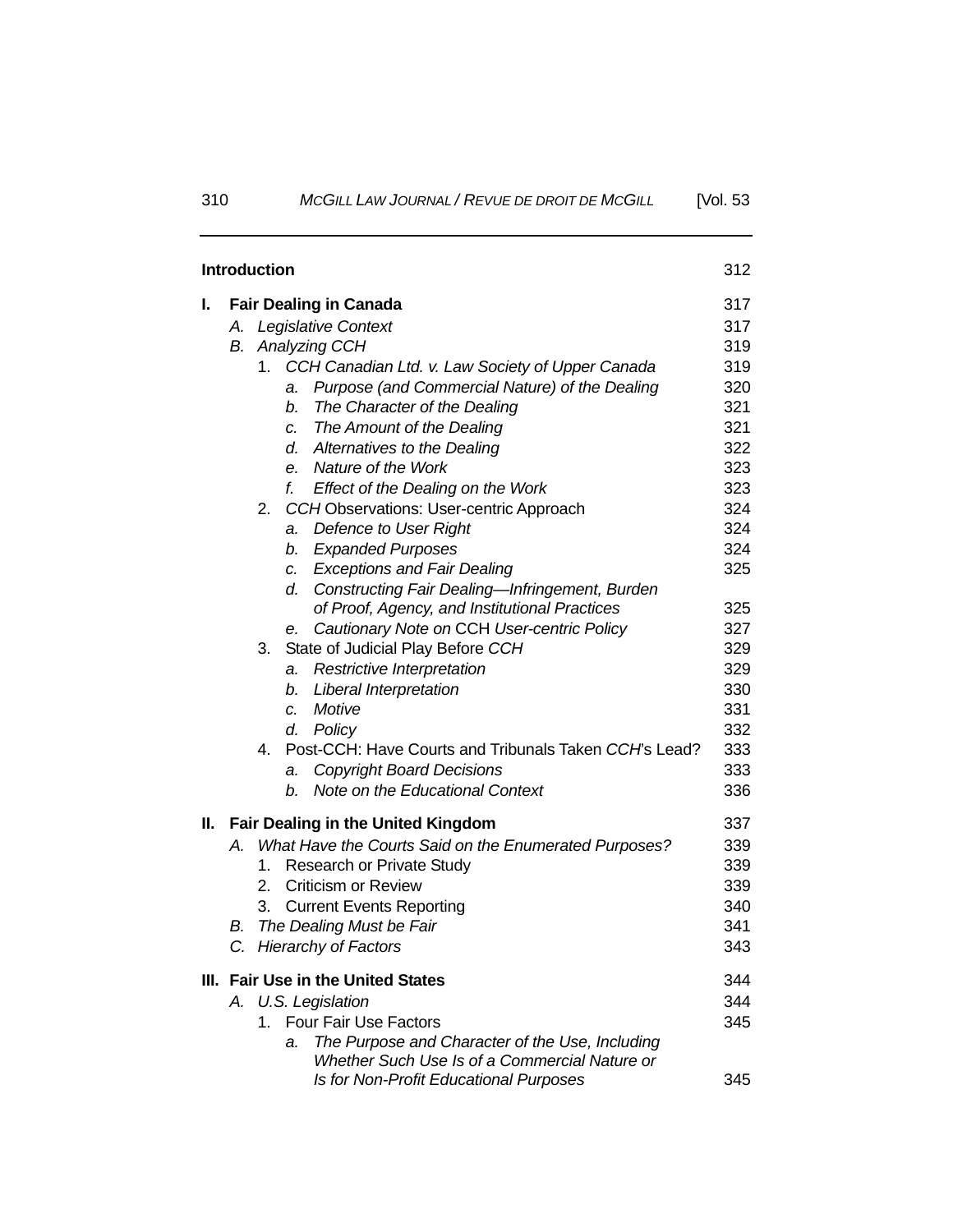| 2008] |                                                            | G. D'AGOSTINO – HEALING FAIR DEALING? |                  |                                                      |     |  |  |  |
|-------|------------------------------------------------------------|---------------------------------------|------------------|------------------------------------------------------|-----|--|--|--|
|       |                                                            |                                       |                  | b. The Nature of the Copyrighted Work                | 347 |  |  |  |
|       |                                                            |                                       | $\overline{C}$ . | The Amount and Substantiality of the Portion Used    |     |  |  |  |
|       |                                                            |                                       |                  | in Relation to the Copyrighted Work as a Whole       | 347 |  |  |  |
|       |                                                            |                                       | d.               | The Effect of the Use upon the Potential Market for  |     |  |  |  |
|       |                                                            |                                       |                  | or Value of the Copyrighted Work                     | 348 |  |  |  |
|       |                                                            |                                       |                  | 2. "Other" Fair Use Factors                          | 349 |  |  |  |
|       |                                                            |                                       | a.               | Monopolistic and Competitive Practices (and          |     |  |  |  |
|       |                                                            |                                       |                  | Necessity)                                           | 349 |  |  |  |
|       |                                                            |                                       | b.               | <b>Industry Practices and Institutional Policies</b> | 350 |  |  |  |
|       |                                                            | 3.                                    |                  | Fair Use is "III"                                    | 351 |  |  |  |
|       |                                                            |                                       | $a_{\cdot}$      | Limits of TEACH Act                                  | 353 |  |  |  |
|       |                                                            |                                       | b.               | Reasons for Optimism: Best Practices                 | 354 |  |  |  |
|       |                                                            | <b>IV. Comparative Assessment</b>     |                  |                                                      |     |  |  |  |
|       |                                                            |                                       |                  | A. Hierarchy of Factors, Not Number of Factors       | 356 |  |  |  |
|       |                                                            | 1.                                    |                  | Purpose (and Commercial Nature) of the Dealing       | 357 |  |  |  |
|       |                                                            | 2.                                    |                  | Nature of the Work                                   | 357 |  |  |  |
|       |                                                            |                                       |                  | <b>B.</b> Other Factors and Best Practices           | 357 |  |  |  |
|       | <b>Conclusions</b>                                         |                                       |                  |                                                      |     |  |  |  |
|       |                                                            | A. Do Nothing?                        |                  |                                                      |     |  |  |  |
|       | Legislate CCH Factors?<br>В.<br>C. Cherry-pick Other Laws? |                                       |                  |                                                      |     |  |  |  |
|       |                                                            |                                       |                  |                                                      |     |  |  |  |
|       |                                                            | D. Fair Dealing Best Practices?       |                  |                                                      |     |  |  |  |
|       | E.                                                         |                                       |                  | Clarify Copyright Act? Clarify Policy Objectives?    | 362 |  |  |  |
|       |                                                            |                                       |                  |                                                      |     |  |  |  |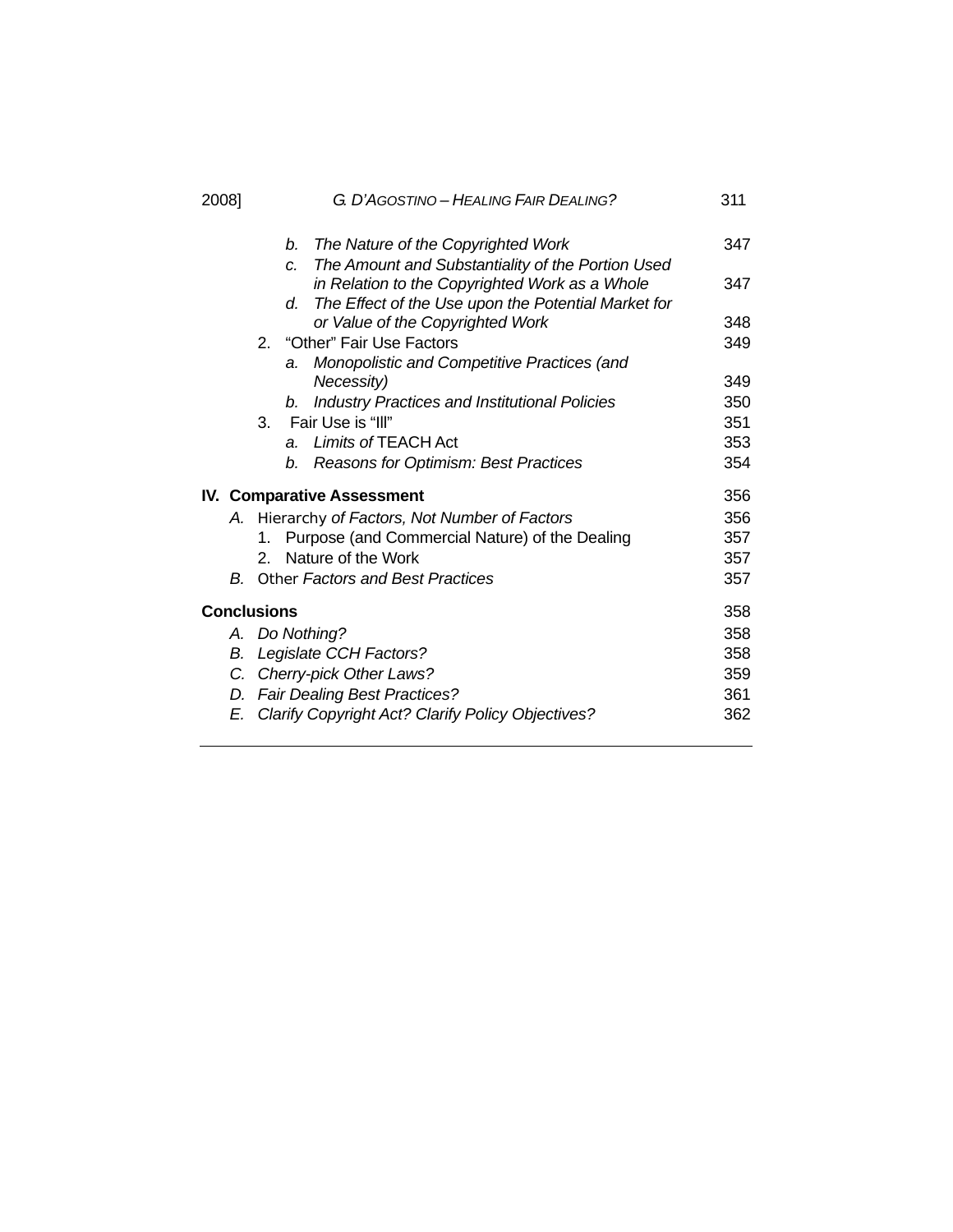#### **Introduction**

 The copyright doctrine of fair dealing could have made its first statutory appearance as early as 1842. It was 1842 when a fair dealing facsimile was introduced for debate in Parliament in the United Kingdom. If passed, clause 15 of the bill to amend the then-existing Copyright Act would have been the United Kingdom's first fair dealing provision "allow[ing] extracts [of copyrighted works] for purposes of 'criticism', 'judgement', or 'argument'."<sup>1</sup> However, this provision was eventually deleted before the bill arrived to the House of Lords because it was thought to impede the "general diffusion of literature"2 and to be "entirely inconsistent with the public interest."3 Today's view is much different: fair dealing is said to *advance* the general diffusion of literature and promote the public interest.<sup>4</sup>

 This marked shift in thinking about copyright and the importance of fair dealing is understandable. Over the course of the years, there has been an expanse in copyright protection. Copyright owners have demanded more and more rights. Many scholars have tracked this expanse, pointing to more works subject to copyright protection (and subject to different types of intellectual property laws), longer terms of protection, and more grounds of (criminal) liability.<sup>5</sup> The law has not been the sole culprit: courts and invariably owners themselves through private ordering have

<sup>&</sup>lt;sup>1</sup> (1842) 62 Hansard's Parliamentary Debates (3rd) 890 at 890 [Debate 1842] (debated during a House Committee meeting on 20 April 1842, prior to the reporting stage of the bill). The bill received royal assent on 1 July 1842 and passed the *Copyright Act, 1842* ((U.K.), 5 & 6 Vict., c. 45), amending the predecessor *Copyright Act, 1814* ((U.K.), 54 Geo. III, c. 156). For an excellent resource on primary historical copyright material, see *Primary Sources on Copyright, 1450–1900*, online: Copyright History <www.copyrighthistory.org>.

Debate 1842, *ibid.* at 892 (Bowring). In justification of the provision, Lord Mahon, a Member of Parliament, explained that "it was necessary to adopt some measure for the prevention of the artifices which are constantly resorted to in order to profit by extracts from popular works" (*ibid*. at 891). Curtailing piracy and allowing the author to have a remedy were advanced as reasons for enacting the provision.<br><sup>3</sup> *Ibid.* at 891 (Agliongy). This deletion should not suggest that the United Kingdom's historical

copyright treatment was against the public interest. For more critical accounts of copyright history, see Ronan Deazley, *Rethinking Copyright: History, Theory, Language* (Cheltenham, U.K.: Edward Elgar, 2006).

The importance of fair dealing was acknowledged in *CCH Canadian Ltd. v. Law Society of Upper Canada* (2004 SCC 13, [2004] 1 S.C.R. 339, 236 D.L.R. (4th) 395 [*CCH*]). A growing corpus of academics link fair dealing to the promotion of the public interest. See e.g. Carys J. Craig, "The Changing Face of Fair Dealing in Canadian Copyright Law" in Michael Geist, ed., *In the Public Interest: The Future of Canadian Copyright Law* (Toronto: Irwin Law, 2005) 437 [Craig, "Changing Face"<sup>1</sup>

 $<sup>5</sup>$  See e.g. David Vaver, "Copyright and the Internet: From Owner Rights and User Duties to User</sup> Rights and Owner Duties?" (2007) Case W. Res. L. Rev. 1 [forthcoming, on file with author].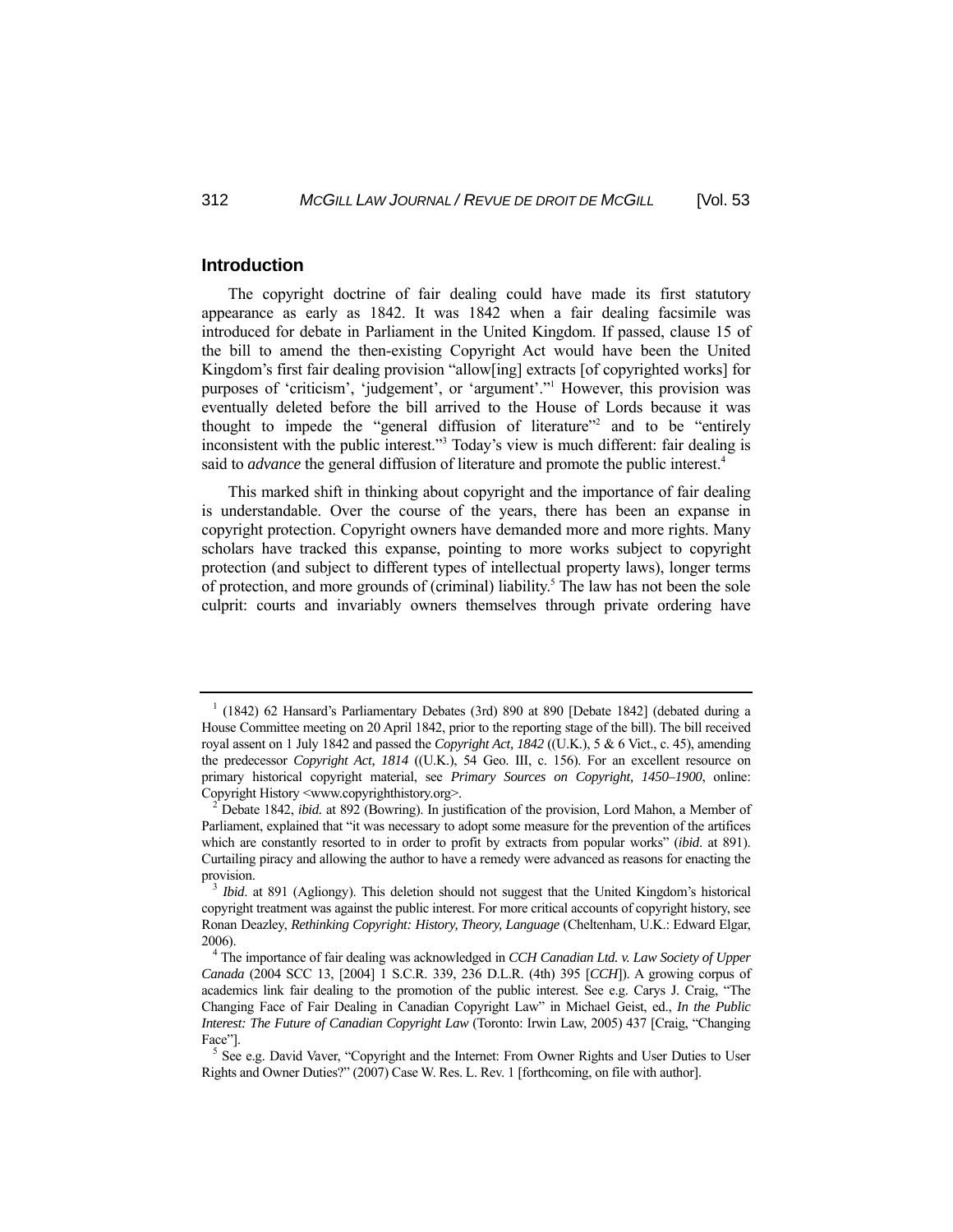fuelled this expansion.<sup>6</sup> Also, authors, the supposed initial owners of copyright, have been a functional and rhetorical stand-in for owners since typically they have assigned the bulk of their rights.<sup>7</sup> These developments are among those that have led some to call this expansion in copyright the "second enclosure movement"<sup>8</sup> or others to observe that we live in an "infringement nation."9 As a result, largely facilitated by today's technological ease to network and communicate, there has been a push back by increasingly vocal "user" groups demanding "rights".10 In Canada, this push has been manifested on many levels, but perhaps most forcefully against government, which has received calls for "fair" copyright reform.<sup>11</sup> With regard to reform, the focus has naturally fallen on the doctrine of fair dealing—within certain limits, what a user can do with a substantial part of a copyrighted work without permission of the owner.12 So while copyright grants exploitation rights to owners of original works and, therefore, grounds to sue based on copyright infringement, "fair" copyright proponents argue that such rights should be balanced against user rights, and that fair dealing is the answer.<sup>13</sup> Indeed, the fair dealing doctrine is "a key part of the social bargain at the heart of copyright law, in which as a society we concede certain limited individual property rights to ensure the benefits of creativity to a living culture ... and is [now] more important today than ever before."<sup>14</sup> Canada's fair dealing doctrine,

<sup>6</sup> See e.g. *Eldred v. Ashcroft*, 537 U.S. 186 (2003) (discussing the constitutionality of the *Copyright Term Extension Act*, Pub. L. No. 105-298, 112 Stat. 2827 (1998)); Daniel J. Gervais, "Use of Copyright Content on the Internet: Considerations on Excludability and Collective Licensing" in Geist, *supra* note 4, 517 at 537 (on the "invasion of the private sphere").

<sup>&</sup>lt;sup>7</sup> See Giuseppina D'Agostino, "Canada's Robertson Ruling: Any Practical Significance for Copyright Treatment of Freelance Authors?" [2007] Eur. I.P. Rev. 66 [D'Agostino, "Robertson Ruling"]; Giuseppina D'Agostino, "Freelance Authors for Free: Globalisation of Publishing, Convergence of Copyright Contracts and Divergence of Judicial Reasoning" in Fiona Macmillan, ed., *New Directions in Copyright Law* (Cheltenham, U.K.: Edward Elgar, 2005) 166 [D'Agostino, "Freelance Authors"]; Giuseppina D'Agostino, "Copyright Treatment of Freelance Work in the Digital Era" (2002) 19 Santa Clara Computer & High Tech. L.J. 37 [D'Agostino, "Copyright Treatment"]. 8

James Boyle, "The Second Enclosure Movement and the Construction of the Public Domain" (2003) 66 Law & Contemp. Probs. 33.

<sup>&</sup>lt;sup>9</sup> John Tehranian, "Infringement Nation: Copyright Reform and the Law/Norm Gap" [2007] Utah L. Rev. 537.<br><sup>10</sup> For a Canadian example, see Fair Copyright for Canada groups currently springing up on

Facebook (online: Facebook <http://www.facebook.com/group.php?gid=6315846683> [Fair Copyright for Canada]).<br><sup>11</sup> *Ibid*. <sup>12</sup> In Canada, s. 3 of the *Copyright Act* sets out the bundle of economic rights (e.g., reproduction

rights) to which a copyright owner is entitled, s. 27 delineates infringement, and s. 29 fair dealing (R.S.C. 1985, c. C-42 [*CCA*]). 13 Fair Copyright for Canada, *supra* note 10. 14 Association of Independent Video and Filmmakers (ANF) *et al.*, *Documentary Filmmakers'* 

*Statement of Best Practices in Fair Use* (18 November 2005) at 1-2, online: Center for Social Media  $\langle$ http://centerforsocialmedia.org/files/pdf/fair\_use\_final.pdf> [ANF, *Best Practices*]. ANF specifically refer to U.S. fair use but the same comments certainly hold true for fair dealing. See Craig, "Changing Face", *supra* note 4.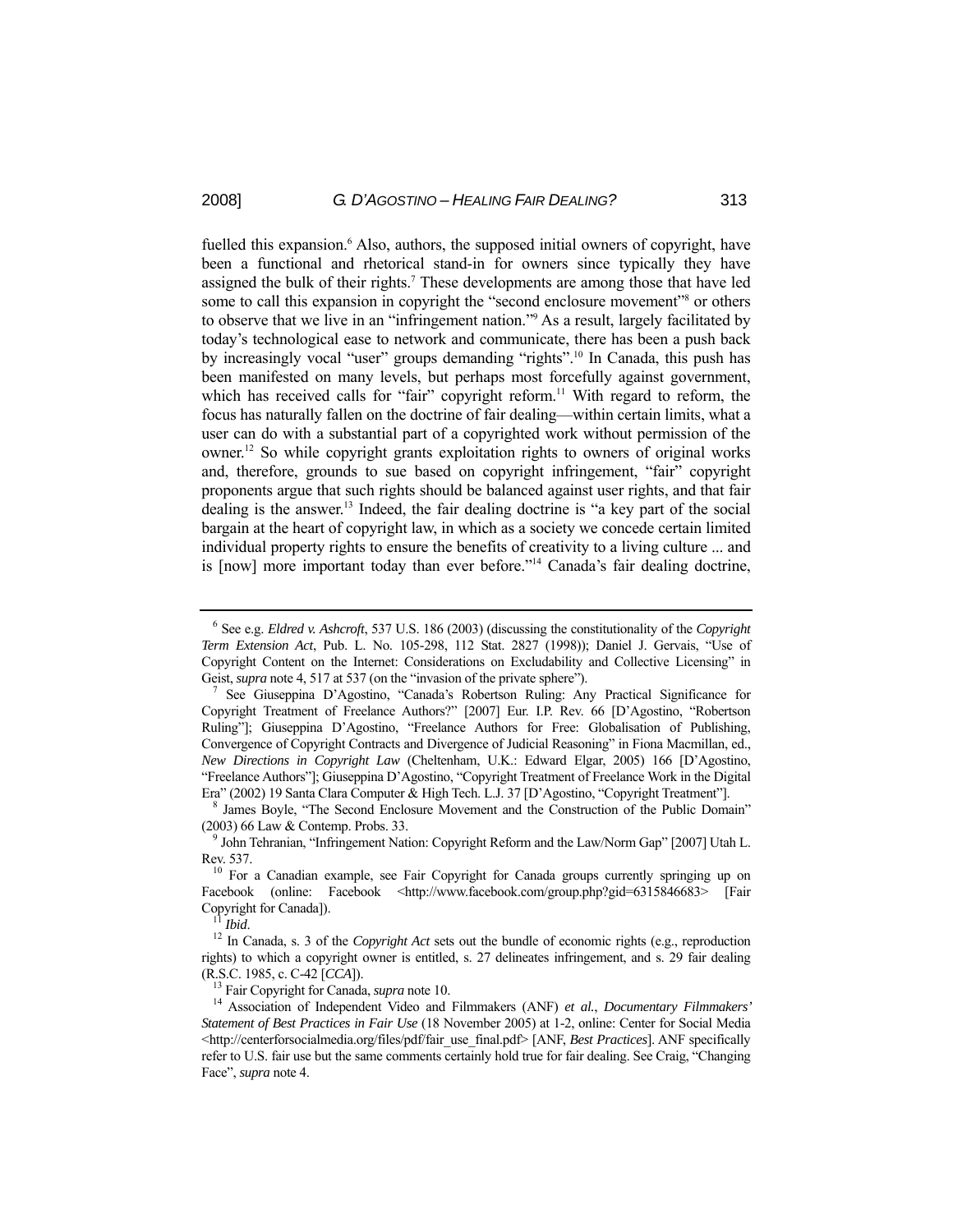along with that of other former U.K. colonies, has been seen as the weak imperial import, and not up for the job.<sup>15</sup> Fair dealing, as found in the United Kingdom's existing copyright framework, has been widely characterized as restrictive, featuring an exhaustive list of defined exceptions.16 Its U.S. "cousin", fair use, has been seen (mainly by non-U.S. scholars) as a more robust vehicle for users.<sup>17</sup> In contrast to the Canadian provision, which has traditionally only applied to a work used for one of a closed list of enumerated purposes, fair use allows any use of a work to be "fair" pursuant to a set of factors that aid in the decision-making process.

 The envy for common law copyright reformers thus has been the U.S. fair use provision, the "fairest" of them all.<sup>18</sup> Mainly concerned with fair dealing in the United Kingdom, Robert Burrell has ably canvassed the fair dealing–fair use commentary. Drawing from his work, onlookers to U.S. fair use can be placed into three main camps: (1) those who would like to see fair use introduced and replace fair dealing, (2) those who see its benefits but do not go as far as calling for its introduction, and (3) those who are more cautious in embracing fair use and point to some drawbacks in doing so. $19$ 

 My company would be best suited in the second and third camps, since fair dealing countries might do well to become less entranced with copying U.S. fair use. As I will show, while it presents benefits, fair use is no panacea and, as Wendy Gordon has suggested, is actually "ill".<sup>20</sup> The title itself of a stimulating conference, "Fair Use: Incredibly Shrinking or Extraordinarily Expanding?,"21 held at Columbia Law School on 8 February 2008, captures the fair use chaos. At the conference, leading world experts advanced their own diverging views on fair use and varying hopes for fair use reform.<sup>22</sup>

<sup>15</sup> Canada's fair dealing provision, s. 29 of the *CCA* (*supra* note 12), followed the U.K. *Copyright Act, 1911* (supra note 34). See text accompanying notes 33-35. Until recently, Israel was among the last to follow the 1911 imperial model. On 19 November 2007, Israel passed the *Israel Copyright Act 2007*, of which s. 19 is a model of U.S. fair use. See Arial Katz, "What Can Canada Learn from Israel about Copyright Reform?" (8 December 2007), online: University of Toronto Faculty of Law Faculty Blog <http://utorontolaw.typepad.com/faculty\_blog/2007/12/what-can-canada.html>. 16 See Sing., (2004) 78 Hansard Parliamentary Debates 10 (Jayakumar) [Debate 2004] (S. Jayakumar,

Deputy Prime Minister and Minister for Law, describing on 16 November 2004 the need to move away from Singapore's fair dealing provision based on the U.K. model as it has proven "restrictive").

<sup>&</sup>lt;sup>17</sup> *Ibid.* See also Craig, "Changing Face", *supra* note 4.<br><sup>18</sup> David Nimmer, "Fairest of Them All' and Other Fairy Tales of Fair Use" (2003) 66 Law & Contemp. Probs. 263.<br><sup>19</sup> Robert Burrell, "Reining in Copyright Law: Is Fair Use the Answer?" [2001] I.P.Q. 361 at 363.<br><sup>20</sup> Wendy J. Gordon, "Keynote: Fair Use: Threat or Threatened" (2004–05) 55 Case W. Res. L. Rev.

<sup>903</sup> at 912.<br><sup>21</sup> (Kernochan Center for Law, Media & The Arts and The Columbia Journal of Law & The Arts,

Columbia Law School, New York, 8 February 2008) [Columbia Law School conference] [unpublished, proceedings on file with author]. 22 Paul Goldstein, Anthony Reese, Jane Ginsburg, Laura Heymann, Rebecca Tushnet, Randal

Picker, Barton Beebe, Jessica Litman and Tim Wu are among the presenters who advanced distinct views on fair use reform (*ibid.*). Unfortunately no comparative looks were cast.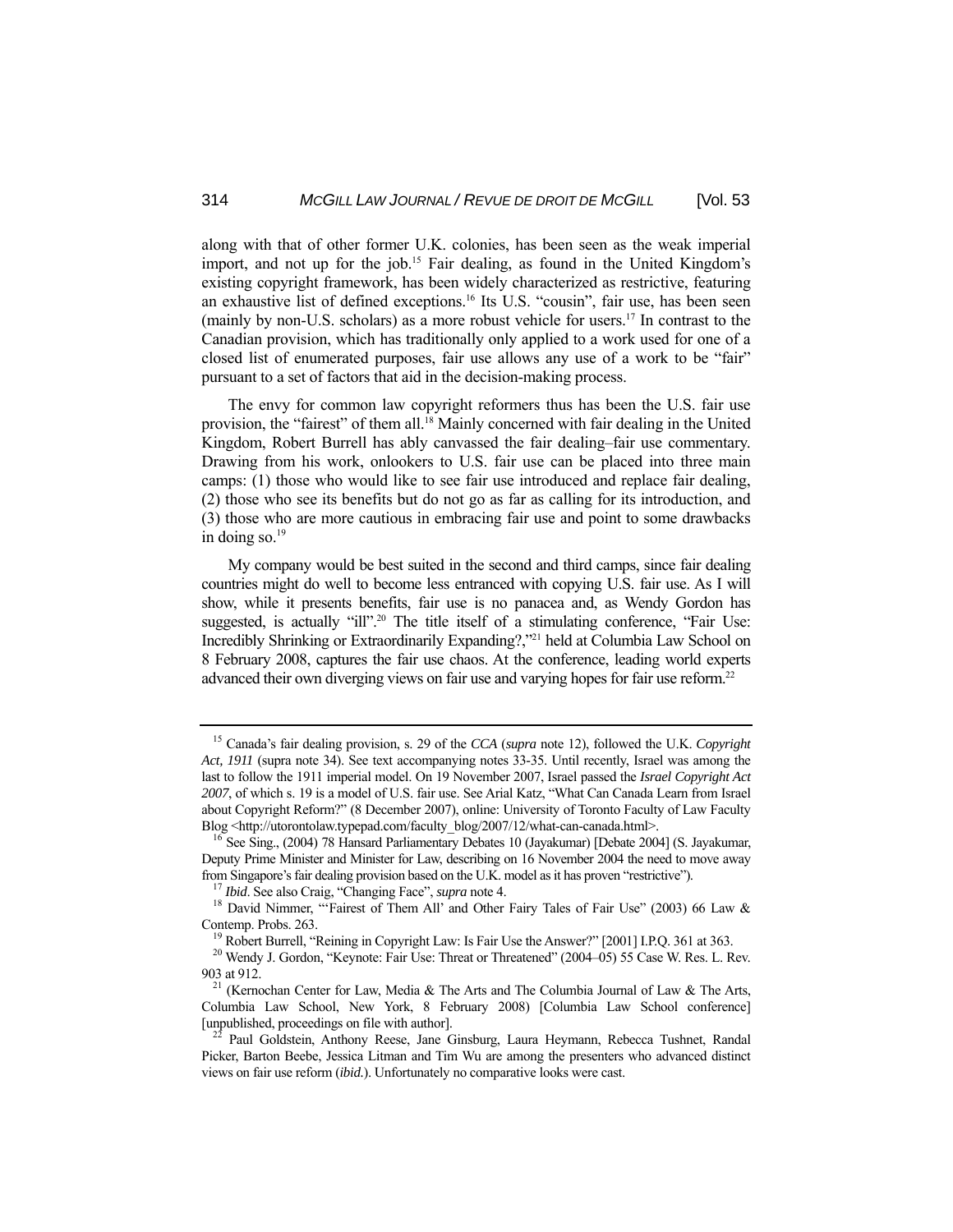My aim will be to focus on Canada and comparatively study its fair dealing landscape past and present, something only sparsely done.<sup>23</sup> Canada presents a fascinating window into fair dealing especially in light of recent judicial developments.

 In its 2004 decision in *CCH Canadian Ltd. v. Law Society of Upper Canada*, the Supreme Court of Canada determined that, for the first time in its history, Canadian law must recognize a "user right" to carry on exceptions generally, and fair dealing in particular.24 Whereas the notion of exceptions to copyright infringement had in the past been largely premised on a narrow interpretation of its scope, the Court has now raised it to the level of a general principle. It is thus important in the ongoing project of copyright-policy reform to probe the meaning of this ruling, since it will affect potential policy work on exceptions, particularly the conception and application of the notion of fair dealing.

 Understanding Canada's fair dealing framework offers an important contribution to not only its domestic policies, but wider fair dealing—fair use policy development, debates, and practice. I will observe that because of *CCH*, the Canadian common law factors relating to fair use are more flexible than those entrenched in the United States. In the United Kingdom, certain criteria have emerged from the case law that are consonant with Canada's pre-*CCH* framework, and in many ways there is now a hierarchy of factors, with market considerations at the fore. The real differences, however, between Canada and its U.K. and U.S. counterparts ultimately lie in the policy preoccupations of their respective courts, with Canada's top court alone concerned with championing user rights above all other rights, or at the very least with *not* championing owners' rights above all others.

 In the spirit of working toward attaining copyright balance—where the interests of users, creators, owners and the general public are considered—some potential solutions will be advanced. The main focus of this article is the applicable legislation and jurisprudence, although as will become apparent the solutions do (and should) also lie outside (and are complementary to) the realm of the law and the courts. While doing nothing does not seem to be the appropriate response, legal intervention may not be warranted either. Rather than, or at the very least together with, reforming the law, establishing fair dealing best practices is most promising. The affected parties in specific industries together can develop guidelines to help the courts make decisions on fair dealing that are both clearer and fairer. As will become obvious from the jurisprudential merry-go-round in each of the examined jurisdictions, in which some factors count more than others (some are stampeding factors, for example), no fair use–fair dealing framework is perfect, and a court's decision will be influenced by its

<sup>&</sup>lt;sup>23</sup> A significant exception is my colleague, Carys Jane Craig, whose work I refer to frequently throughout this paper and to whom I am very grateful for sharing her thesis. See Carys Jane Craig, *Fair Dealing and the Purposes of Copyright Protection* (LL.M. Thesis, Queen's University, 2000) [unpublished] [Craig, *Fair Dealing*]. 24 *Supra* note 4.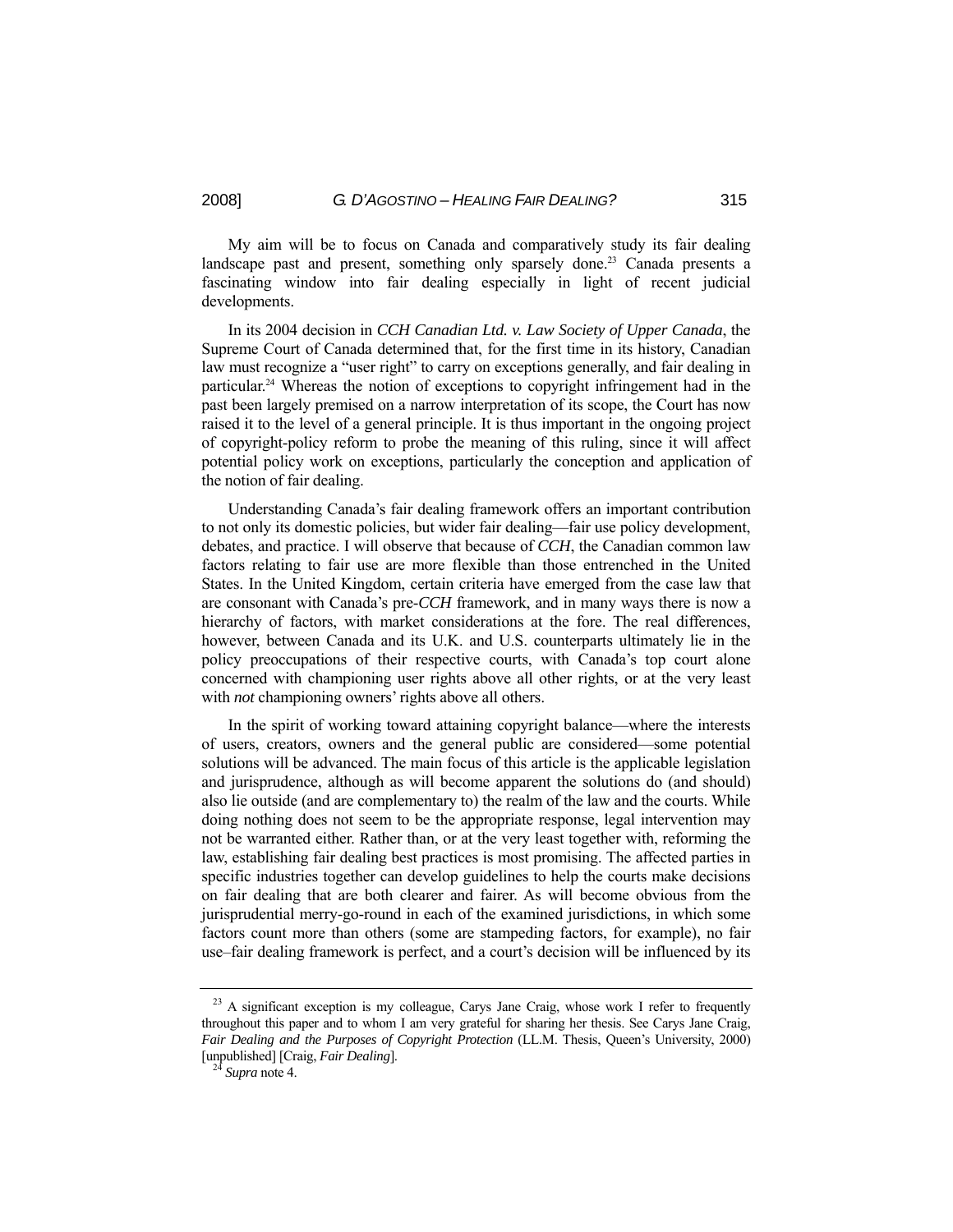understanding of copyright law's objectives, especially in light of evolving user practices. U.S. initiatives in this area can serve as fruitful sources of inspiration for Canadian fair dealing reform and *CCH* sanctions the development of such a grassroots approach. For the Supreme Court of Canada, user-generated policies and practices comporting with fair dealing continue to be important determinants to assessing fairness.

 This article will proceed in four parts. Part I will examine the significance of *CCH* in rooting a user right in Canada. At this early juncture, it is useful to step back and revisit pre-*CCH* cases, which are often seen as user unfriendly, and then gaze forward into the post-*CCH* jurisprudential scene. After setting out the Canadian fair dealing legislative and jurisprudential landscape, the article will begin to explore this legal backdrop in other jurisdictions. U.K. fair dealing and U.S. fair use will be respectively examined in Parts II and III. In discussing U.S. fair use, particular attention will be paid to the flurry of criticism against it, with specific reference to the educational sector. Part IV will then compare the three jurisdictions and the article will conclude with some suggestions for reform.

 While this article investigates the legislative and jurisprudential landscape of fair dealing, it recognizes that other matters, such as the role of contract and technology, may also affect fair dealing–fair use. As I have argued elsewhere, the role of contract in copyright law cannot be underestimated.<sup>25</sup> For instance, contract often trumps copyright, leaving freelance authors with fewer rights (and compensation).<sup>26</sup> On the other hand, fairer contracts may actually enhance the operation of copyright law to favour authors. Similarly, contract law can both promote and undermine the interests of users, and any party in the copyright system for that matter. If the objective of copyright law is presumably to balance the interests among the various copyright stakeholders in the public interest, then it is thus important to assess how the role of contract is embedded in the *CCA*, and how it is deployed in practice to promote and temper the desired objectives of copyright law.

 The relationship between technology and fair dealing–fair use is equally material. Like contract, technology can undermine and promote the various copyright stakeholder interests. The link between technology and fair dealing–fair use and other exceptions has been specifically examined in the United States, and the findings are negative.27 The *CCA* needs to be mindful of this dynamic. While each of these matters is critical and will be raised in this article where relevant, a fuller analysis of the roles of technology and contract is left for another time and place. Meriting further scrutiny are the recent Bill C-61 amendments unsuccessfully introduced in the Parliament of

<sup>&</sup>lt;sup>25</sup> See *supra* note 7.<br><sup>26</sup> *Ibid*. Where freelance authors may end up with no rights if it is found that they impliedly licensed their electronic rights found to be infringing in *Robertson v. Thomson Corp.* (2001), 15 C.P.R. (4th) 147, 109 A.C.W.S. (3d) 137 (Ont. Sup. Ct.), (2004), 72 O.R. (3rd) 481, 243 D.L.R. (4th) 257 (C.A.), 2006 SCC 43, [2006] 2 S.C.R. 363, 274 D.L.R. (4th) 138. <sup>27</sup> See Parts III.A.2 and III.A.3.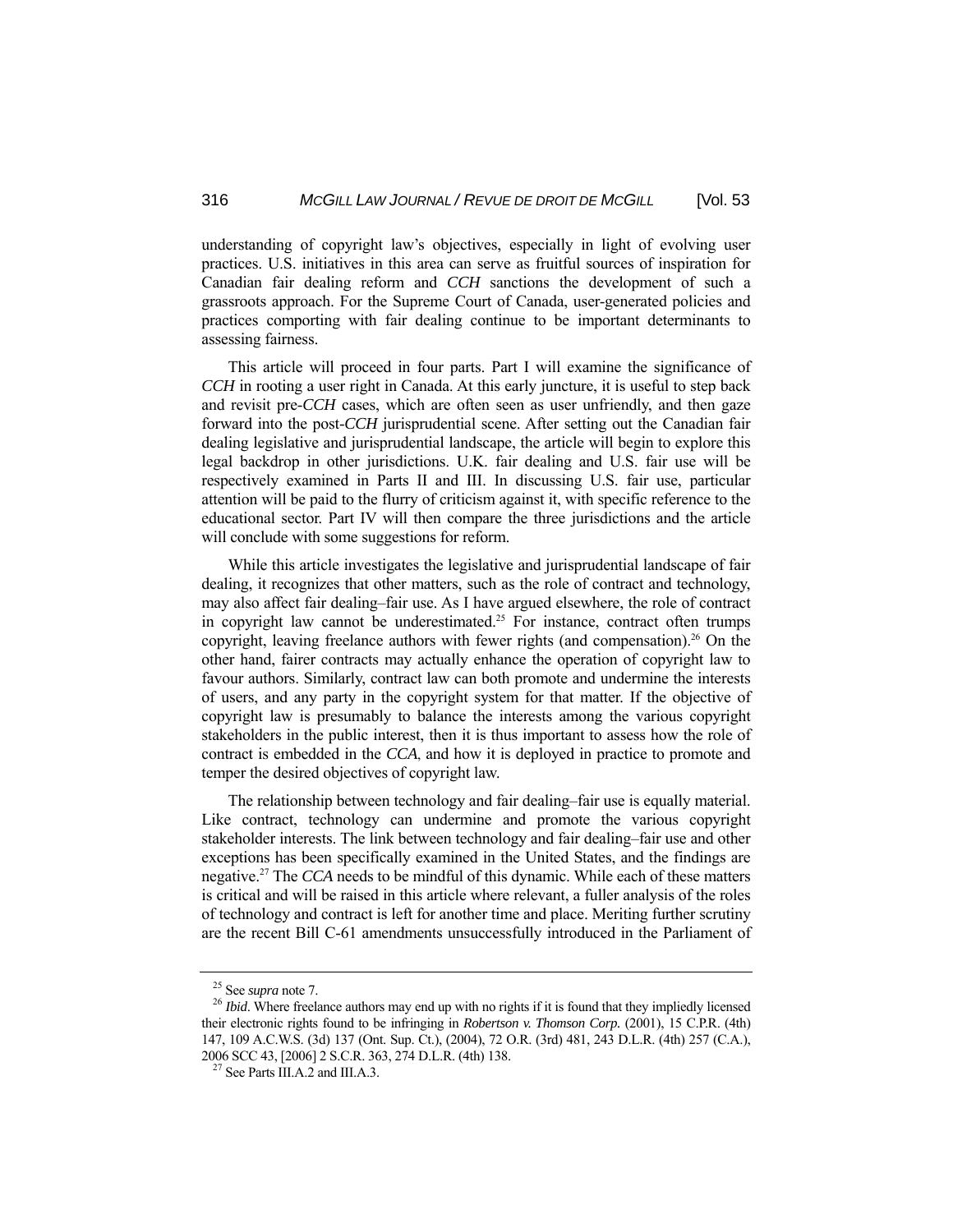Canada, in which contract and technological protection measures often trumped (and undermined) fair dealing and the proposed exceptions.<sup>28</sup> Equally important and beyond the scope of this analysis are the actual practices of stakeholders, including the trend toward embracing technology and promoting the goals of easy and open access. The software open-access movement and Creative Commons licensing are some models complementing certain ethics of fair dealing.<sup>29</sup>

 Last, because this article is limited to the domestic and comparative aspects of fair dealing, it cannot assess the international dimensions of the issue, though other scholars have begun to do so.<sup>30</sup> *CCH* is unlikely to be a cause for concern since it probably does not violate the three-step test of the *Berne Convention for the Protection of Literary and Artistic Works*. 31 Should the courts apply *CCH* expansively, this may trigger international scrutiny of the legislation, but to date, there have been no such conflicts. On the contrary, Bernt Hugenholtz and Ruth Okediji have justified the need to establish an international instrument on limitations and exceptions to copyright, congruent with the existing international framework.<sup>32</sup>

## **I. Fair Dealing in Canada**

#### *A. Legislative Context*

 Before analyzing the jurisprudence starting from *CCH*, it is useful to outline briefly the Canadian legislative fair dealing context. In Canada, the doctrine of fair dealing is statutorily entrenched in the *CCA*. It was first introduced in  $1921^{33}$  as a mere duplication of section 2(1)(i) of the U.K. *Copyright Act, 1911*, providing that copyright would not be infringed by "[a]ny fair dealing with any work for the

<sup>28</sup> Bill C-61, *An Act to Amend the Copyright Act*, 2d Sess., 39th Parl., 2008, cl. 31 (entitled "Technological Measures and Rights Management Information"). Bill C-61 died on the order paper on 5 September 2008, when Parliament was dissolved due to an election call by Prime Minister Stephen Harper. For commentary on Bill C-61, see Giuseppina D'Agostino, "Not all sides represented in debate on copyright bill" *Toronto Star* (19 June 2008) AA8. For a map of the flurry of commentary, see Michael Geist, "Mapping C-61 Media Coverage" (24 June 2008), online: Michael Geist <http://www.michael-geist.ca/content/view/3122/125/>. 29 See Creative Commons, "About", online: Creative Commons <http://creativecommons.org/

about/>; Robert C. Denicola, "Copyright and Open Access: Reconsidering Universal Ownership of

Faculty Research" (2006) 85 Neb. L. Rev. 351. 30<br><sup>30</sup> See e.g. Daniel Gervais, "The Purpose of Copyright Law in Canada" (2005) 2 University of Ottawa Law and Technology Journal 315.

 $31$  9 September 1886, 828 U.N.T.S. 221, 168 Can. T.S. 1962 No. 13, art. 9(2) [*Berne Convention*].<br> $32$  P. Bernt Hugenholtz and Ruth L. Okediji, *Conceiving an International Instrument on Limitations and Exceptions to Copyright*, sponsored by Open Society Institute (OSI), Final Report (6 March 2008). 33 *Copyright Act*, S.C. 1921, c. 24, s. 16(1)(i).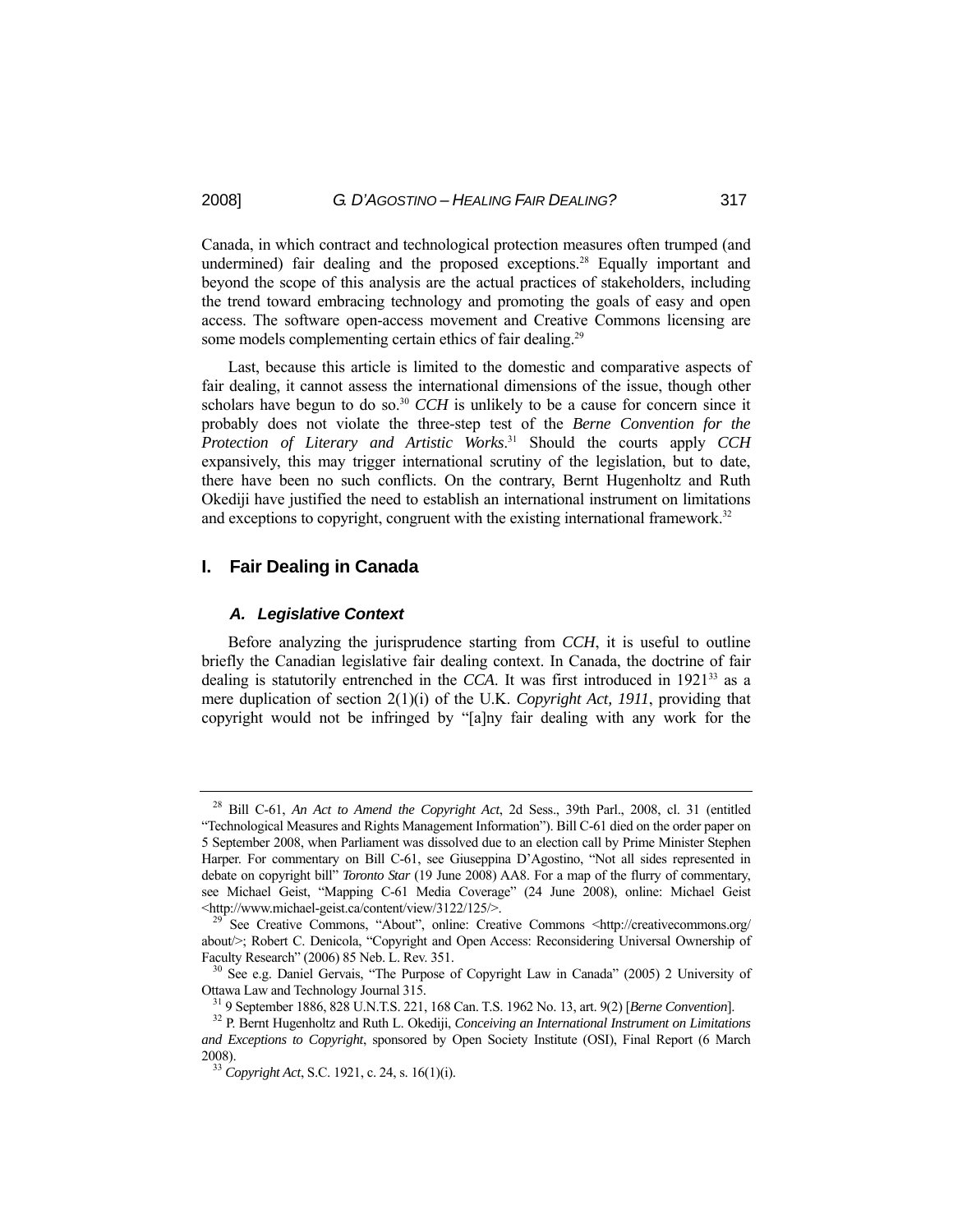purposes of private study, research, criticism, review or newspaper summary."34 Since 1921, fair dealing has twice been amended.<sup>35</sup> The amendments distinguished between the treatment of the purposes of research and private study on the one hand, and criticism, review and news reporting on the other. For the latter, there were for the first time conditions relating to acknowledgement of the source. Section 29 of the *CCA* now states:

> 29. Fair dealing for the purpose of research or private study does not infringe copyright.

> 29.1 Fair dealing for the purpose of criticism or review does not infringe copyright if the following are mentioned:

(a) the source; and

(b) if given in the source, the name of the

(i) author, in the case of a work,

- (ii) performer, in the case of a performer's performance,
- (iii) maker, in the case of a sound recording, or
- (iv) broadcaster, in the case of a communication signal.

29.2 Fair dealing for the purpose of news reporting does not infringe copyright if the following are mentioned:

- (a) the source; and
- (b) if given in the source, the name of the
	- (i) author, in the case of a work,
	- (ii) performer, in the case of a performer's performance,
	- (iii) maker, in the case of a sound recording, or
	- (iv) broadcaster, in the case of a communication signal.

 Traditionally, scholars, practitioners, and the courts construed fair dealing as a defence to copyright infringement. The defendant had to prove that (1) the action supposedly infringing copyright fit within one of the enumerated purposes (i.e.,

 $34$  (U.K.), 1 & 2 Geo. V, c. 46, s. 2(1)(i). Analyzing the history of this provision, see Burrell, *supra* note 19 at 368.<br><sup>35</sup> *North American Free Trade Agreement Implementation Act*, S.C. 1993, c. 44, s. 64(1), entered

into force 1 January 1994 as *CCA*, *supra* note 12, s. 27(2)(a); *An Act to Amend the Copyright Act*, S.C. 1997, c. 24, s. 18, entered into force 1 September 1997 as *CCA*, *ibid.*, s. 29.2 (being the current provision). For a discussion of the logic behind these amendments, which added a new burden on the defendant user, see Hugues G. Richard, "Fair dealing: Criticism, Review and Newspaper Summaries" (1994), online: Leger Robic Richard <http://www.robic.ca/publications/Pdf/146-HGR.pdf>.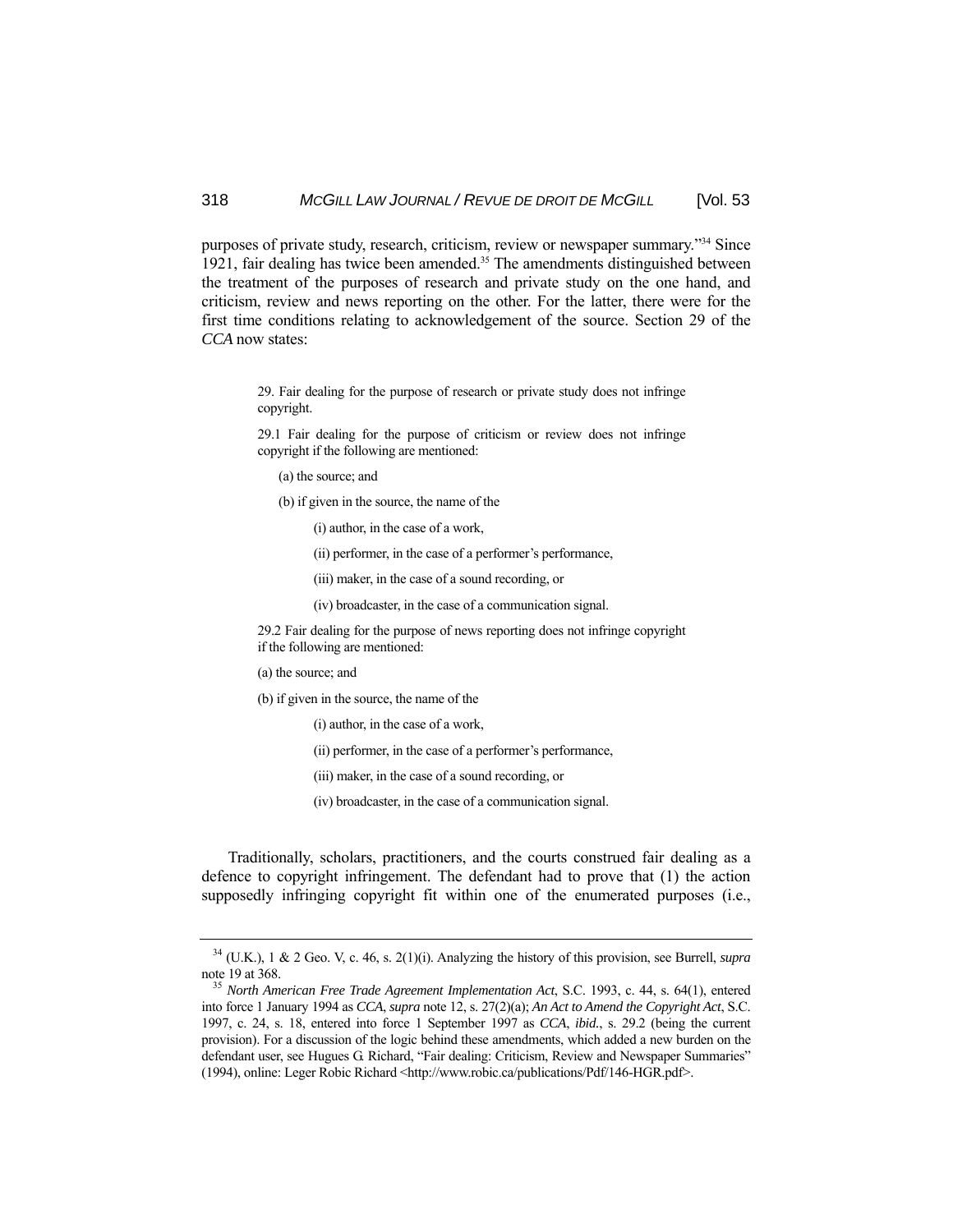research or private study, criticism or review, and news reporting), (2) the action was fair, and (3) in the case of the last two categories, there was acknowledgement of the source. Typically, the enumerated grounds were interpreted as exhaustive, since any purpose not falling strictly within an enumerated ground was considered an infringement.36 However, as shown below, this may no longer be the case post-*CCH*.

 The *CCA* also contains specific exceptions for educational institutions and libraries, archives, and museums (commonly referred to as LAMs), as well as for copying works deposited in archives and reproducing copyrighted works for persons with disabilities.37 These exceptions are meant to be compliant with the *Agreement on Trade-Related Aspects of Intellectual Property Rights*, 38 which confines such exceptions to "certain special cases which do not conflict with a normal exploitation of the work and do not unreasonably prejudice the legitimate interests of the right holder."<sup>39</sup> Of note is that a court may rely on public-interest grounds for allowing an otherwise infringing activity, but this common law power has been rarely exercised in Canada or in the United Kingdom, where it was invented.<sup>40</sup>

## *B. Analyzing* **CCH**

#### 1. *CCH Canadian Ltd. v. Law Society of Upper Canada*

 In *CCH*, a unanimous Supreme Court of Canada ruled that the Law Society of Upper Canada did not infringe copyright because its Great Library request-based reproduction services fell squarely within the allowances of the fair dealing doctrine. At issue were the single copies of reported decisions, case summaries, statutes, regulations and text selections reproduced pursuant to the Great Library Access Policy.41 The Great Library provided lawyers and other authorized persons with copies of such works to assist them with advising clients, giving opinions, preparing legal documents and arguing cases. According to the Court, section 29 of the *CCA*,

<sup>36</sup> See e.g. *Compagnie générale des établissements Michelin—Michelin & Cie v. National Automobile, Aerospace, Transportation and General Workers Union of Canada (CAW-Canada)*  (1996), [1997] 2 F.C. 306, 124 F.T.R. 192 (F.C.T.D.) [Michelin] (denying parody).<br><sup>37</sup> Supra note 12, ss. 29.4-30.4, 32.<br><sup>38</sup> Being Annex 1C to *The Final Act and Agreement Establishing the World Trade Organization*, 15

December 1993, 33 I.L.M. 81.<br><sup>39</sup> *Ibid.*, art. 13. This provision incorporates art. 9(2) of the *Berne Convention*, which provides for

the so-called "three-step test" (*supra* note 31).<br><sup>40</sup> See David Vaver, "Canada's Intellectual Property Framework: A Comparative Overview" (2004)

<sup>17</sup> I.P.J. 125 at 149 [Vaver, "Canada's IP Framework"]. The defence only gained judicial notice once in Canada in *R. v. James Lorimer & Co.*, in relation to Crown copyright, and was ultimately not successful ([1984] 1 F.C. 1065, 77 C.P.R. (2d) 262 (C.A.)).  $^{41}$  While the issue of authorization of copyright infringement is also material, it will not be

addressed.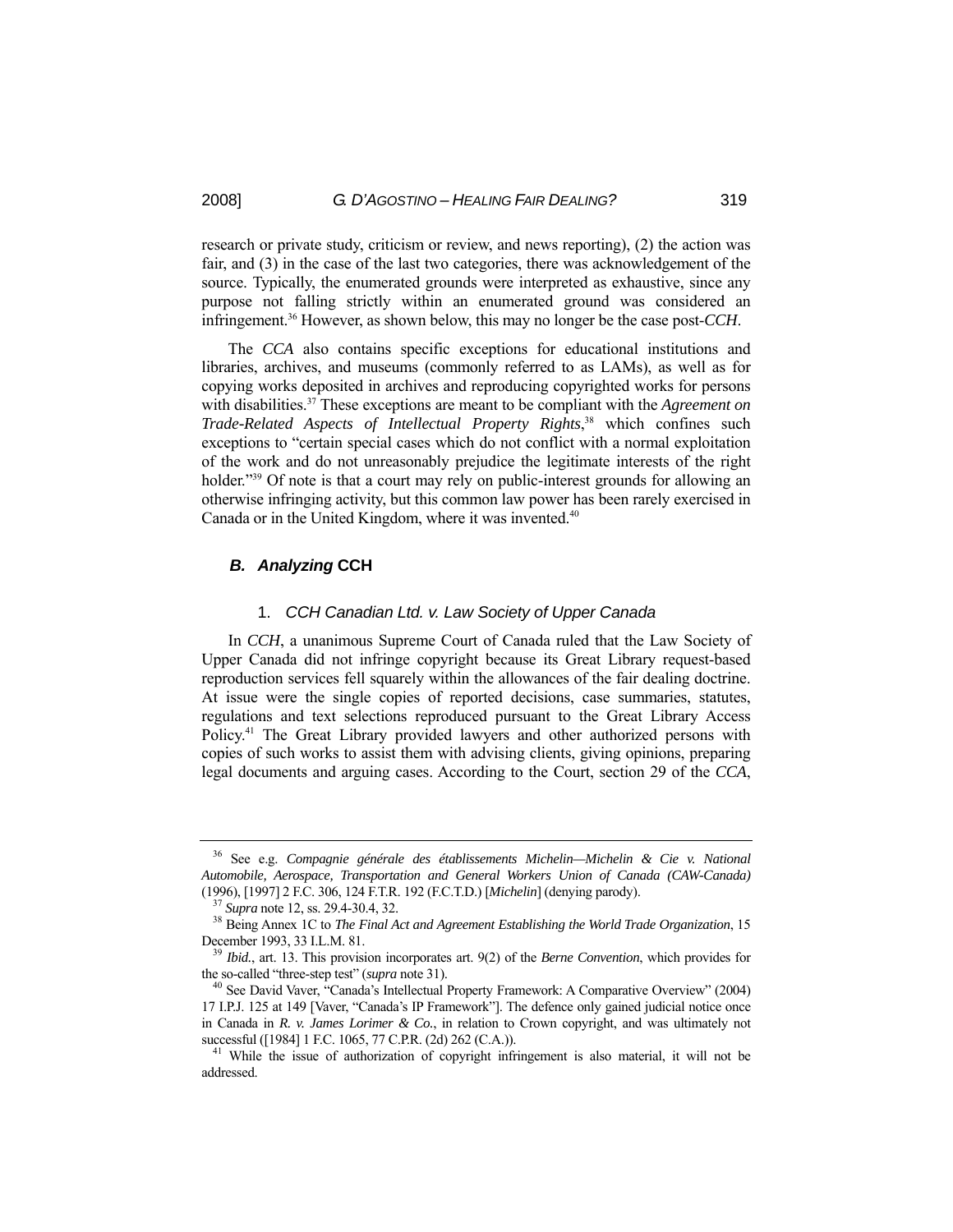alongside the other exceptions, "must not be interpreted restrictively."42 Research should be accorded a "large and liberal interpretation in order to ensure that users' rights are not unduly constrained" and are "not limited to non-commercial or private contexts."43 In this case, lawyers carrying on the business of law for profit were held to be conducting noninfringing research.

 The Court explained that to prove a dealing was fair pursuant to section 29 of the *CCA*, the defendant Law Society had the onus to prove that the dealing was (1) for the purpose of either research or private study and (2) fair. These considerations are consistent with those of a traditional fair dealing test in Canada and the United Kingdom.

 As the Court began its analysis of the fair dealing doctrine—in which it drew from U.K. and U.S. approaches—it endorsed certain factors that may be more or less relevant in future fair dealing cases. It also acknowledged that other unnamed factors could be used to assess the fairness of a dealing. The Court articulated and applied six factors in deciding the case: the purpose (and commercial nature) of the dealing, the character of the dealing, the amount of the dealing, alternatives to the dealing, the nature of the work, and the effect of the dealing on the work.

#### *a. Purpose (and Commercial Nature) of the Dealing*

 As with the interpretation of enumerated grounds the Court asserted that this first criterion "should not be given a restrictive interpretation or this could result in the undue restriction of users' rights."44 Courts should adopt an objective test to assess the users' real purpose or motive in using the copyrighted work. The Great Library Access Policy provided that patrons making a request must delineate an enumerated purpose for use, and where any ambiguity arises, that the matter be referred to the Reference Librarian. Significantly, the Great Library's prudent practices were instrumental in persuading the Court to weigh heavily in favour of the purpose factor. As seen below, user practices continue to be important determinants to assessing fairness. The Court concluded that the policy provided reasonable safeguards that the materials were being used for the purpose of research and private study.

 The commercial nature of the dealing is an important consideration: "research done for commercial purposes may not be *as fair* as research done for research purposes."45 However, as noted, the Court emphasized that "research is not limited to non-commercial or private contexts."46 While the Court did not clearly state that commercial research is fair dealing, it stated that it certainly can be.

<sup>42</sup> *Supra* note 4 at para. 48. 43 *Ibid.* at para. 51. 44 *Ibid.* at para. 54. 45 *Ibid.* at para. 54. 46 *Ibid.* at para. 51.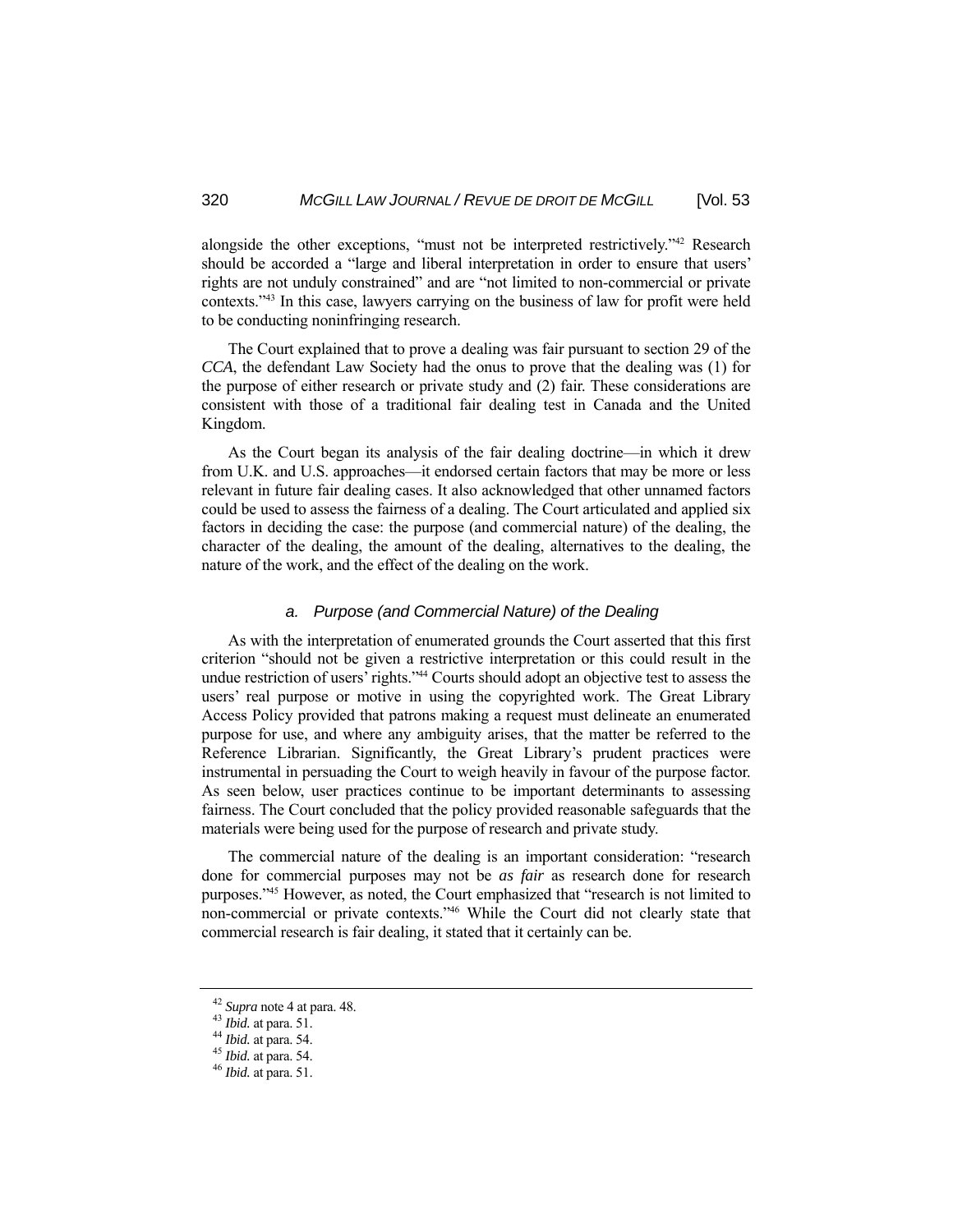#### *b. The Character of the Dealing*

 Here the focus was on how the works were dealt with; for instance, multiple copies that are widely distributed can be unfair. The Law Society's dealing was considered fair: only single copies were made available to individual members of the legal profession.<sup>47</sup> Further, the Court stated that if the copy is destroyed after use, this may favour a finding of fairness. Also, the Court suggested that custom or practice in the industry can be used to assess fairness.<sup>48</sup> Here, the Court's reliance on custom indicates its willingness to consider the practices of the specific user communities. It is unclear whose perspective in the industry should be valued. Relying on custom can be dangerous since custom is often unilateral and often set by the party with the greater bargaining power.<sup>49</sup> Arguably, should the perspective of the educators or students be considered, there could be fair dealing. Alternatively, if the perspective of the right holder is valued, custom could work against users. As the Court did not expressly apply custom, it will be challenging to anticipate its applicability to future cases. Courts, of course, can (and should) rely on the existing body of case law in copyright and contract law to assess custom.<sup>50</sup> The custom "is implied by the custom" of a locality or by the usage of a particular trade" and "must be strictly proved."51

## *c. The Amount of the Dealing*

 This factor seems to have been a weaker consideration. The logic is plain: the larger the taking, the less fair the dealing. But of course, in several circumstances, as in the case of photographs, it may be impossible to deal fairly with the work without copying the entire work. The Court noted that "for the purpose of research or private study, it may be essential to copy an entire academic article or an entire judicial decision."52 This wholesale inclusion would not likely be available for the purposes of criticism or review in the case of literature. Research and private study are thus accorded wider scope under the Court's reading of fair dealing. On the amount of the dealing, the Court relied on the Great Library's Access Policy in determining that the institution would exercise discretion to ensure fair dealing.<sup>53</sup> On most occasions, only one judgment was copied and a request for more than 5 per cent of a work of

<sup>47</sup> *Ibid.* at para. 67. 48 *Ibid.* at para. 55. 49 See e.g. D'Agostino, "Robertson Ruling", *supra* note 7 (discussing the case of freelance journalists and their publishers in Canada where publishers relied on their "custom" to justify digital reproduction of the authors' works without their permission or due payment). 50 See Giuseppina D'Agostino, "En attendant *Robertson*: Définir la possession du droit d'auteur sur

les œuvres des pigistes dans les nouveaux médias" (2006) 18 C.P.I. 163 [D'Agostino, "En attendant *Robertson*"]. 51 Jack Beatson, *Anson's Law of Contract*, 25th ed. (Oxford: Oxford University Press, 2002) at 151.

This high standard requires that the custom be (1) "notorious", (2) "as certain as the written contract", and (3) "reasonable" (*ibid.*). 52 *CCH*, *supra* note 4 at para. 56. 53 *Ibid.* at para. 68.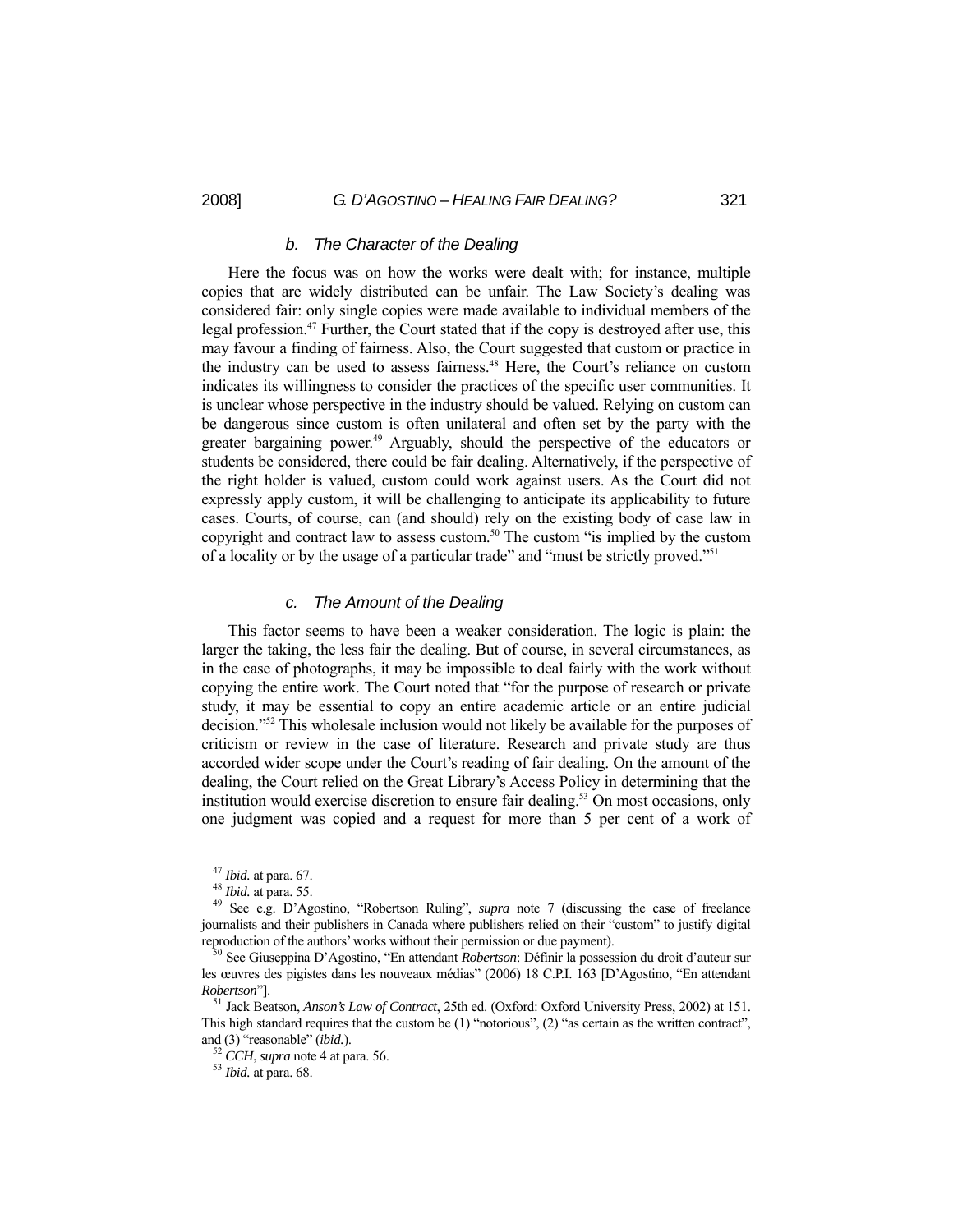secondary materials could be refused.<sup>54</sup> There was no evidence that the Great Library received and supplied multiple copy requests. Once again, user practices informed the Court's reasoning.

#### *d. Alternatives to the Dealing*

 A court may decide against fair dealing where (1) a noncopyrighted work was available as an alternative, and (2) the use of the copyrighted work was not "reasonably necessary to achieve the ultimate purpose."55 For instance, if a criticism would be equally effective without reproducing the copyrighted work, this may weigh against fair dealing.<sup>56</sup>

 In *CCH*, the Court remarked that there were no alternatives to the Toronto-based Great Library's photocopying service because (1) 20 per cent of the Great Library patrons were outside Toronto, and (2) researchers were not allowed to borrow materials from the Great Library, thus justifying the need for copying.<sup>57</sup> The Court focused more on the ease of access to the works than on the actual availability of noncopyrighted works.

 The Court posited that the availability of a licence was irrelevant to whether there were alternatives to the dealing. Accordingly, a user's failure to obtain a licence should not be interpreted as proof that the dealing was not fair. If this were the case, the owners' monopoly would be extended beyond the objective of balance in the *CCA*. As such, if a dealing clearly falls into fair dealing in the first place, that dealing should not be subject to a licence. This analysis seems consonant with several stakeholder positions within the educational community that there exists a "clear-forfear" culture to obtain often unnecessary licences out of excessive caution.<sup>58</sup>

<sup>&</sup>lt;sup>54</sup> See *ibid.*<br><sup>55</sup> *Ibid.* at para. 57.<br><sup>56</sup> Compare *Hyde Park Residence Ltd. v. Yelland*, [2000] EWCA Civ 37, [2000] 3 W.L.R. 215 at para. 40 [*Hyde Park*] (finding that the publication of photographs of Lady Diana was merely gratuitous because describing any relevant portion of the photos would have sufficed).<br><sup>57</sup> CCH, supra note 4 at para. 69.<br><sup>58</sup> In Canada, see "Copying Internet Resources in Education", online: Council of Ministers of

Education, Canada <http://cmec.ca/copyright/copyInternet.en.stm> ["Copying Internet Resources"]; Margaret Wilkinson, "Filtering the Flow from the Fountains of Knowledge: Access and Copyright in Education and Libraries" in Geist, *supra* note 4, 331. In the United States, see William W. Fisher & William McGeveran, *The Digital Learning Challenge: Obstacles to Educational Uses of Copyrighted Material in the Digital Age: A Foundational White Paper* (10 August 2006), online: The Berkman Center for Internet & Society <http://cyber.law.harvard.edu/home/uploads/823/BerkmanWhitePaper\_ 08-10-2006.pdf> [Fisher & McGeveran, *White Paper*]; Jennifer M. Urban & Laura Quilter, "Efficient Process or 'Chilling Effects'? Takedown Notices Under Section 512 of the Digital Millennium Copyright Act" (2006) 22 Santa Clara Computer & High Tech. L.J. 621.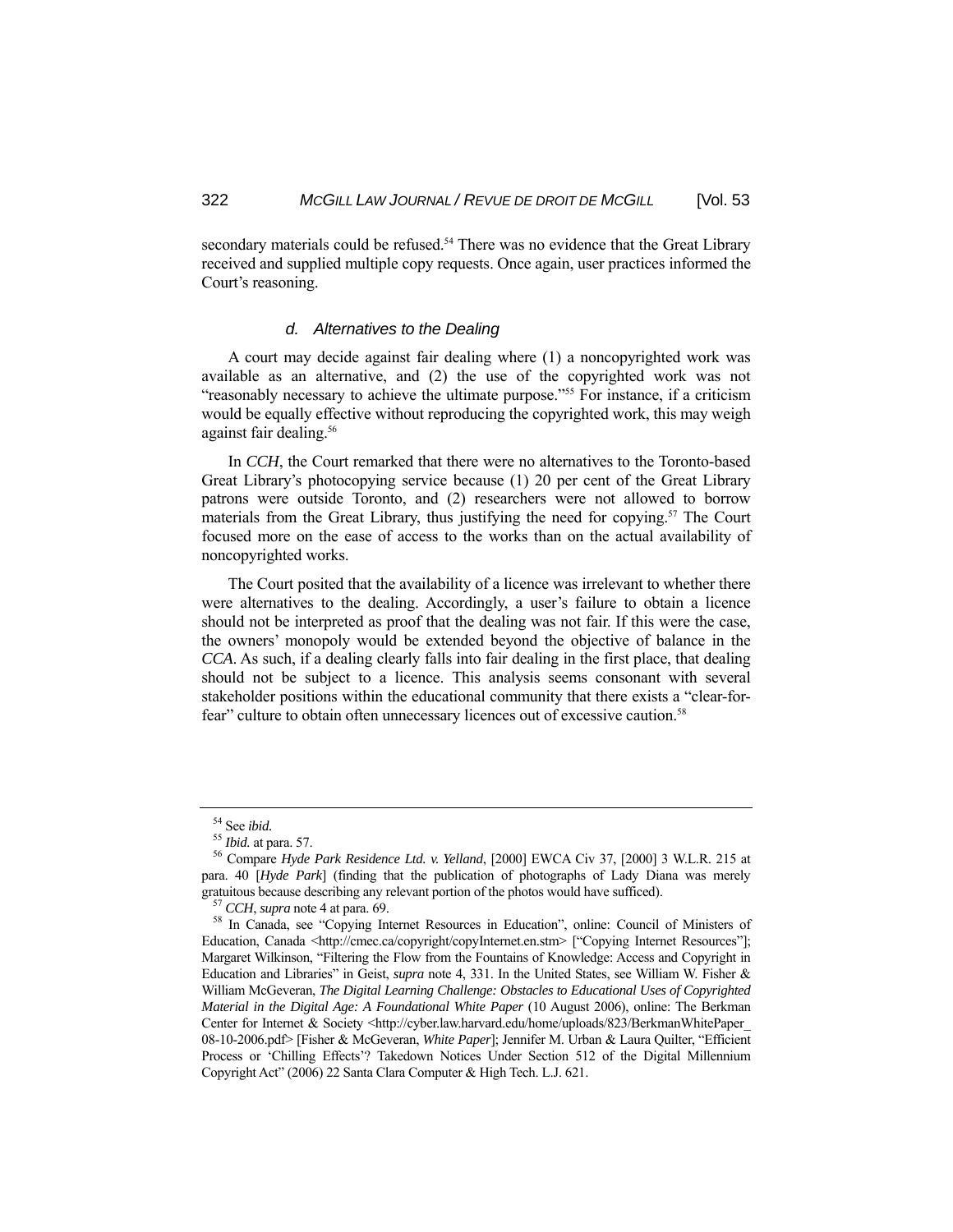#### *e. Nature of the Work*

 According to the Court, "if a work is unpublished, the dealing may be more fair in that its reproduction with acknowledgement could lead to a wider public dissemination of the work."59 While the Court remarked that this would serve one of the goals of copyright, it is nonetheless a marked departure from previous Canadian case law. Equally, as noted below, this reasoning is contrary to the U.K. and U.S. case law.<sup>60</sup> The Court suggested that protecting the author and furthering wide public dissemination are two conflicting objectives. One cannot further public dissemination if the priority is to protect (and presumably reward) the author. One factor that may soften this anti-author perspective is if the work in question is confidential in nature.<sup>61</sup> Still, the Court's disregard for a long line of precedent without explanation (or acknowledgment) is problematic.

 The Great Library easily satisfied this factor, as the works in question were essential to legal research and were subject to its Access Policy, which stated that the patron's purpose in accessing the works must be for research, private study, criticism, review, or use in legal proceedings.<sup>62</sup>

#### *f. Effect of the Dealing on the Work*

 If the work in question competes for the market of the original work, it is less likely that the dealing will be found to be fair. In underscoring that the market factor "is neither the only factor nor the most important factor,"<sup>63</sup> the Court seemed to suggest that this factor is less important than the others. Interestingly, this marketsubstitute factor is more important in the United Kingdom.<sup>64</sup>

 No evidence was advanced to indicate any effect on the publishers' market. Rather, the publishers continued to produce new reporter series and other legal publications during the period of the Great Library's request-based copying. The Court acknowledged that while the Law Society had the evidentiary burden, "it lacked access to evidence about the effect of the dealing on the publishers'

<sup>&</sup>lt;sup>59</sup> *Supra* note 4 at para. 58. **60** The U.S. courts went as far as developing a presumption against fair dealing for unpublished works. See *Harper & Row Publishers v. Nation Enterprises*, 471 U.S. 539 at 546, 105 S. Ct. 2218 (1985) [*Harper & Row* cited to U.S.] (later overrode by *Fair Use of Unpublished Works*, Pub. L. No. 102-492, 106 Stat. 3145 (1992) (codified as amended at 17 U.S.C. § 107 (1994)). In the United Kingdom, see *Hyde Park*, *supra* note 56.<br><sup>61</sup> See e.g. *Hyde Park*, *ibid.* at para. 40. The court considered that the works were subject to an

agreement: "I do not believe that a fair minded and honest person would pay for the dishonestly taken driveway stills and publish them in a newspaper knowing that they had not been published or circulated ... " (*ibid.*).<br><sup>62</sup> *Supra* note 4 at para. 71.<br><sup>63</sup> *Ibid.* at para. 59.<br><sup>64</sup> See e.g. *Ashdown v. Telegraph Group Ltd.*, [2001] EWCA Civ 1142, [2002] Ch. 149 [*Ashdown*]

<sup>(</sup>where market substitute is the most important factor).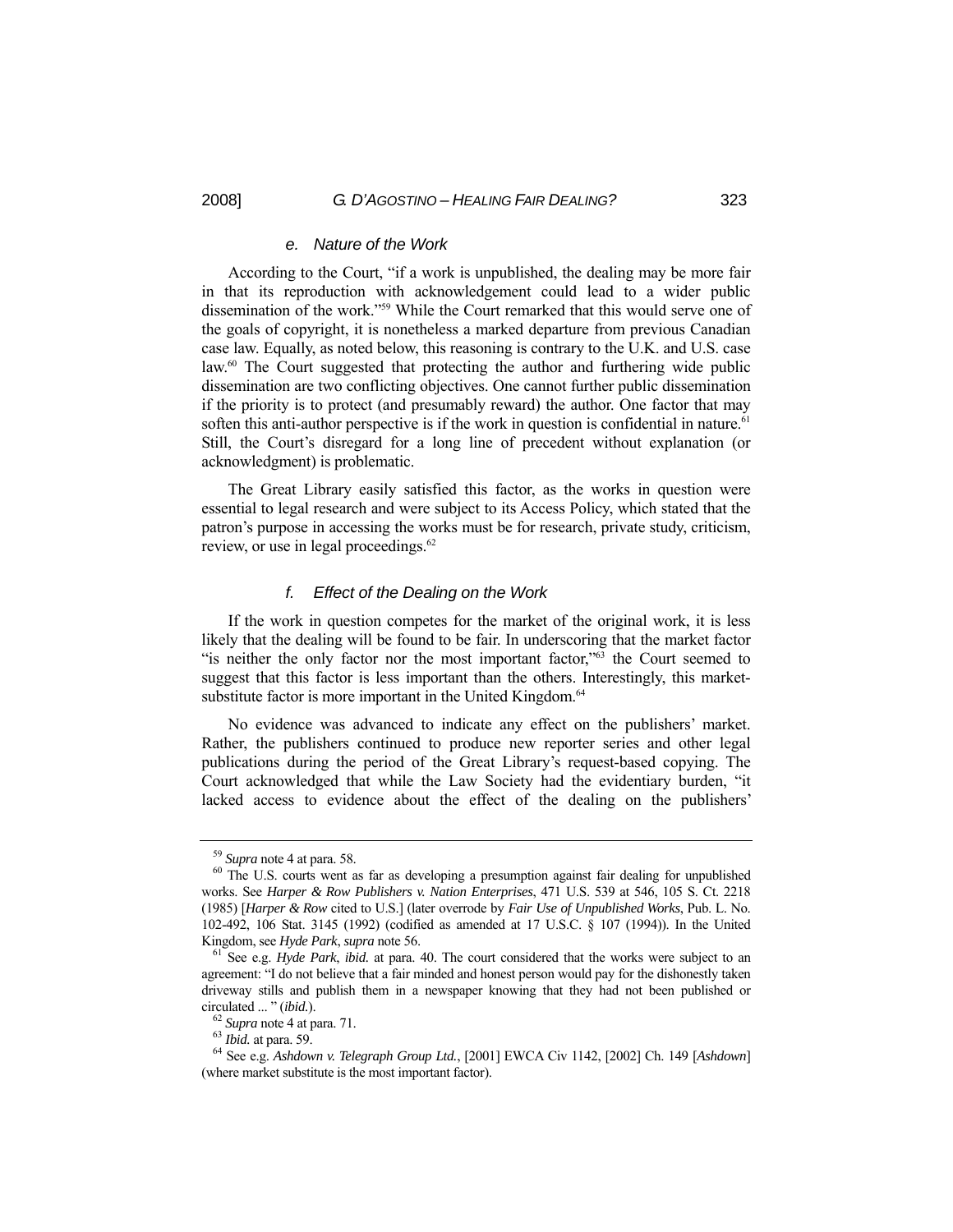markets."<sup>65</sup> Thus, this decision suggests that the onus may be reversed if the defendant cannot access market-impact evidence. This seems fair, as the publishers are often the more sophisticated parties in a better position to access such records. Such a reversal of onus, however, is potentially a tall order, as it may involve crystalball gazing.<sup>66</sup>

## 2. *CCH* Observations: User-centric Approach

 The analysis of the six factors above reveals the Court's pro-user orientation. As will be further detailed below, this orientation is apparent in the Court's language, its liberal interpretation of fair dealing, its elevation of the doctrine as compared to other copyright exceptions, and its underlying policy preoccupations.

#### *a. Defence to User Right*

 Even before *CCH*, depending on the speaker's perspective, various terms were used to denote fair dealing, such as "exceptions", "exemptions", "defences", or "user rights".67 Still, whereas previous cases and most textbooks conceived of fair dealing as a defence, *CCH* construed it more as a "right" and an "integral" part of copyright law.<sup>68</sup>

## *b. Expanded Purposes*

 *CCH* took a liberal approach to the enumerated purposes of the dealing, stating that they "should not be given restrictive interpretation."69 Hence, new purposes, including parody, could be included under the *CCA*'s enumerated grounds, especially in light of the "real purpose or motive in using the copyrighted work."70 Significantly, the Court's liberal analysis of the first of the six factors, the purposes of the dealing, was similar to its approach under the first part of the test, which determined whether

<sup>65</sup> *Supra* note 4 at para. 72. 66 See *infra* note 225 and accompanying text. 67 Vaver, "Canada's IP Framework", *supra* note 40 at 148-49; Parveen Esmail, "*CCH Canadian Ltd. v. Law Society of Upper Canada*: Case Comment on a Landmark Copyright Case", Case Comment, (2005) 10 Appeal 13 at 19. 68 *Supra* note 4 at para. 48. For fair dealing as a defence pre-*CCH*, see *Allen v. Toronto Star* 

*Newspapers Ltd.* (1997), 36 O.R. (3d) 201 at 208-09, 152 D.L.R. (4th) 518 (Div. Ct.) [*Allen* cited to O.R.]; for fair dealing as an exception, see *Boudreau v. Lin* (1997), 150 D.L.R. (4th) 324 at 334, 75 C.P.R. (3d) 1 (Ont. Ct. J. (Gen. Div.)) [*Boudreau* cited to D.L.R.]. More recently, terms like "principle" have also been used. See M. Bouchard, "The Copyright Board: A Review of Some Recent Issues and Future Challenges" (Paper presented at The Law Society of Upper Canada Entertainment, Advertising & Media Law Symposium, Toronto, 27–28 April 2007) at 10 [unpublished]. 69 *CCH*, *ibid.* at para. 54. 70 *Ibid.*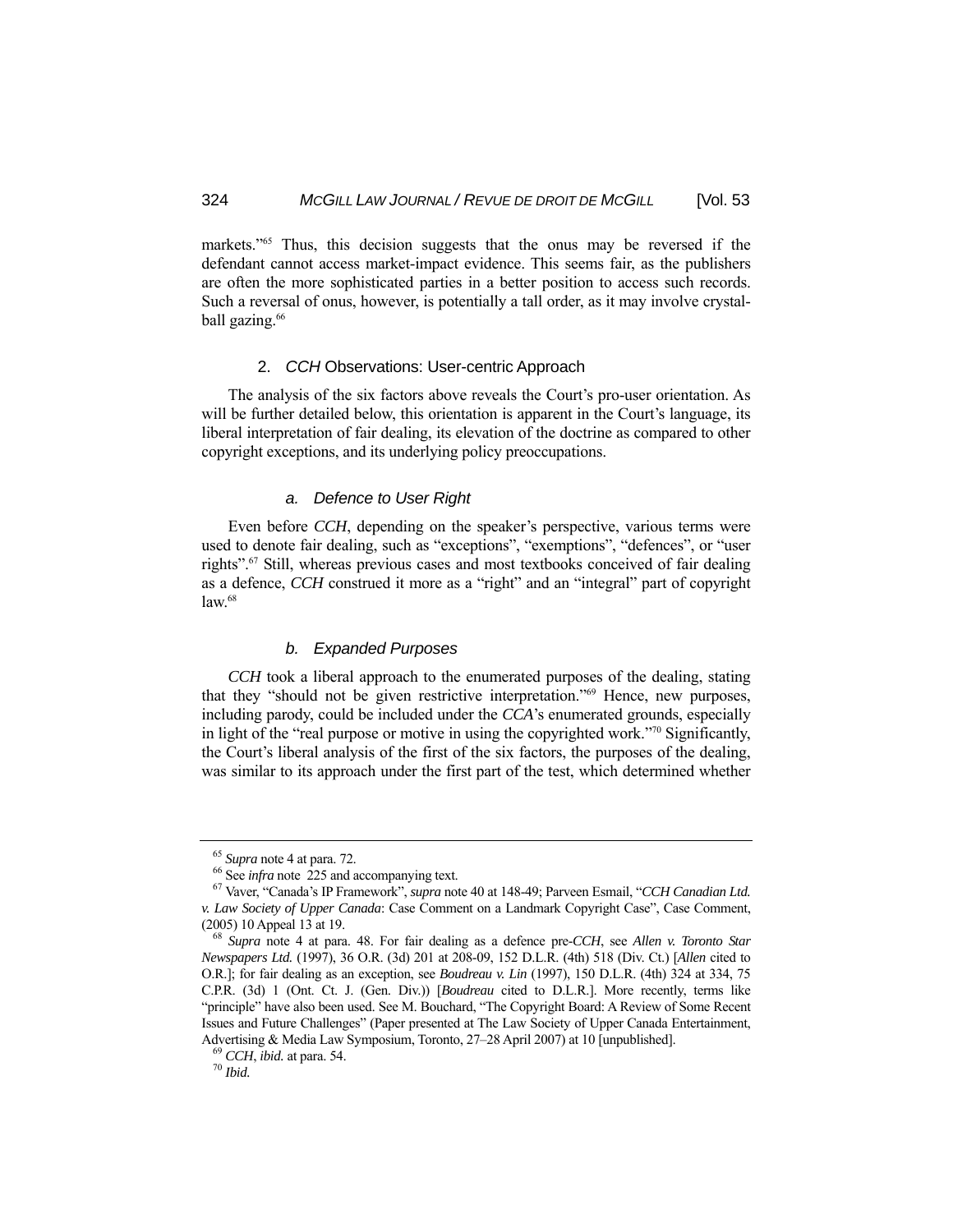the research purposes were fair.<sup>71</sup> The Court thereby sought to align itself here with the more flexible U.S. approach, described below, where there are no enumerated grounds, but an open list of purposes.

 While Crown copyright was not at issue in the decision, *CCH* clarified that entire court decisions, typically under Crown copyright, can be copied fully and fairly. Following the same logic, this may be the case with other government works, such as statutes, reports, and press releases.

#### *c. Exceptions and Fair Dealing*

 *CCH* favours parties relying on fair dealing over those who make use of other exceptions.<sup>72</sup> While counsel's arguments at the onset of *CCH* in 1993 were in large part conditioned by the lack of "libraries, archives and museums" or "educational institutions" exceptions, the Court nonetheless emphasized that a user can always rely on the fair dealing doctrine first: "It is only if a library were unable to make out the fair dealing exception under s. 29 that it would need to turn to s. 30.2 of the *Copyright Act* to prove that it qualified for the library exemption."73 The Court preferred the blessing of the fair dealing doctrine over reliance on specific exceptions. This may be because fair dealing, as construed by the Court, now allows for a more flexible framework. Irrespective, the Court made clear that all exceptions, like fair dealing, are users' rights.74

## *d. Constructing Fair Dealing—Infringement, Burden of Proof, Agency, and User Practices*

 In a conventional copyright-infringement suit, the plaintiff has the burden of proof to show infringement. The burden then shifts to the defendant to advance a defence. The Court seemed to alter this progression in two ways. First, it skipped a traditional analysis of infringement. The Court's discussion of infringement was limited to authorization of infringement, a different analysis from the typical "substantial part doctrine". Having reasoned that there was no authorization, the Court proceeded immediately into a fair dealing analysis by framing fair dealing as an exception to copyright.<sup>75</sup>

 Second, the Court stated it may shift the onus of proof in two ways: (1) the defendant can rely on internal policy rather than individual practices, and (2) the plaintiff may sometimes have to show that the defendant's use negatively affected its market. Regarding (1), to establish fair dealing, the defendant need not adduce

<sup>71</sup> *Ibid.* <sup>72</sup> *Ibid.* at para. 49. 73 *Ibid.* <sup>74</sup> *Ibid.* at para. 48. 75 *Ibid.* at para. 51 ("[t]he fair dealing exception under s. 29 ... ").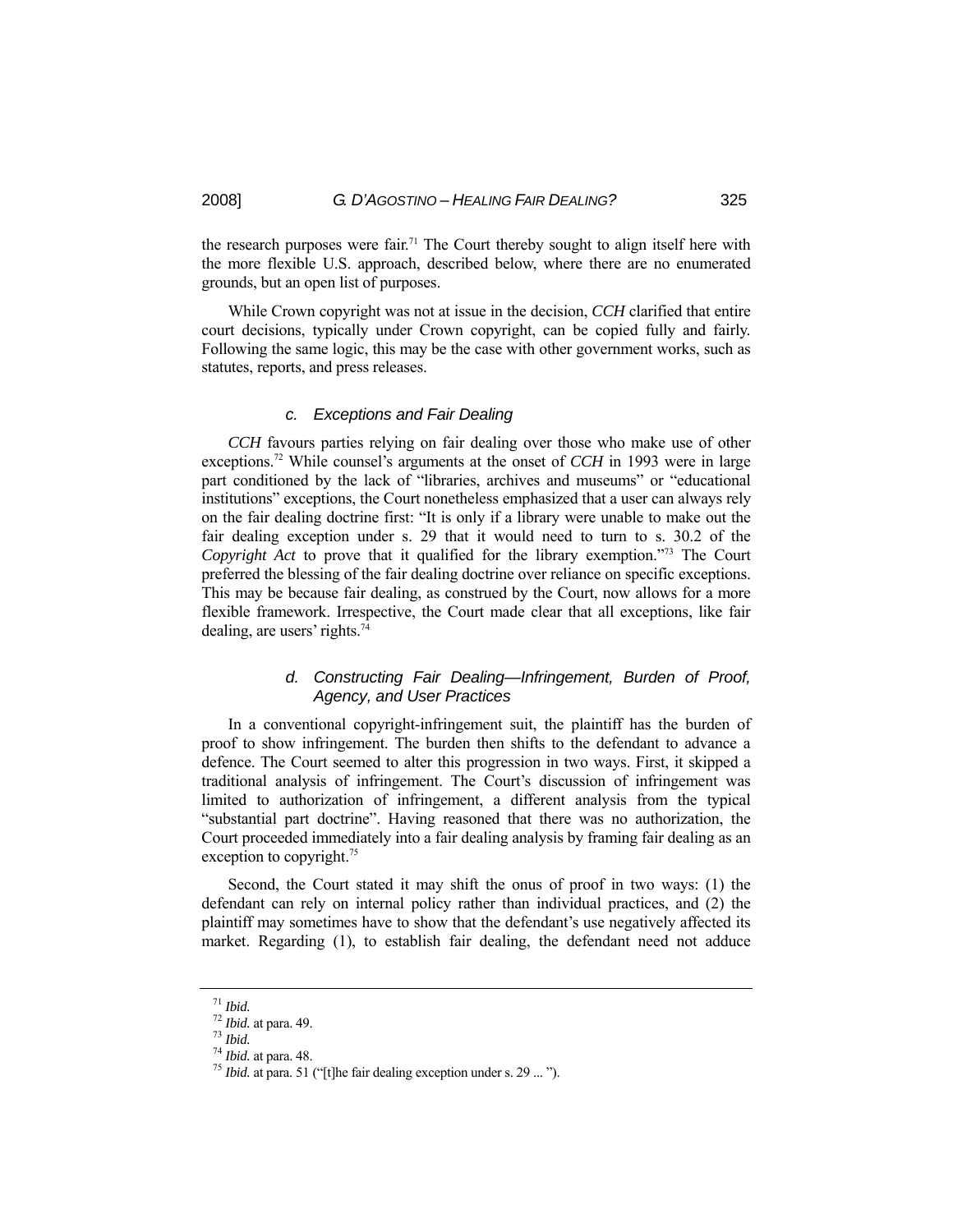evidence that every use of the provided material was conducted fairly but can rely on its own general practice.<sup>76</sup> For instance, the Great Library's internal Access Policy to photocopy only for purposes of research, review, private study, and criticism, with a corresponding gate-keeper role by the Reference Librarian for the copying of substantial secondary sources—was seen as sufficient to show that its own practices were research-based and fair. It did not need to prove that each of its patrons dealt fairly with the supplied materials.<sup>77</sup> Here it is worth asking whether it is fair for librarians to shoulder the burden of policing fair dealing. But what are the alternatives? Establishing rigid rules (e.g., copy quotas through legislation), while perhaps clearer to all parties, would be too restrictive and not entirely reflective of the realities of user experiences. Imposing a copy quota is the approach taken in Australia, where apparently no more than 10 per cent of a work can be copied.<sup>78</sup> And even in the undesirable quota scenario, librarians would still be in a policing role. From the perspective of *CCH*, it is helpful to vest librarians—often those with the most intimate insight into user practices—with a gate-keeping role no matter the approach, since it may allow them (and users) to better prove adherence to fair dealing practices. Similarly, it is wise to consult librarians when formulating fair dealing policies and when engaging in copyright debates generally since they are often on the front lines of evolving user practices. The Court placed much weight on such user practices throughout its reasoning, to the point that their proper adherence became the most important (unwritten) factor in finding fairness.

 Regarding (2), while the Law Society had the evidentiary burden, the Court held that the plaintiff publishers, and not the defendant users, should make the case that they were negatively affected because the Law Society was unable to access evidence of the use's impact on the publishing market. The Court thus allowed the Law Society to rely again on the Great Library's general practice to establish fair dealing, rather than having to adduce evidence. The Court embraced the concept of agency.<sup>79</sup> As illustrated in *Society of Composers, Authors & Music Publishers of Canada v. Canadian Association of Internet Providers (also known as the <i>Tariff 22 decision*),<sup>80</sup> knowing of the potential of end user infringement will not, absent express knowledge of end-user infringing activity, be seen as the intermediary authorizing end user infringement.

<sup>&</sup>lt;sup>76</sup> Ibid. at para. 63.<br>
<sup>77</sup> Ibid. at paras. 61-65.<br>
<sup>78</sup> See Copyright Act 1968 (Cth.), ss. 10(2)-(2A).<br>
<sup>79</sup> See Wilkinson, *supra* note 58 at 346.<br>
<sup>80</sup> Society of Composers, Authors & Music Publishers of Canada v. Ca *Internet Providers*, 2004 SCC 45, [2004] 2 S.C.R. 427 at paras. 126-28, 240 D.L.R. (4th) 1993 [*Tariff 22*].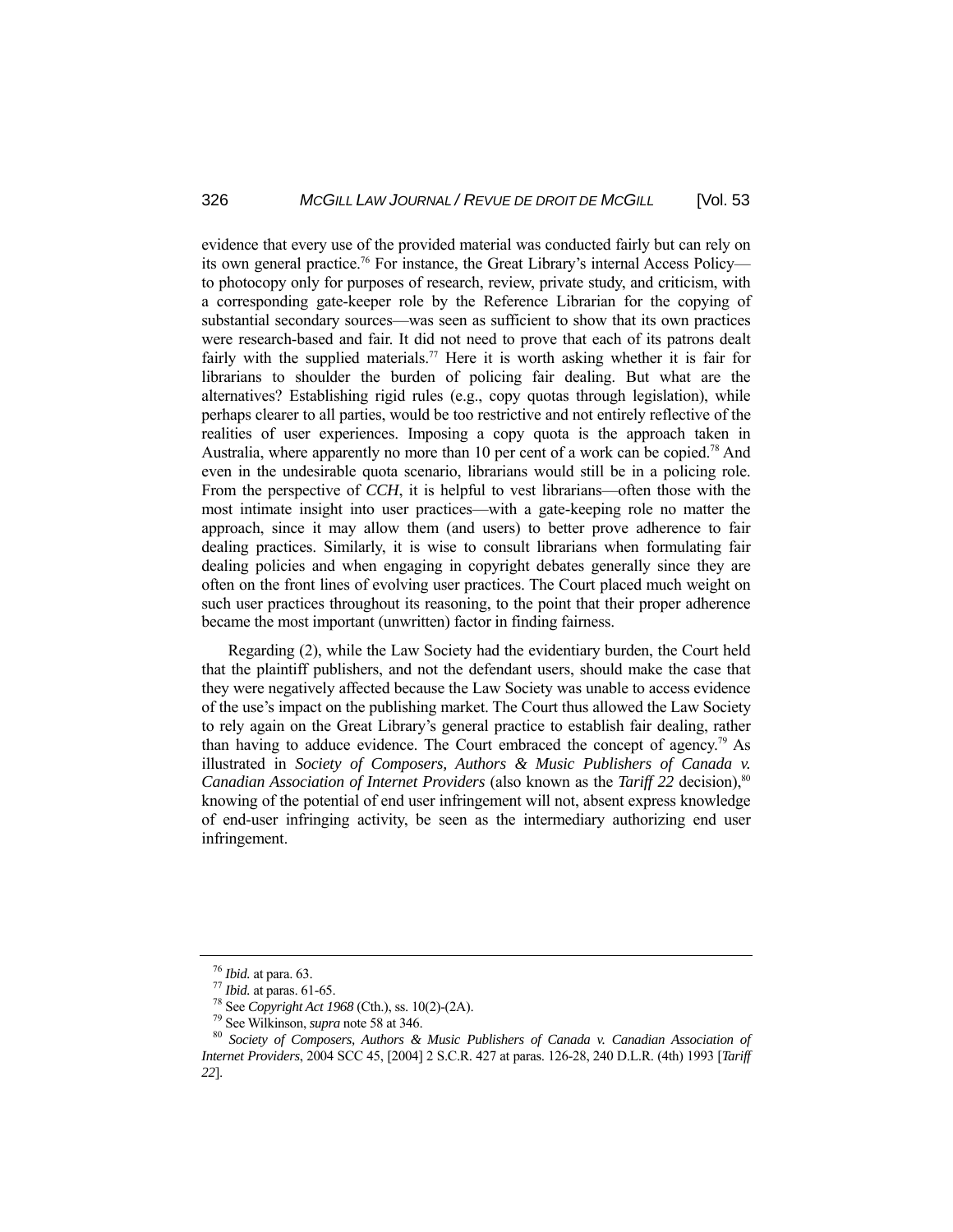#### *e. Cautionary Note on* CCH *User-centric Policy*

 Any analysis of the state of copyright post-*CCH* must take into account the Supreme Court of Canada's understanding of Parliament's policy objectives. The Court reaffirmed in *CCH* its previous ruling in *Théberge* that the *CCA* has supposedly dual objectives: "a balance between promoting the public interest in the encouragement and dissemination of works of the arts and intellect and obtaining a just reward for the creator ... "<sup>81</sup> The Court maintained that the judiciary "should strive to maintain an appropriate balance between these two goals."<sup>82</sup> It suggested that when copyright law promotes the encouragement and dissemination of works of the arts and intellect, it serves the public interest. While the Court recognized that rewarding the creator was an important part of Canada's "dualistic" copyright objectives, it implied that such reward does not promote the public interest in the same way as protecting user rights. For the Court, the chief method of promoting the public interest was to protect user rights, or at the very least not champion owners' rights above others.

 *CCH*'s user-centric expression of balance and the objectives of copyright law is further seen in its discussion of the doctrine of originality. The Court maintained that when courts lower the standard of originality, the balance tips in favour of the author/creator at the expense of a robust public domain to foster future creative innovation.<sup>83</sup> While this is plausible, more often than not, copyright assignments, and therefore the role of contract law (where the owner steps into the creator's shoes), allow for this erosion. In other words, understanding the dynamic relationship between creator and owner is also important when accounting for future innovation and a robust public domain. But it is unclear from the Court's reasoning that it appreciates fully the creator–owner distinction.

 This perhaps ill-conceived copyright thinking is matched by equally ill-conceived language. The Court juxtaposed the public and the creator in grounding its objectives, but in framing the issues it stated: "This case requires this Court to interpret the scope of both *owners'* and users' rights under the *Copyright Act* ... "84 While the Court noted the "creator" in its discussion of balancing copyright objectives, the Court matter-offactly substituted the term "owner" in the framing of the issues. Creators and owners are not the same category of stakeholders for the purposes of copyright.<sup>85</sup> Their interests are often conflicting. One cannot treat them as if they were synonyms, as the Court and many commentators often do. Indeed, it is unhelpful when commentators argue that *CCH* has "shifted the focus of copyright law from the pro-author approach

<sup>81</sup> *Supra* note 4 at para. 10, citing *Théberge v. Galerie d'Art du Petit Champlain*, 2002 SCC 34, [2002] 2 S.C.R. 336 at paras. 30-31, 210 D.L.R. (4th) 385.<br><sup>82</sup> CCH, ibid. at para. 10.<br><sup>83</sup> Ibid. at para. 24.<br><sup>84</sup> Ibid. at para. 13 [emphasis added].<br><sup>85</sup> See generally D'Agostino, "Robertson Ruling", *supra* note 7; D

*supra* note 7; D'Agostino, "Copyright Treatment", *supra* note 7.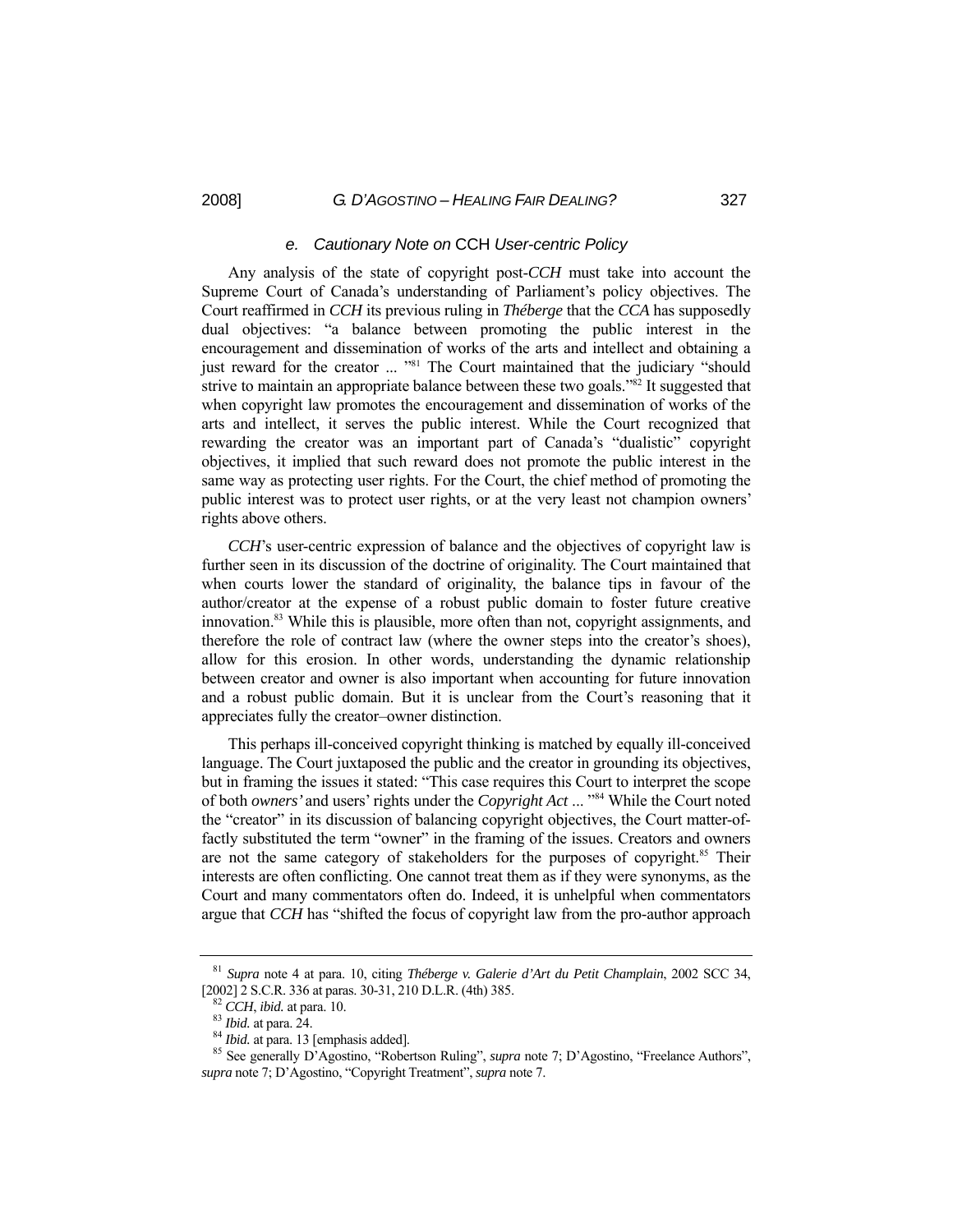that had dominated in the past to a balanced approach that weighs the rights of the author against those of the user."86 This conflation leads commentators to state that "the law in Canada is now that the courts must balance the interests of the authors of works against the public interest."<sup>87</sup> Such remarks are unfortunate copyright parlance in Canadian *CCH* commentary, and in copyright generally.<sup>88</sup>

 So while it is laudable that the Court has finally championed user rights, which were long forgotten by Canadian legislatures and the judiciary, where do creators fit in *CCH*? While the policy for creators is not central to *CCH* (perhaps because the case mainly deals with legal professionals as creators, not as musicians, freelance authors, bloggers, or other stereotypical parties in copyright proceedings), this oversight may limit future "balanced" rulings. Would the Court have reached a similar ruling if other categories of creators were at issue? *Robertson v. Thomson Corp.*, 89 dealing with freelance authors, may decide such an issue, but the new trial is yet to make its way to the courts.<sup>90</sup> In *CCH*, legal professionals and lawyers were creators whose works at issue were decided and shaped by judges and lawyers. The ultimate goal sought by the Great Library's copy practices was "to ensure that legal professionals in Ontario can access the materials necessary to conduct the research required to carry on the practice of law."91 This practice saves the cost of additional hotel bills and other travel expenses to non-Toronto lawyers and applies to selfrepresented litigants as well.<sup>92</sup> Had the Court ruled otherwise, Toronto lawyers may have received an unfair advantage over other members of the profession. Also, it has been argued that the cost of legal services would have increased for clients had the publishers been successful (lawyers would have had to pay an additional sum for copies and would have passed on the cost to their clients).<sup>93</sup> Although the Court was

<sup>&</sup>lt;sup>86</sup> Esmail, *supra* note 67 at 14.<br><sup>87</sup> *Ibid.* at 23.<br><sup>88</sup> But see Michael Geist, "Low-tech Case Has High-tech Impact" *The Toronto Star* (22 March 2004) D1 (interpreting *CCH* as attempting to balance user rights against those of owners and creators).<br><sup>89</sup> 2006 SCC 43, [2006] 2 S.C.R. 363, 274 O.L.R. (4th) 138 [*Robertson*].<br><sup>90</sup> In *Robertson*, the Court dismissed b

summary judgment and the class action as certified. A new four-week trial to commence on 29 September 2009 by Robertson against Thomson Corporation is expected to consider fair dealing, namely, whether the defence of fair dealing applies to any of the infringing acts if there is no implied licence (updated 31 July 2008).<br><sup>91</sup> *CCH*, *supra* note 4 at para. 64.<br><sup>92</sup> Esmail, *supra* note 67 at 23.<br><sup>93</sup> Law Society of Upper Canada, "Notice to the Profession: Supreme Court of Canada Releases

*CCH Canadian v. Law Society of Upper Canada* Copyright Decision" (16 March 2004). It seems that law societies had nonetheless been in discussion with Access Copyright after the Federal Court decision. The National Copyright Committee of the Federation of Law Societies of Canada "reaffirmed to CANCOPY [now Access Copyright] its willingness to continue discussions with respect to possible blanket licenses for certain copying activities by members of the legal profession" ("Federation of Law Societies of Canada Copyright Notice to the Profession" *Benchers' Notes* 5:3 (December 1999) 6 at 8, online: The Law Society of Newfoundland & Labrador <http://www.lawsociety.nf.ca/reports/dec1999.pdf>). Great Library access policies remain the same.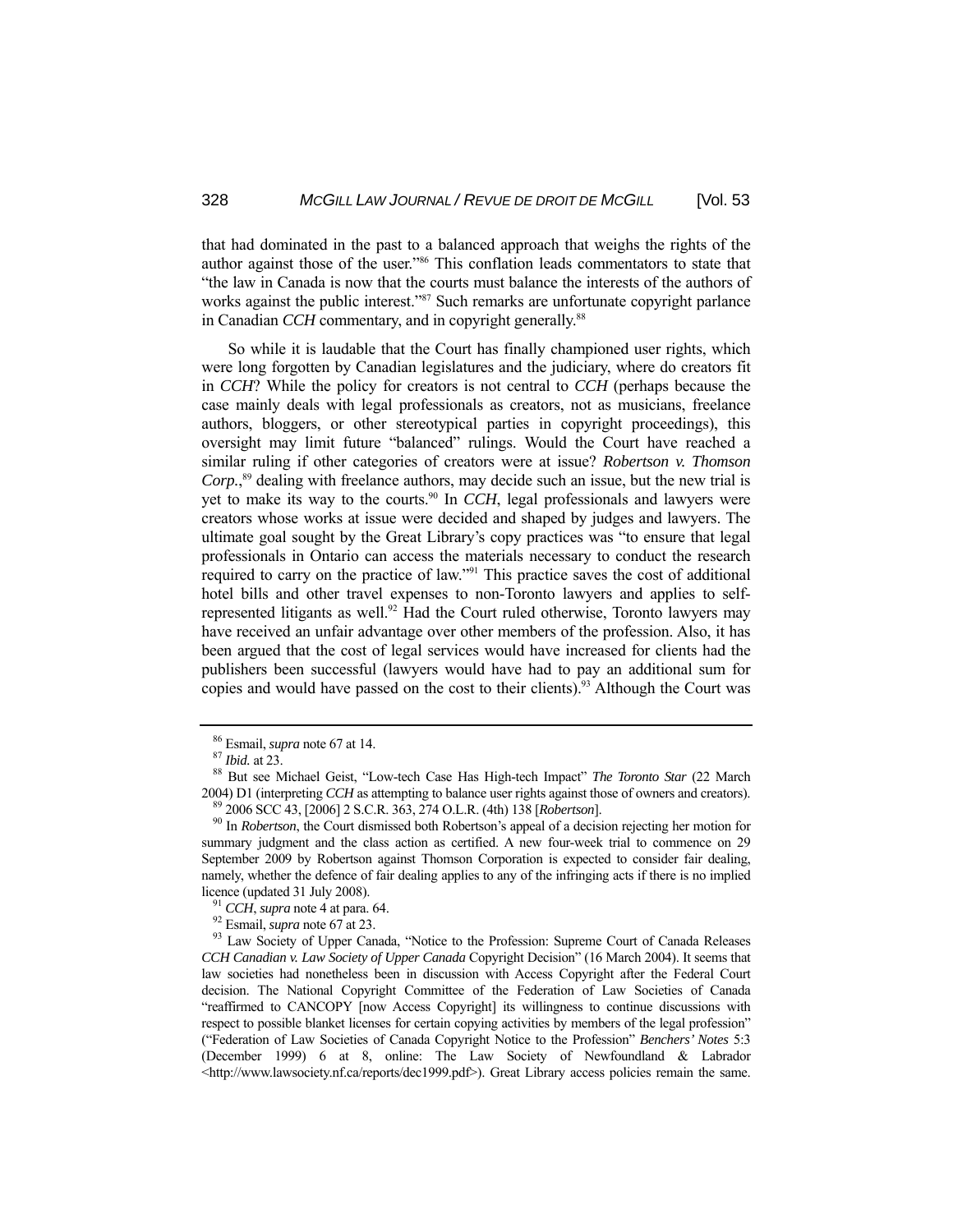intimately familiar with the practices and repercussions of this case, these specific factors are not easily applicable to other creative domains, where revenue from the copyrighted work is often the creator's sole source of income.<sup>94</sup> Consequently, when determining the fairness of the dealing in future uses, such concerns must be observed.

#### 3. State of Judicial Play Before *CCH*

 Having canvassed Canada's current user-centric and more flexible fair dealing framework, it is instructive to look back and assess how the existing framework diverges from what Canada had prior to *CCH*. In doing so, *CCH*'s advantages and limitations may come into sharper focus. Before *CCH*, the judiciary varied in its approach to fair dealing. Some courts were more restrictive and others more liberal in their reasoning. Factors like the motive of the dealing were also more pronounced, as were the policies of copyright toward non-users.

#### *a. Restrictive Interpretation*

 Most commentators argue that courts pre-*CCH* had a restrictive interpretation of fair dealing.95 Many contend that copyright law has been quite expansionist in protecting the rights of owners and creators, an assertion to which the above comments also apply as scholarship has often conflated the two parties even before *CCH*. 96

 Perhaps most illustrative of this approach is *Michelin—Michelin & Cie v. CAW Canada National Automobile, Aerospace, Transportation and General Workers Union of Canada (CAW-Canada)*, 97 in which the Michelin tire company sued a union for copyright infringement arising from its use of the Michelin Man (Bibendum) logo

-

See The Law Society of Upper Canada, "Access to the Law Policy and Guidelines", online: The Law Society of Upper Canada <http://library.lsuc.on.ca/GL/services\_access.htm> [Great Library Access Policy]. 94 See also William L. Hayhurst, "The Canadian Supreme Court of Copyright: '*CCH Canadian Ltd.* 

*v. Law Society of Upper Canada*'" (2004) Can. Bus. L.J. 134 at 139 (being critical of *CCH*; arguing that the court's reasoning with respect to originality applied to a "rather select group" and went beyond what would have been expected for literary works). Agreeing with this position on the Court's wider stance on originality, see Teresa Scassa, "Recalibrating Copyright Law? A Comment on the Supreme Court of Canada's Decision in *CCH Canadian Limited et al. v. Law Society of Upper*  Canada" (2004) 3 C.J.L.T. 89 at 90.<br><sup>95</sup> Leslie Ellen Harris, Editorial, *Copyright & New Media Law Newsletter* 8:1 (2004).<br><sup>96</sup> D'Agostino, "Robertson Ruling", *supra* note 7 (arguing that in the context of mainstream

publishing copyright law increasingly favours right holders over authors). See also Carys J. Craig, "Locke, Labour and Limiting the Author's Right: A Warning Against a Lockean Approach to Copyright Law" (2002) 28 Queen's L.J. 1; Abraham Drassinower, "Taking User Rights Seriously" in Geist, *supra* note 4, 462; Samuel E. Trosow, "The Illusive Search for Justificatory Theories: Copyright, Commodification and Capital" (2003) 16 Can. J.L. & Jur. 217. 97 *Supra* note 36.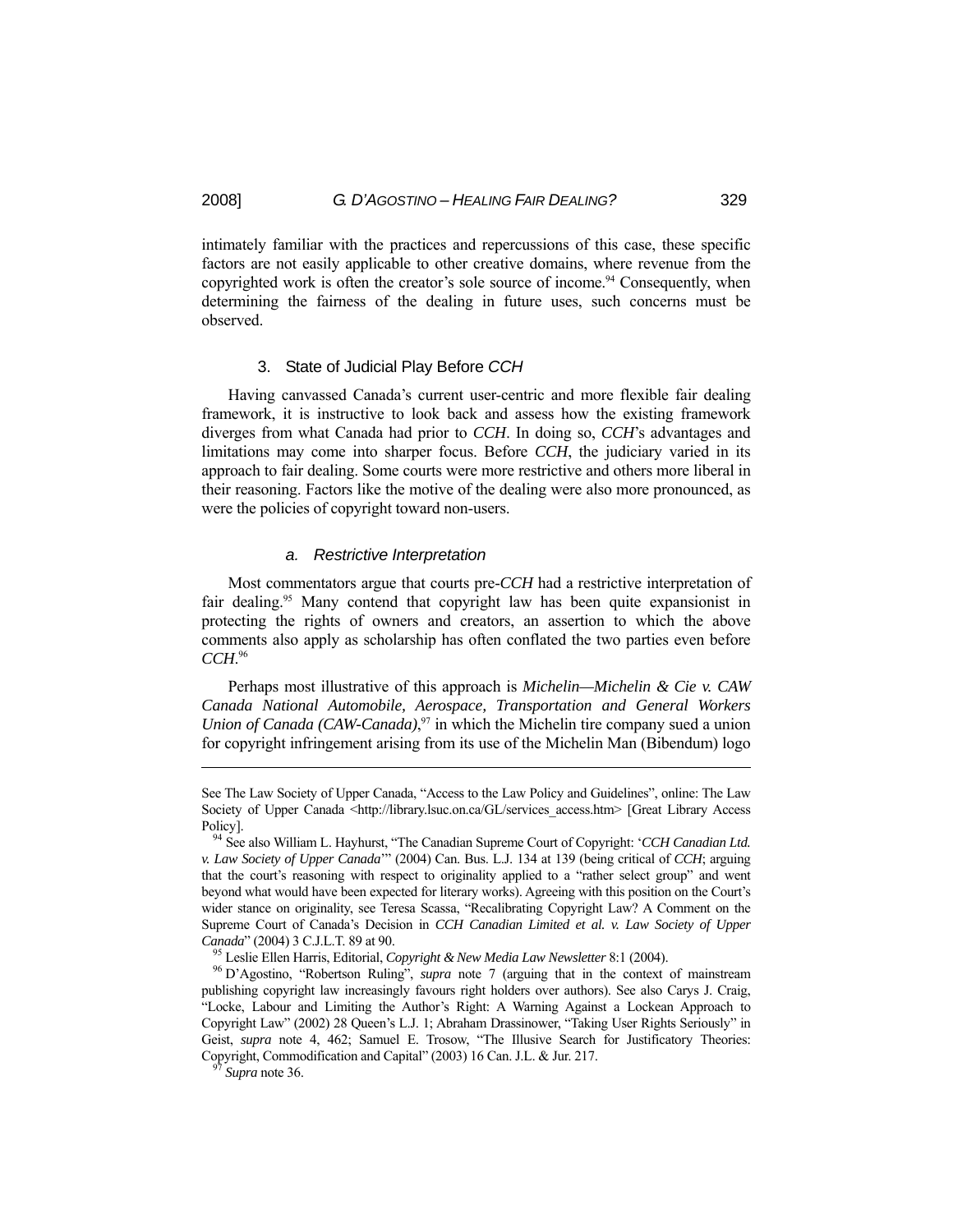in leaflets distributed during a labour dispute. The defendants unsuccessfully argued that their use of Bibendum was a parody and therefore an exception to copyright infringement under fair dealing for purposes of criticism. In placing the burden of proof squarely on the defendants, the court ruled that parody was not an exception to infringement under the *CCA* or jurisprudence.<sup>98</sup> More pointedly, parody was not synonymous with criticism.<sup>99</sup> The court adamantly refused to rely on U.S. case law allowing parody under fair use.<sup>100</sup> And even if the court had followed the U.S. case law, fair dealing would still have failed since the other two requirements had not been met: (1) the author's name and the source of the work went unmentioned, and (2) there was no fair treatment.<sup>101</sup> The court noted that exceptions should be strictly interpreted and that fair dealing in particular has an exhaustive set of grounds under the *CCA*. 102 Accordingly, ruling otherwise would have created a new exception in the statute. In this light, *Michelin* was extremely deferential to Parliament: "If Parliament had wanted to exempt parody as a new exception under the fair dealing provision, it would have done so."103

 This case represents a clear rejection of a U.S. fair use approach that was later expressly endorsed in *CCH*. And more specifically, as later discussed, it would also appear that under *CCH* the acknowledgment requirement would be construed liberally and no longer present a hurdle. In light of *CCH*, *Michelin*'s restrictive approach thus no longer seems to be good law.

#### *b. Liberal Interpretation*

 Nonetheless, some pre-*CCH* jurisprudence followed a liberal interpretative approach. In *Allen v. Toronto Star Newspapers Ltd.*, a freelance photographer sued a newspaper publisher for reproducing a magazine cover containing a photograph he took on commission.104 While both sides gave conflicting testimony on industry custom, the Ontario Court of Justice (General Division) ruled that the photographer only held copyright in the photo, and not in the cover, which had been created by the magazine.105 The magazine did not object to the reuse of its cover and, in any event, the court found that the fair dealing defence relating to news reporting applied.

<sup>98</sup> *Ibid.* at para. 60. 99 *Ibid.* at para. 61. 100 *Ibid.* at para. 63. 101 Pursuant to the *CCA* (*supra* note 12 and accompanying text). See also *Michelin*, *supra* note 36 at para. 70 ("[t]he substantial quantity of the original work used in the leaflets and posters also casts

doubt on the fairness of the defendants' treatment").<br>
<sup>102</sup> *Michelin*, *ibid.* at para. 65, citing *Bishop v. Stevens*, [1990] 2 S.C.R. 467 at 483-84, 72 D.L.R.<br>
<sup>103</sup> *Ibid.* at para. 71.

<sup>&</sup>lt;sup>104</sup> Allen v. Toronto Star Newspapers Ltd. (1995), 26 O.R. (3d) 308, 129 D.L.R. (4th) 171 (Ct. J. (Gen. Div.)). 105 *Ibid.*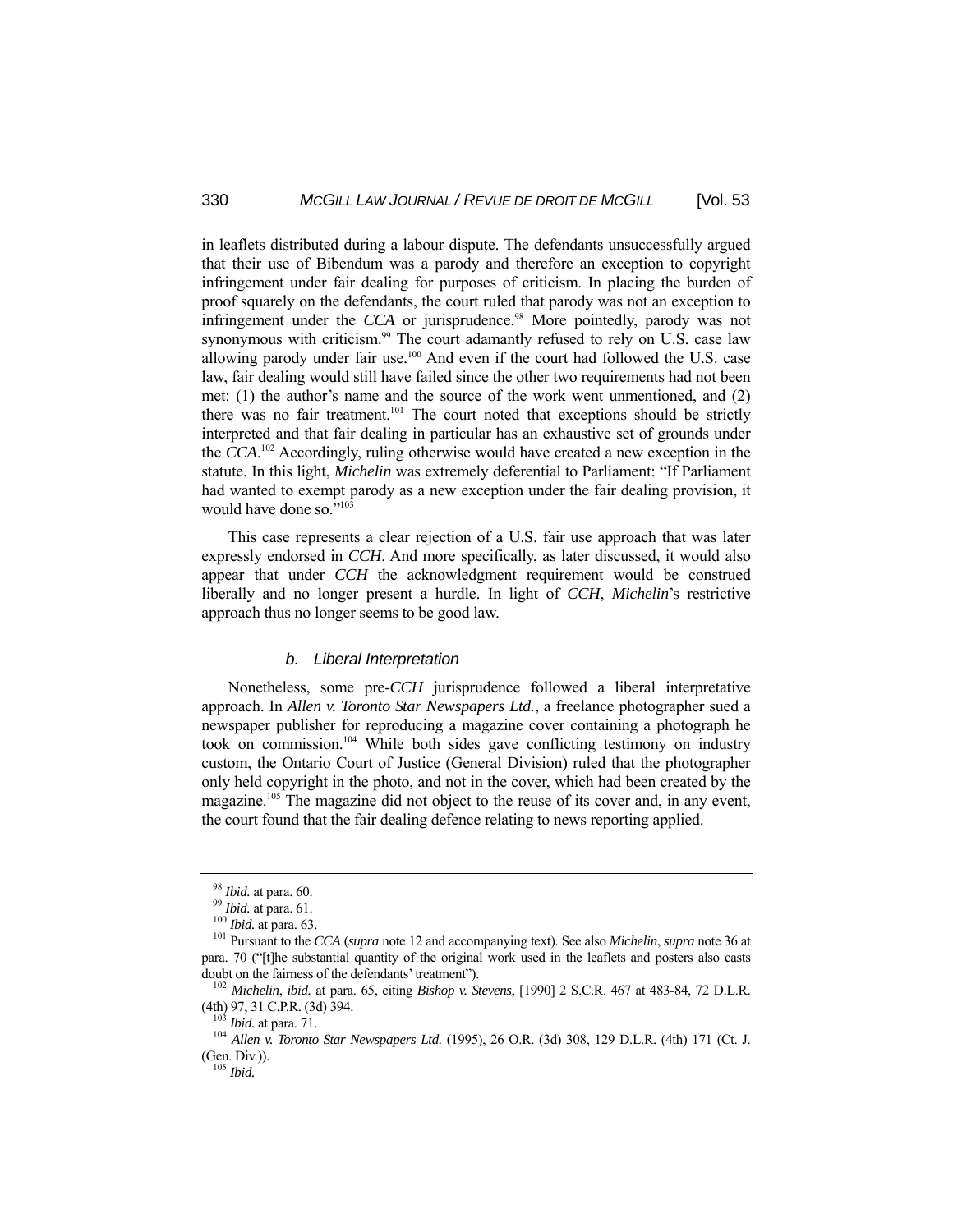The Ontario Court of Justice (General Division) Divisional Court overturned the trial decision, ruling that fair dealing does not apply to an entire copyrighted work. The court held that determining whether an activity constitutes fair dealing is a "purposive" exercise and not simply a mechanical test, such that "the extent of the copying is one important factor, but only one to be taken into account, along with several others."<sup>106</sup> While the court did not schematically assess a list of factors as in *CCH*, it examined the nature and purpose of the use, which was found to include reporting current news. Also, the court considered *CCH*'s market-substitute criterion but concluded that the photograph was not used "to gain an unfair commercial or competitive advantage over [the plaintiff] Allen or [the magazine] Saturday Night."107 Moreover, as in *CCH*, the court also allowed fair dealing within a commercial context (in this case, involving a periodical publisher).

 As in *CCH, Allen* adopted a liberal approach and made the following assessments: (1) the purpose of relaying a current event was allowed in a commercial context; (2) the nature of the work as an entire work, such as a photograph, was fair dealing; and (3) the magazine did not seek to gain a commercial advantage over the original work, and therefore, the market-substitute criterion was not satisfied.

 The court's conclusion regarding the extent of the work that was copied differs from the earlier decision in *Zamacois v. Douville*, 108 in which the same court held that the reproduction of an entire newspaper article was not fair dealing for purposes of criticism. The defendants unsuccessfully argued that the article was (1) necessary because another article published in the same edition criticized the work and (2) of current interest on an economic or political topic. The court found that a person could not reproduce an article in full for purposes of criticism without the author's permission.109 But this decision has come under much criticism, and post-*CCH*, its precedential value is weak.<sup>110</sup>

## *c. Motive*

*CCH* did not apply motive, or at least bad motive, as a factor.<sup>111</sup> In previous cases such as *Boudreau v. Lin*,<sup>112</sup> no fair dealing defence was recognized for private study with regard to the substantial use of portions of a student's work in a professor's

<sup>106</sup> *Supra* note 68 at 211, citing *Williams & Wilkins Co. v. United States*, 487 F.2d 1345 (Ct. Cl. 1974) [Williams & Wilkins].<br><sup>107</sup> *Ibid.* at 209.<br><sup>108</sup> [1944] Ex. C.R. 208, [1943] 2 D.L.R. 257 [*Zamacois* cited to D.L.R.].<br><sup>109</sup> *Ibid.*<br><sup>110</sup> Even before *CCH*, some have argued it was weak. See e.g. Michael F. Morga

The Protection of Intellectual Property Rights in Computer Software" (1994) 26 Ottawa L. Rev. 425

<sup>(</sup>arguing that the approach in *Hubbard*, *infra* note 176, seems preferable).<br><sup>111</sup> *Supra* note 4 at para. 54. The "real purpose or motive" was treated as a sub-factor though not applied (*ibid.*).

<sup>&</sup>lt;sup>[12</sup> *Boudreau*, *supra* note 68.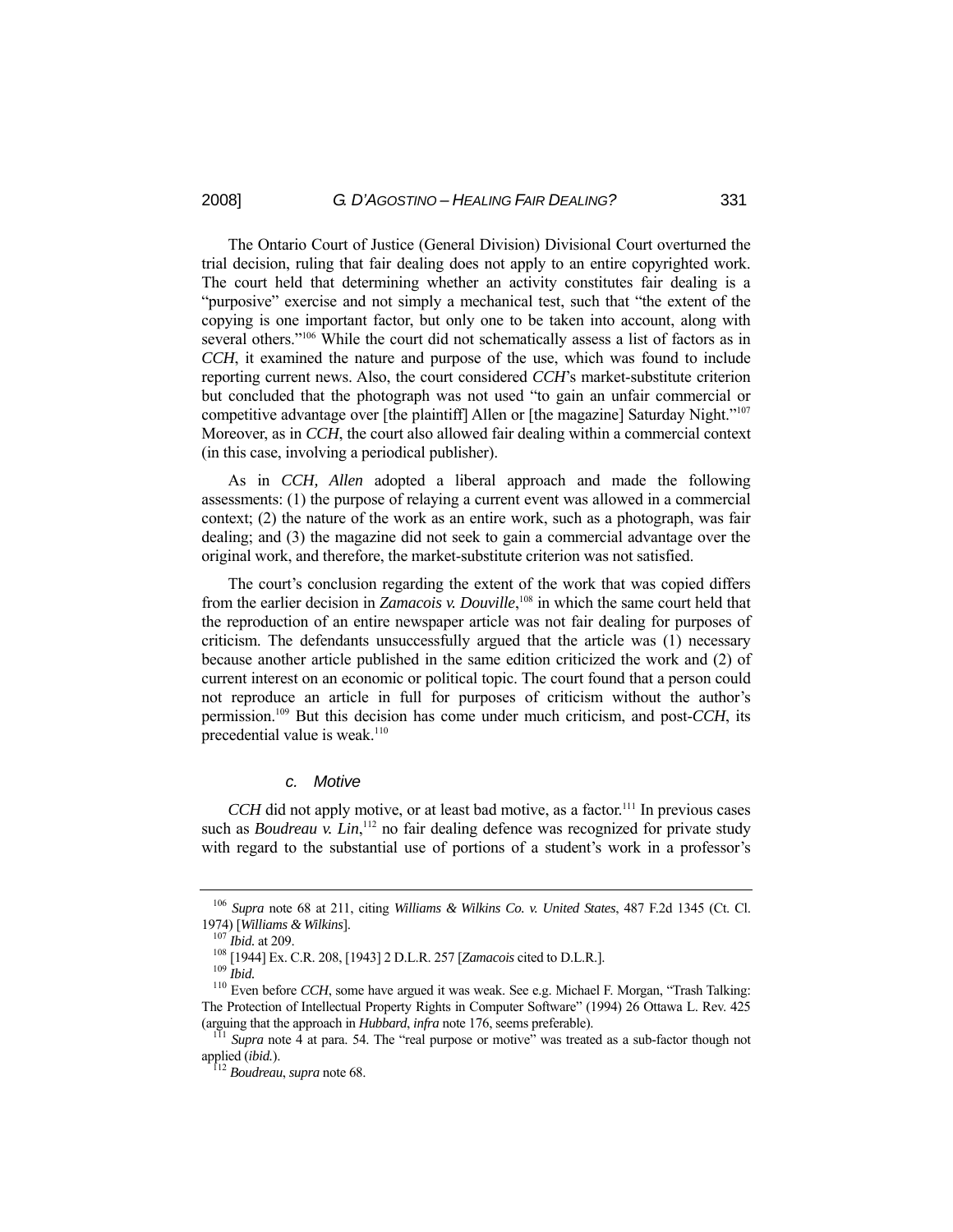paper. In *Boudreau*, the court zeroed in on the fraudulent nature of the dealing. The defendant, a professor at the University of Ottawa, had "actively" deleted the student's name from the paper, replaced it with his own along with that of an associate, presented the paper at a conference without credit, and sold copies of the paper to other students.<sup>113</sup> The professor made only minor changes to the paper: he removed certain graphs and tables and replaced them with textual explanations, made minor bibliographic changes, and changed the title.<sup>114</sup> Weighing this "ample evidence", the court concluded that the "this can hardly be classified as 'fair dealing"<sup>115</sup> and mandated that the defence be "restrictively interpreted".<sup>116</sup> Even though one of the court's policy objectives was to prevent the appropriation of the author's labour, the professor's bad-faith conduct, which "blatantly" breached copyright, seemed to have weighed heavily against a finding in his favour.<sup>117</sup> Besides the noted evidence, the court did not form a favourable view of the professor, as he "included specific claims as to his contribution to the Boudreau paper" in "a letter of application to the University for a promotion."118 It will be interesting to see the extent to which future fair dealing cases account for bad faith. By contrast, in *CCH*, the Great Library's closely enforced Access Policy put the defendant in a positive light. It does seem appropriate that courts closely read the evidence and assess the good or bad faith conduct of the defendant. The very notion of fairness in fair dealing is antithetical to underhanded behaviour. Fair dealing should not be used to shield such conduct. At the same time, it is appropriate that good faith conduct, as is clear in the Great Library's prudent practices, should favour a finding of fair dealing or, at the very least, militate against harsher damages.

#### *d. Policy*

 While *CCH* featured a user-centric and policy-oriented court, previous cases were still policy-oriented but perhaps more mindful of the creator. In *Breen v. Hancock*  House Publishers Ltd.,<sup>119</sup> an author copied substantial portions of a thesis into a book he later published. In denying fair dealing, the court found that while the book enjoyed little commercial success, the defendant had appropriated the plaintiff's skill, time, and talent.<sup>120</sup> He had made liberal use of about twenty to thirty pages of the

<sup>113</sup> *Ibid.* at 335-36.<br>
<sup>114</sup> *Ibid.*<br>
<sup>115</sup> *Ibid.*<br>
<sup>116</sup> *Ibid.*<br>
<sup>117</sup> "[T]he University cannot stand idly by while its professors blatantly breach copyright laws" (*ibid.*). For an interesting discussion of the role of universities in regulating the activities of its professors, especially vis-à-vis their students, see *ibid.*<br><sup>118</sup> *Ibid.* at 329. Also, in relation to the issue of authorship, the court found the professor's evidence

unsatisfactory and his grasp of the paper's concepts "superficial at best" (*ibid.* at 331). 119 (1985), 6 C.P.R. (3d) 433, 6 C.I.P.R. 129 (F.C.T.D.) [*Breen* cited to C.P.R.]. 120 *Ibid.* at 436-37.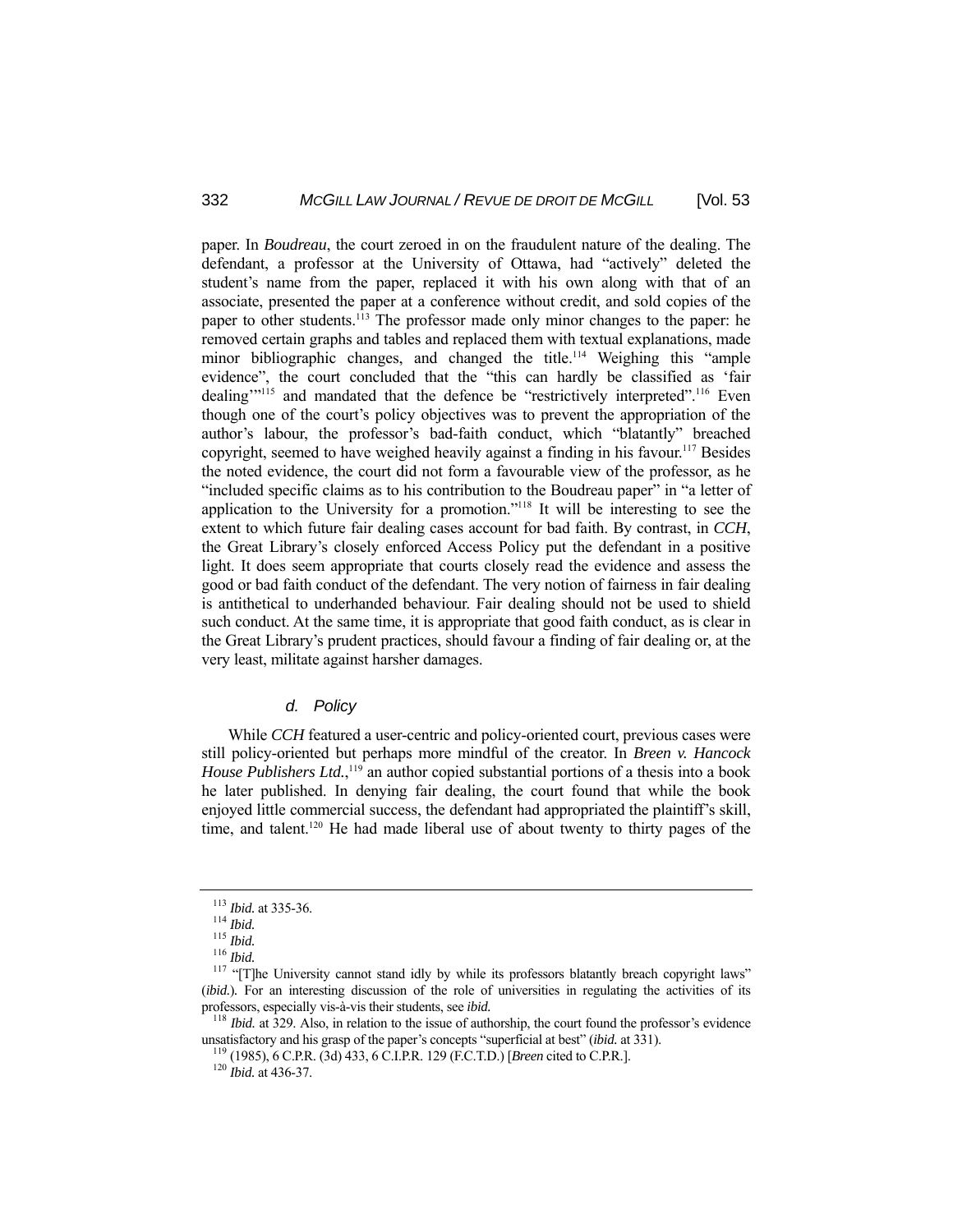thesis, a qualitatively substantial portion of the original author's work.121 An interesting question here is how one could argue for the "public interest" in the context of this case. Can this creator be distinguished from the authors in *CCH* who created decisions and secondary materials? It is unclear whether, after *CCH*, the court in *Breen* would have reached a similar result. *CCH* should not be read to sanction what would arguably amount to unfair and unethical dealings.

#### 4. Post-*CCH*: Have Courts and Tribunals Taken *CCH*'s Lead?

 While there has been no judicial decision on fair dealing since *CCH*, cases addressing copyright issues generally have considered *CCH*, specifically the Supreme Court of Canada's discussion of the doctrine of originality, authorization, and general policy principles.<sup>122</sup> In the *Tariff 22* decision involving the Society of Composers, Authors and Music Publishers of Canada (SOCAN) and internet-service providers, the Court reaffirmed the need for a liberal interpretation that balances rights of owners and limitations of those rights, as "[u]ser rights are not just loopholes."<sup>123</sup>

 The Copyright Board of Canada very recently applied *CCH* in *Re Statement of Royalties to be Collected by SOCAN for the Communication to the Public by Telecommunication, in Canada, of Musical or Dramatico-Musical Works (Tariff 22.A)*124 and in earlier decisions made *obiter dicta* statements on the potential applicability of the fair dealing doctrine to licensing issues and the need for further clarification.

#### *a. Copyright Board Decisions*

 In *Tariff 22A*, which was released on 18 October 2007, one of the issues considered was whether online services that offer previews of musical works for sampling constituted fair dealing.<sup>125</sup> The Board applied *CCH* and found that streaming a musical preview with a view to deciding whether or not to purchase a

<sup>&</sup>lt;sup>121</sup> Curiously, the infringing author had assumed that academic work was in the public domain and therefore not subject to copyright protection *(ibid. at* 435).

<sup>&</sup>lt;sup>122</sup> See e.g. *R. v. Allen*, 2006 ABPC 115, 399 A.R. 245 at para. 30, 57 C.P.R. (4th) 431 (on originality); *Columbia Pictures Industries v. Gaudreault*, 2006 FCA 29, 50 C.P.R. (4th) 1 at para. 32; *Columbia Pictures Industries v. Frankl*, 2004 FC 1454, 36 C.P.R. (4th) 342 at para. 26 (on authorization). But to date no decision has applied the fair dealing doctrine. 123 *CCH*, *supra* note 4 at para. 48, quoting David Vaver, *Copyright Law* (Toronto: Irwin Law, 2000)

at 171; *Tariff* 22, *supra* note 80 at para. 88 (citing *CCH*'s use of Vaver).<br><sup>124</sup> (2007), 61 C.P.R. (4th) 353 [*Tariff* 22A].<br><sup>125</sup> As a matter of interest, on an examination I administered for my Intellectual Propert

course at Osgoode Hall Law School in 2007, I asked my class of 90 students whether the Board had appropriately applied *CCH*; the class was almost equally divided on the Board's decision.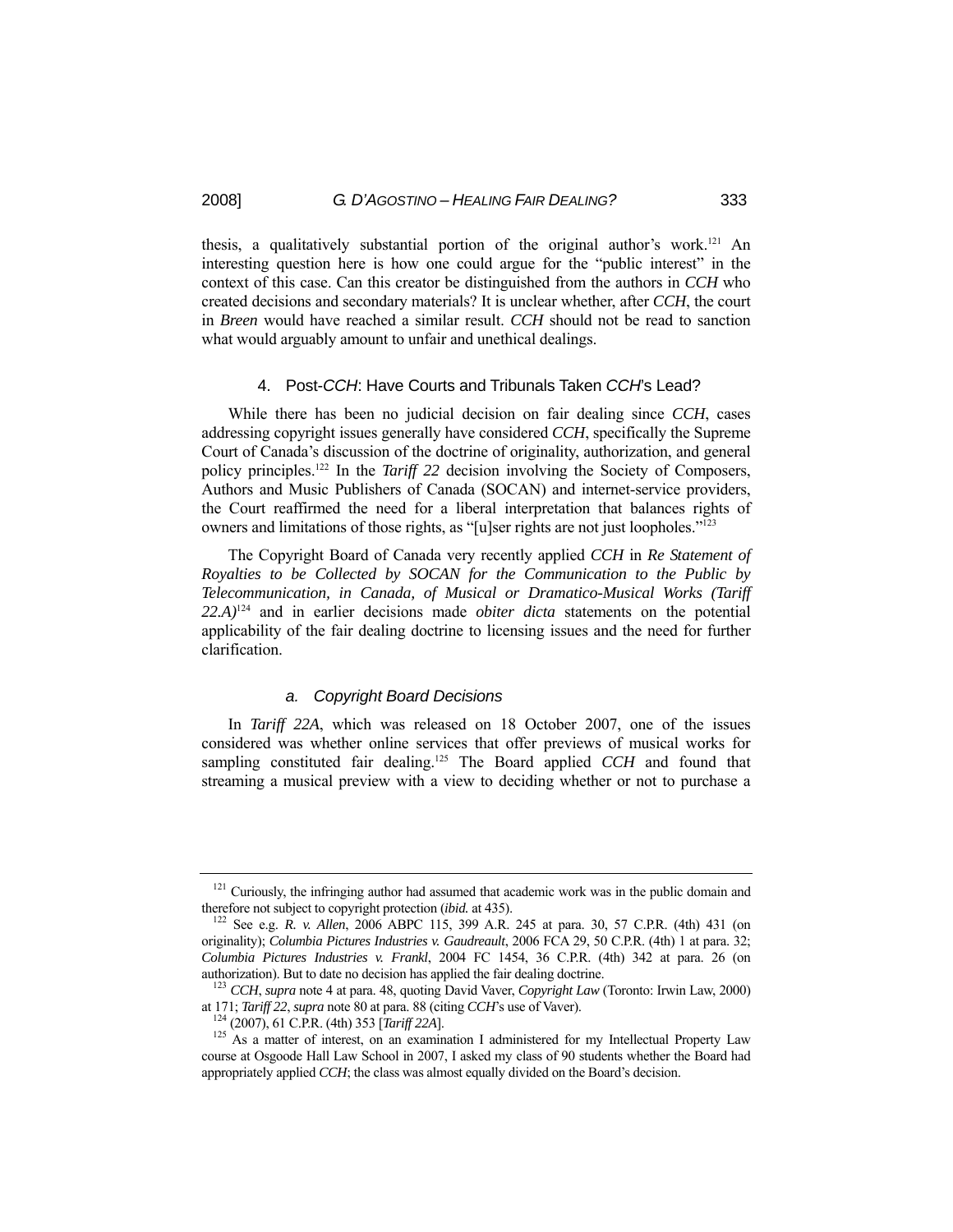download or CD constituted "research", and that this dealing was fair for the purposes of section 29 of the *CCA*. 126

 In assessing fairness, the Board applied *CCH*'s six factors: (1) the purpose of online streaming was for research as "reasonable safeguards" were in place to ensure that users' dealings were fair (e.g., music was streamed and of a lower quality so as not to constitute a market substitute for the original); (2) the character of the dealing was fair as it both constituted and facilitated the users' listening to an excerpt of a track to lead to an informed purchase; (3) the amount of the dealing of the streamed work was modest; (4) there were no apparent alternatives to streaming; it was the most practical, most economical, and safest way to ensure that users purchase the desired music, and as in *CCH*, the availability of a licence was irrelevant; and last, (5) and (6), the nature of the work and the effect of the dealing on the work were considered in tandem.127 Here the Board noted that the purpose and actual use of the services were to facilitate the purchase of CDs. Offering previews encouraged purchases and in turn benefited copyright owners.

 The Board added that users may not deal with the streamed works in a manner comporting with fair dealing. In this case, as long as the providers of streaming services could show "that their own practices and policies were research-based and fair," their position should not be compromised.<sup>128</sup> In this decision the Board thus embraced the liberal lead of *CCH* and systematically applied its six fair dealing factors. Like *CCH*, the Board hinged its ruling on the defendant's practices, as "reasonable safeguards" were in place. This decision thus illustrates how developing best practices comporting with fair dealing may help defendants avoid liability. Significantly though, these best practices will only make a difference if future courts endorse their use in the assessment of what is fair. And importantly, these best practices must comport with fair dealing. In contrast to *CCH*, where the libraries acted as a "check" to enforce the Great Library's Access Policy, the same cannot be said for *Tariff 22A*. The absence of such gate-keepers in *Tariff 22A* may call into question the application of *CCH*. Here future cases may turn on what types of reasonable safeguards or best practices are required to ensure fairness.

In earlier decisions such as *Re Media Monitoring 2000-2005*,<sup>129</sup> the Board considered tariffs filed by the Canadian Broadcasters Rights Agency for commercial and noncommercial media monitors using its private broadcasters' programs and communication signals. While the Board did not determine the extent to which the monitors' use of the repertoire may constitute fair dealing, it nonetheless commented on the potential applicability of the doctrine. It maintained that "profit-driven research may constitute fair dealing" and that "the person who facilitates another person's fair

<sup>&</sup>lt;sup>126</sup> *Supra* note 124.<br><sup>127</sup> *Ibid.* at 381-82.<br><sup>128</sup> *Ibid.*, citing *CCH*, *supra* note 4 at para. 63.<br><sup>129</sup> (29 March 2005), Copyright Board Decision, online: Copyright Board of Canada <http://www. cb-cda.gc.ca/decisions/mm29032005-b.pdf>.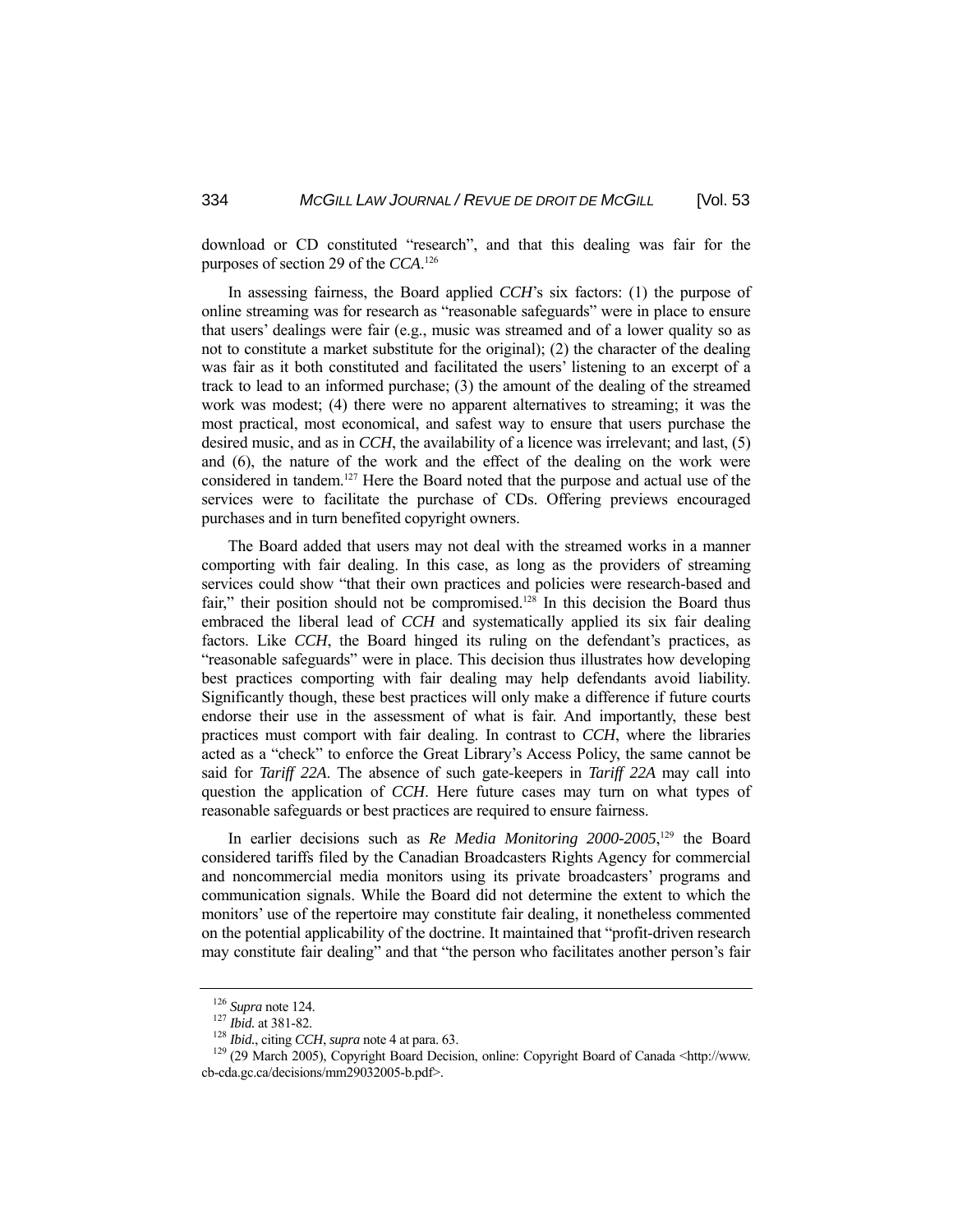dealing may be entitled to the same protection under the *Act* as the first person."130 It also argued "that some monitoring activity may constitute research or the facilitation of research, some of which may in turn constitute fair dealing."<sup>131</sup>Accordingly, "[u]ntil subsequent judgments clarify the portent of the CCH decision, this leaves open the possibility that certain activities of media monitors may not constitute protected uses for which they would require a licence."132 Although *Re Breakthrough Films & Television*<sup>133</sup> was not a fair dealing case, the dissenting opinion did comment on the scope of fair dealing. The Copyright Board of Canada found that a television production company was justified in obtaining a retroactive licence for work it had excerpted and that belonged to a copyright owner who could not be located. But the dissent argued that a retroactive licence should not have been granted since there was no copyright infringement. In clarifying the full basis of its policy considerations, the dissent stated:

> While the interests of copyright owners should be protected, so should those of users, given the recent insistence of the Supreme Court of Canada in balancing the rights of the former and those of the latter. The public interest in the dissemination of works and subject-matters also should be given some attention.134

Fostering balance in copyright, though, should not be at the expense of fostering compliance with copyright rules, since such compliance has a direct impact on licensing issues and ultimately on fair dealing. According to the Board, "Users should be encouraged to evolve toward practices where licences are sought before a work is used. The Board should not condone industry practices that view licensing copyright as an afterthought, thereby showing ... disregard for the rights of copyright owners."135 In other words, proper licensing is part of ensuring the copyright balance.

 While retroactive licences help foster certainty, respect for copyright, and dissemination of published works, they "deprive[] the copyright owner of the right to choose between agreeing to a price and seeking compensation for the violation of copyright that has already occurred."136 And so, with respect to fair dealing, the Board's work may be affected directly:

> ... whole areas of what are now considered to be protected uses (e.g. media monitoring) might suddenly join the realm of unprotected uses. This might have to be factored into the setting of certain tariffs, which brings us back to the

<sup>&</sup>lt;sup>130</sup> *Ibid.* at 9.<br><sup>131</sup> *Ibid.* at 10.<br><sup>132</sup> *Ibid.* at 9.<br><sup>133</sup> 2004-UO-TI-33 (10 May 2005), Copyright Board Decision, online: Copyright Board of Canada <http://www.cb-cda.gc.ca/unlocatable/156r-b.pdf> [*Re Breakthrough Films & Television*]. 134 *Ibid.* at 12 [footnote omitted]. 135 *Ibid.* <sup>136</sup> *Ibid.* at 20.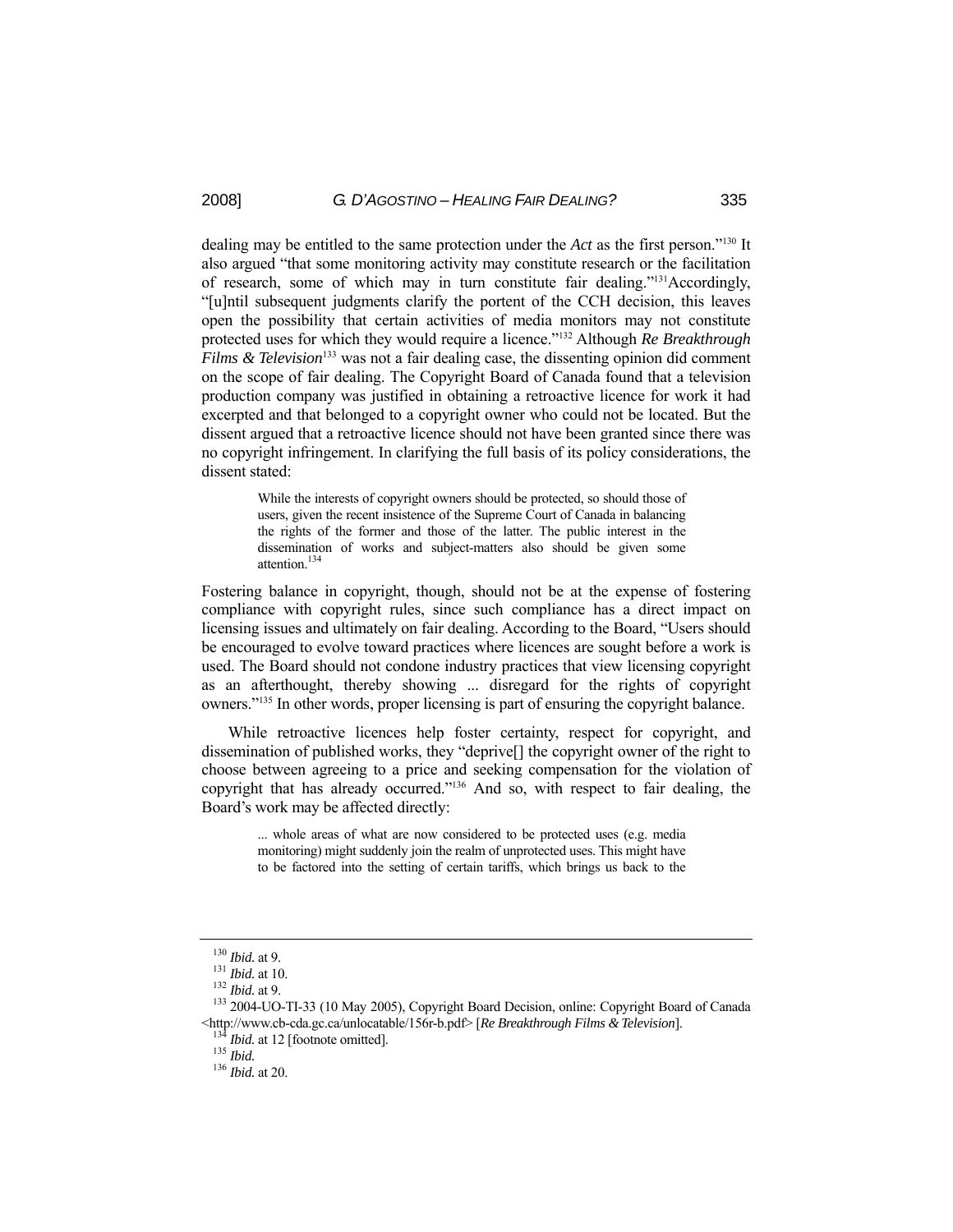already identified difficulties associated with applying concepts otherwise suited to an ex post facto decision in the exercise of an ex ante jurisdiction.<sup>137</sup>

The decision of courts and industry to follow *CCH*'s liberal interpretation of research, which includes commercial purposes, may therefore have a direct effect on tariffsetting.

#### *b. Note on the Educational Context*

 Even before *CCH*, the Council of Ministers of Education (CMEC) proposed an educational amendment to the *CCA* to permit the use of freely available internet materials.138 While assessing this proposal is beyond the scope of this article, it is unclear whether such a provision, on its own, would alter the current law or practices with respect to the educational uses of materials. Although the proposed amendment could generate goodwill among this group of stakeholders, in the longer term, many more parties will need to come to a consensus on many more matters than the mere use of internet materials. Moreover, some scholars argue that because of *CCH*, the federal government's interventions with regard to course packs and the educational use of materials for long-distance learning, as proposed in Bill C-60, may be "at best impractical and unnecessary, and at worst unenforceable."<sup>139</sup> The same or worse might be said about Bill C-61.<sup>140</sup> As *CCH* stated, a LAM need not rely on its specific exceptions but can rely on fair dealing. Significantly, however, fair dealing may not excuse the mass distribution of materials.<sup>141</sup> To date, these problems remain unaddressed.

 The existing copyright-governance mechanisms in the educational community do not seem tenable. Among other things, academics, students, and other critics are dissatisfied with the current licensing regime.<sup>142</sup> Apparently, very little money reaches professors or authors.<sup>143</sup> Indeed, CanCopy, a Canadian-based copyright-management company "had more than \$18 million in undistributed royalties, and no apparently systematic way of determining to whom this money belongs."<sup>144</sup> These types of issues

<sup>&</sup>lt;sup>137</sup> Bouchard, *supra* note 68.<br><sup>138</sup> "Copying Internet Resources", *supra* note 58; Bill C-61, *supra* note 28 (proposing cl. 30.04 which amends s. 18 of the *CCA*).<br><sup>139</sup> Wilkinson, *supra* note 58 at 360. Bill C-60 was introduced in the House of Commons on 20 June

<sup>2005</sup> and died on the order paper on 28 November 2005 (*An Act to Amend the Copyright Act*, 1st Sess., 38th Parl., 2005). 140 See Emily Davies, "Bill C-61 Goes Beyond Downloading" *The Queen's Journal* 136:3 (29 July

<sup>2008),</sup> online: The Queen's Journal <http://www.queensjournal.ca/story/2008-07-29/news/bill-c-61-

goes-beyond-downloading/>.<br><sup>141</sup> See Wilkinson, *supra* note 58 at 369.<br><sup>142</sup> See e.g. Howard Knopf, "Copyright Collectivity in the Canadian Academic Community: An<br>Alternative to the Status Quo?" (1999–2000) 14 I.P.J. 109.

<sup>&</sup>lt;sup>143</sup> See *ibid.* ("[f]ew such authors are believed to earn more than \$75 to \$100 a year from reprography royalties from CanCopy [now Access Copyright]"). 144 *Ibid.*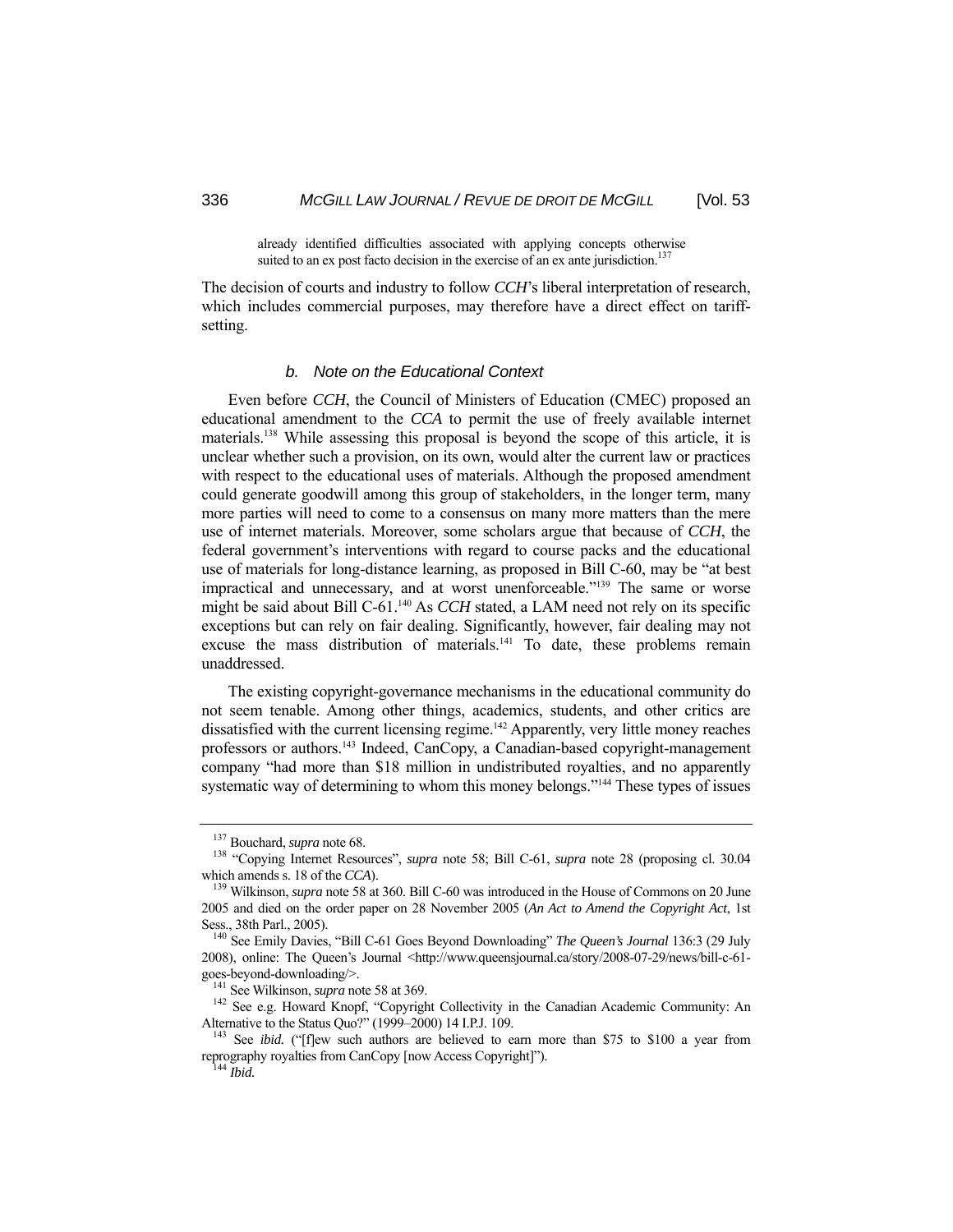will continue to grate on students and other members of the educational community, from teachers and librarians to the administrators of copyright. While *CCH* has liberalized greater uses of works comporting with fair dealing (e.g., for educational purposes), agreement on any policy, law, or court decision must also be embraced (and perhaps generated) at the grassroots level, by all parties that are directly affected.

In sum, Canada's fair dealing framework is much more flexible because of *CCH*. But despite this, significant uncertainties remain, as in the educational community for instance. It is also unclear how creators will fare and to what extent motive and the nature of the work (whether published or not) will factor into future fair dealing analysis. At this stage and before proceeding to a comparative analysis of the U.K. fair dealing framework, it must be flagged that there exists a disconnect between user practices and the legal initiatives proposed to regulate them. It is here that *CCH* might provide the greatest contribution, as it promotes user-generated best practices comporting with fair dealing. Here future courts would do well to endorse such best practices to determine issues of fairness.

#### **II. Fair Dealing in the United Kingdom**

 The U.K. doctrine of fair dealing that has developed in the country's courts over almost two centuries eventually made its first statutory appearance in the U.K. *Copyright Act, 1911*. 145 The *Copyright Act*'s fair dealing provision has been the subject of pronounced academic debate. Some scholars have argued that the U.K. doctrine offers no principles or vision and that it contains too many obstacles undermining its operation; its purposes are too rigid and have been interpreted restrictively.146 Others maintain that U.K. courts "have construed the specific purposes liberally."147

 Chapter III of the *Copyright, Designs and Patents Act 1988*148 is entitled "Acts Permitted in Relation to Copyright Works". Its fair dealing provisions in sections 29 to 30 stipulate enumerated purposes similar to those in Canadian law: (1) research or private study, (2) criticism or review, and (3) reporting current events.<sup>149</sup> As in Canada, at least pre-*CCH*, the defendant must overcome three hurdles: (1) the dealing

<sup>145</sup> *Supra* note 34. 146 Craig, *Fair Dealing*, *supra* note 23; Kevin Garnett *et al.*, *Copinger and Skone James on Copyright*, 15th ed. (London: Sweet & Maxwell, 2005) at 481. 147 Lionel Bently & Brad Sherman, *Intellectual Property Law*, 2d ed. (Oxford: Oxford University

Press, 2004) at 193. 148 (U.K.), 1988, c. 48 [*CDPA*]. 149 *Ibid.* In addition, s. 31 of the *CDPA* permits certain instances of incidental inclusion of

copyrighted work; ss. 32-36 provide for permitted uses for the purposes of education; ss. 37-44 contain rules regarding libraries and archives; ss. 45-50 concern public administration; ss. 51-53 deal with designs; ss. 54-55 deal with typefaces; s. 56 is about works in electronic form; ss. 57-75 contain miscellaneous provisions; and s. 76 ensures the effectiveness of defences with respect to adaptations (*ibid.*).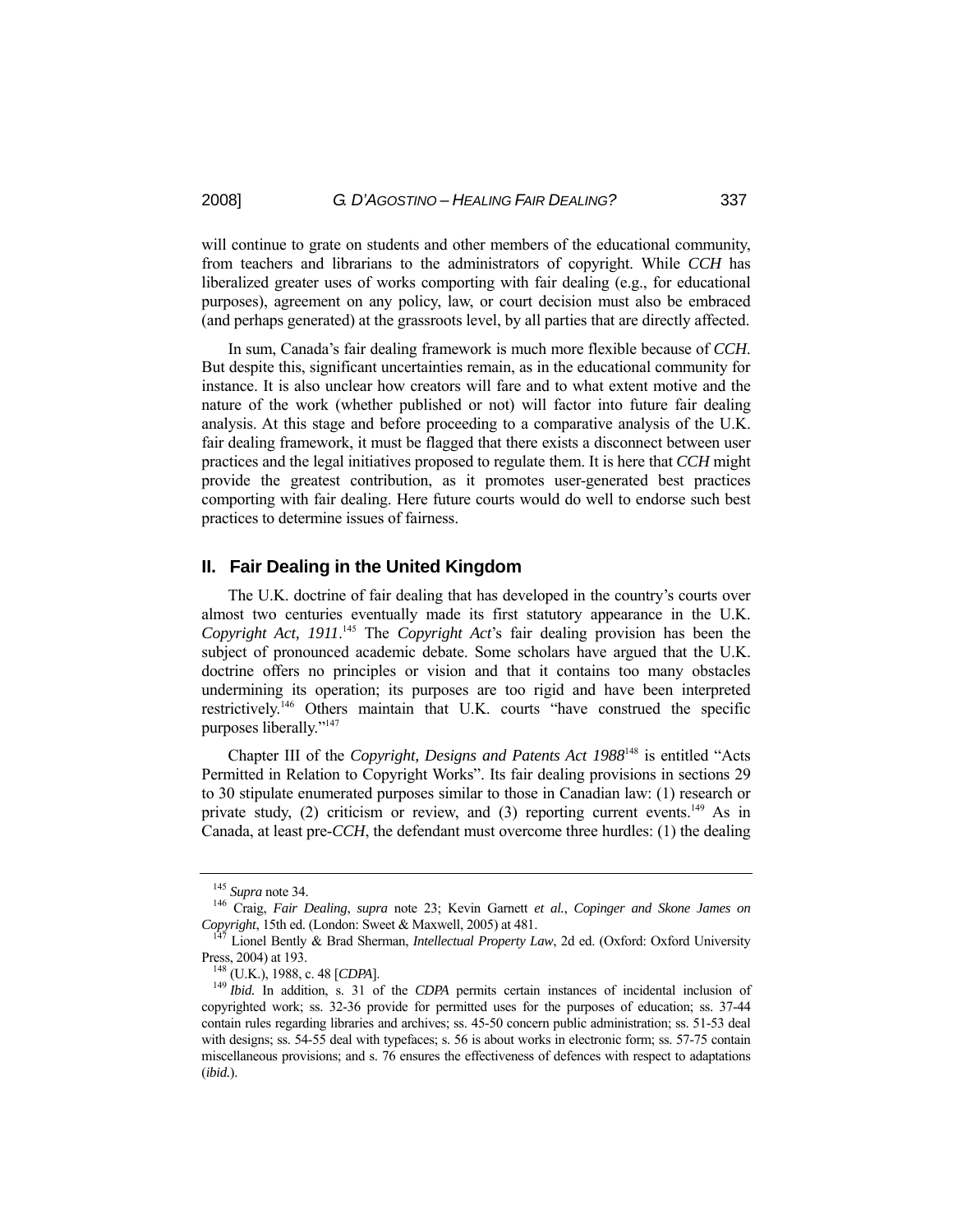must fall into an enumerated category, (2) the dealing must be fair (in accordance with the common law criteria set out below), and (3) in the last two cases, there must be sufficient acknowledgement.<sup>150</sup>

 Against the conclusions of previous government studies, the recent *Gowers Review of Intellectual Property*151 does not recommend that fair dealing be amended.<sup>152</sup> Rather, its recommendations follow the U.K. tradition of carving out specific exceptions. Gowers recommends adding several new exceptions, including parody and format shifting.<sup>153</sup> These two exceptions appear not to have attracted any controversy to date.<sup>154</sup>

The U.K.'s enumerated purposes are said to be liberally construed.<sup>155</sup> By adopting an objective test, courts have made it reasonably easy to prove that a dealing fits in one of these categories. Still, this liberal construction is not consistent with *CCH*, which arguably has expanded the allowable purposes enough to render possible the future inclusion of a parody right.

<sup>&</sup>lt;sup>150</sup> But for reporting current events by means of a sound recording, film, broadcast, or cable program, acknowledgement is not required. See *ibid.*, s. 30(3). The purported explanation for this distinction is that acknowledgements would unduly clutter reporting by these forms of media. A similar provision was contained in s. 6(3) of the *Copyright Act, 1956* ((U.K.), 4 & 5 Eliz. II, c. 74, as amended by Andrew Gowers with *The Copyright and Related Rights Regulations 2003*, S.I. 2003/2498, giving effect to EC, *Directive 2001/29/EC of the European Parliament and of the Council of 22 May 2001 on the harmonization of certain aspects of copyright and related rights in the information society*, [2001] O.J.L. 167, art. 5(3)(c) [*Information Society Directive*]). 151 U.K., HM Treasury, *Gowers Review of Intellectual Property, December 2006* (London: Her

Majesty's Stationery Office, 2006), online: HM Treasury <http://www.hm-treasury.gov.uk/media/6/E/ pbr06\_gowers\_report\_755.pdf> [*Gowers Review*].<br><sup>152</sup> In December 2005, the Chancellor of the Exchequer asked Andrew Gowers to lead an

independent review; the one-year target was met and the U.K. Government accepted all of the recommendations the day the review was tabled in Parliament. See *ibid.* Gowers goes against previous reports, such as U.K., H.C., "Report of the Committee to Consider the Law on Copyright and Designs", Cmnd 6732 in *Sessional Papers* (1976–77) 1 ("[t]he greater the number of special cases, the greater the scope for uncertainty [regarding the applicability of the fair dealing defence] in relation to cases not specifically dealt with" at 175).<br><sup>153</sup> Gowers Review, ibid. at 6, recommendations 10b (format shifting), 12 (parody).<br><sup>154</sup> Interview of United Kingdom Patent Office (5 February 2007) [unpublished, transcript on

with author].<br><sup>155</sup> See Bently & Sherman, *supra* note 147 at 193; *Newspaper Licensing Agency Ltd. v. Marks &* 

*Spencer Plc*, [1999] R.P.C. 536, [1999] E.M.L.R. 369 (C.A.) [*Marks & Spencer*]; *Pro Sieben Media A.G. v. Carlton U.K. Television Ltd.* (1998), [1999] 1 W.L.R. 605 (C.A.), Walker L.J. [*Pro Sieben*]; *Ashdown*, *supra* note 64 at para. 64.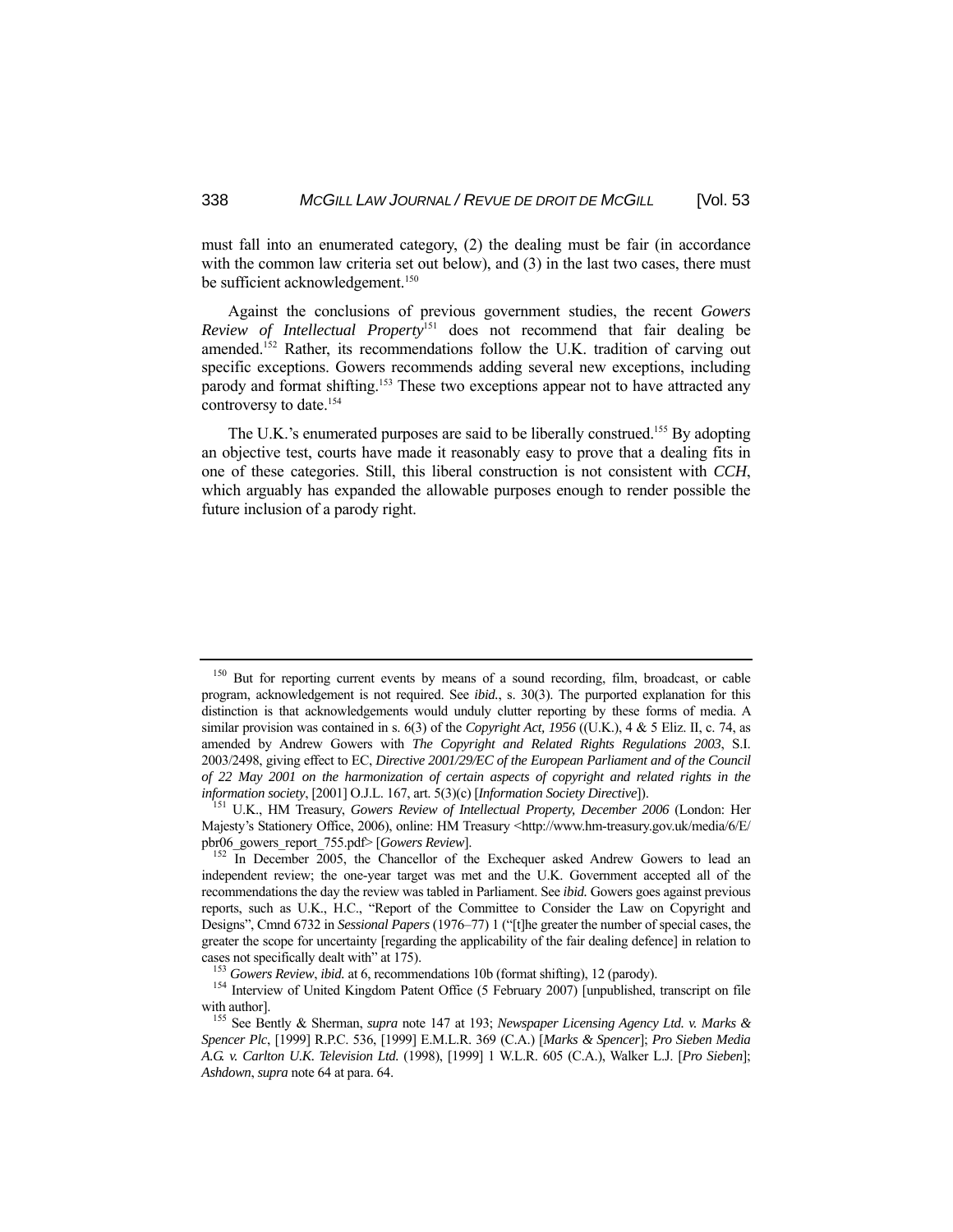#### *A. What Have the Courts Said on the Enumerated Purposes?*

#### 1. Research or Private Study

 U.K. courts have claimed that research and private study must be for a noncommercial purpose.156 Nonetheless, some U.K. commentators argue that a database used in market testing for a new drug or in a commercial training course would constitute research or private study.<sup>157</sup> However, it remains difficult to determine what is meant by "commercial". Article 42 of the *Information Society Directive* mandates that one must look at the activity rather than the "organisational structure and the means of funding of the establishment ... "<sup>158</sup> One key factor seems to be that research need not be private. Other important factors include the amount taken, the availability of the work, and the effect on the market.<sup>159</sup> It is possible for an agent to photocopy works for third parties, but there are limitations if such copying results in substantial dissemination of the material.160 Arguably, this is also the case in Canada under *CCH*, which allowed copying subject to a fair dealing-compliant access policy. Still, because of *CCH*, research and private study in Canada can include commercial purposes.<sup>161</sup>

 In the United Kingdom, the application of this purpose has been criticized because it fails to reflect the importance of nontextual media, and applies in a limited fashion to computer programs.<sup>162</sup> This purpose also does not apply to broadcasts, sound recordings, or film.<sup>163</sup>

#### 2. Criticism or Review

 For a dealing to fit into the category of criticism or review, the work must have been previously available to the public, be a fair dealing, and have sufficient acknowledgement of its source. In *Sillitoe v. McGraw-Hill Book Company*, 164 no fair dealing was found in the use of original summaries incorporated into issues of *Coles Notes*. The court found that the authors of *Coles Notes* used very long extracts without sufficient acknowledgement. *Coles Notes*' inclusion of brief commentaries under only some of the reproduced summaries was not sufficient to qualify as

<sup>&</sup>lt;sup>156</sup> See *CDPA*, *supra* note 148, s. 178 (definition omits direct or indirect commercial purpose).<br><sup>157</sup> Bently & Sherman, *supra* note 147 at 198.<br><sup>158</sup> Supra note 150, art. 42.<br><sup>159</sup> See Bently & Sherman, *supra* note articles for their students). 161 See *CCH*, *supra* note 4 at para. 51 ("[l]awyers on the business of law for profit are conducting

research within the meaning of s. 29 of the Copyright Act").<br><sup>162</sup> See *CDPA*, *supra* note 148, s. 29(4).<br><sup>163</sup> See *Pro Sieben*, *supra* note 155.<br><sup>164</sup> [1983] Fleet Street Reports 545 (Ch.D).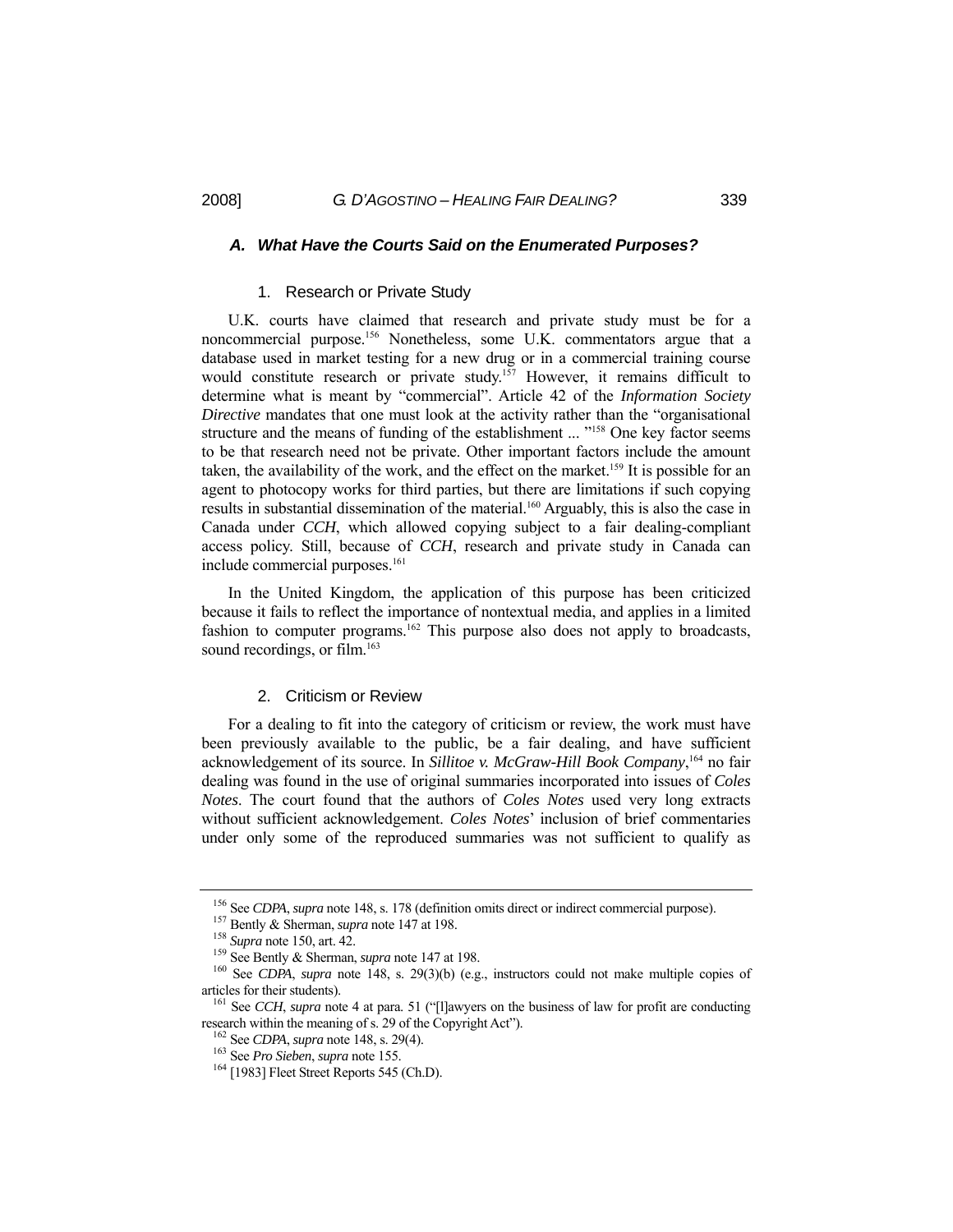criticism or review. In *Associated Newspapers Group v. News Group Ltd.*,<sup>165</sup> at issue were letters between the Duke and Duchess of Windsor that were owned exclusively by the *Daily Mail* but printed by a competing newspaper, *The Sun*. The defendant's motive had not been criticism or review, but to "attract readers".166 In this case, the "death of the Duchess [did] not require the publication of the contents of the letters."167 *The Sun* could simply have reported the event. As also seen below, implicit in the decision-making is the commercial nature of the dealing: the courts were conscious of the defendant's profit motive in the gratuitous use of the work.

#### 3. Current-Events Reporting

 The purpose of current-events reporting has generally been construed as news reporting, though a recent case, *Pro Sieben Media AG v. Carlton U.K. Television Ltd.*, 168 has given it a wider scope. *Pro Sieben* concerned the defendant U.K. broadcaster's use of a "substantial part" of a German broadcaster's television program. At issue was a thirty-second interview that Pro Sieben had purchased for its exclusive use and over which the U.K. broadcaster claimed fair dealing for criticism or review and reporting of current events. Against the first-instance ruling that the acknowledgement displayed in the extracted interview was insufficient to satisfy the acknowledgement requirement, and that its inclusion did not constitute criticism or review or the reporting of a current event,<sup>169</sup> the court found fair dealing. Lord Justice Walker held that criticism or review and reporting current events are expressions of "wide and indefinite scope" that should be interpreted "liberally".<sup>170</sup> Indeed, the outcome of a multiple pregnancy, the subject of the interview, was a current event of real interest to the public, and "[t]he volume and intensity of media interest was sufficient to bring the media coverage itself within the ambit of current events."<sup>171</sup> The fact that a German television had paid 30,000 Pounds Sterling for an interview was "an event of limited and ephemeral interest, but ... [still] a current event."<sup>172</sup>

<sup>&</sup>lt;sup>165</sup> [1986] R.P.C. 515.<br><sup>166</sup> *Ibid.* at 518.<br><sup>167</sup> *Ibid.* at 519.<br><sup>168</sup> *Supra* note 155 at 625. The fact that a German television station had paid £30,000 to interview a woman expecting a multiple birth was "an event of limited and ephemeral interest, but ... [still] a current event" (*ibid.*). 169 If the purpose had been the reporting of current events by broadcast, s. 30(3) of the *CDPA* would

have applied such that a sufficient acknowledgement need not have accompanied the derivative work (*supra* note 148). 170 *Supra* note 155 at 614. The court found that the purpose was to criticize "chequebook journalism

in general" and, more specifically, the treatment of the media interview (*ibid.*). 171 *Ibid.* at 619. 172 *Ibid.* at 619.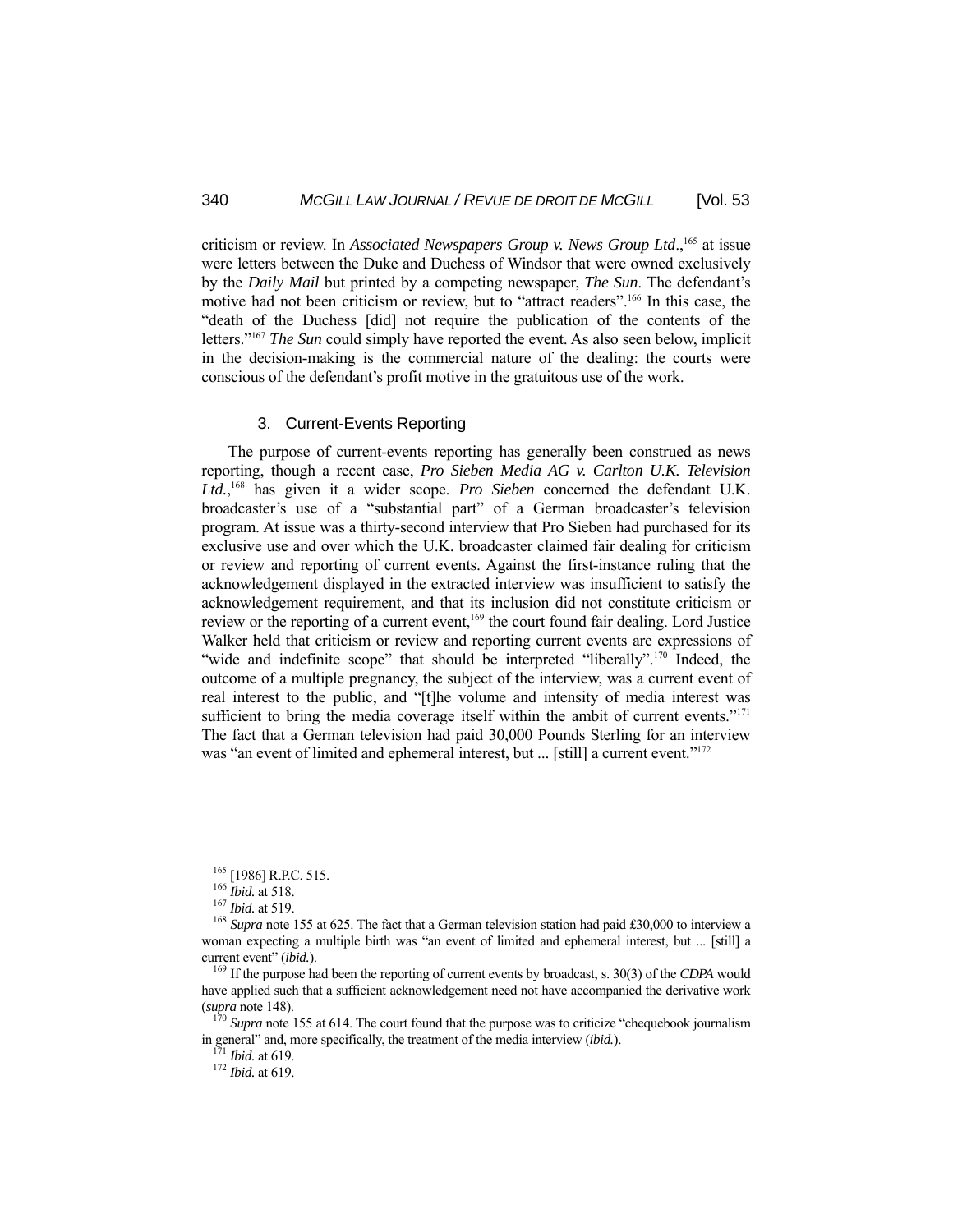Broadcasters have criticized *Pro Sieben* for potentially extending the already wide applicability of the current-events purpose beyond the category of news,<sup>173</sup> but U.K. courts have not yet clarified the extent of its scope. The case illustrates how difficult it is to define what constitutes "current events" and that a liberal interpretation is certainly warranted. Rather than quibbling with the meaning of the purpose, certain factors might provide more bright-line rules when determining fair dealing. Besides the court's findings that the extract used was short, and that the interviewee's words were inaudible, the use of the extract "did not in any realistic sense represent unfair competition with Pro Sieben's exploitation of the rights which it had acquired."174 *Pro Sieben* shows how undesirable it is to dismiss the validity of a fair dealing claim based on the enumerated purposes but must also be assessed more holistically weighing fairness.<sup>175</sup> From this perspective, it would be sound judicial practice in the United Kingdom to follow the Canadian jurisprudential example and interpret the purposes liberally so that fairness can also be considered.

#### *B. The Dealing Must be Fair*

 Once a defendant proves that a work falls into an enumerated purpose, the defendant must show that the dealing was fair. *Hubbard v. Vosper*176 sets out the main test for fairness. For some scholars, *Hubbard* "represents the first major judicial attempt to define the concept of 'fairness' with respect to the fair dealing provisions contained, at that time, in section 6 of the 1956 Copyright Act."177 Cyril Vosper, a former member of the Church of Scientology, wrote a book that relied extensively on a book written by Lafayette Ronald Hubbard, the founder of the Church. At issue was whether Vosper's use infringed Hubbard's copyright. In denying an application for an injunction, Lord Denning stated that whether a dealing is fair is a matter of fact and degree and all the circumstances of a particular case must be taken into account:<sup>178</sup>

<sup>&</sup>lt;sup>173</sup> See "Verdict Causes Stir for Broadcasters: Roger Pearson Reports on Carlton and 20/20's Failure to Credit Pro Sieben for Interview on Chequebook Journalism" *The Lawver* (2 February 1999) 22.

<sup>&</sup>lt;sup>174</sup> Supra note 155 at 618. The court also noted that the more derivative the work, the better to justify a fair dealing defence. Also, the court found sufficient acknowledgement by the use of the logo through which the German TV station was accustomed to identifying itself. The use of the correct name was unlikely to have any particular meaning to the U.K. audience (*ibid.* at 625).<br><sup>175</sup> Craig remarks that the extract "provided a useful commentary upon a matter of public concern

without effecting any notable damage upon the plaintiff's copyright or upon the wider incentive system" (*Fair Dealing*, *supra* note 23 at 59 [footnote omitted]). In a footnote she states, "At first instance, Laddie J. noted that the infringing program, 'was not intended to compete with and thereby devalue the interview Pro Sieben had obtained with Ms Allwood.'" *(ibid.*, n. 70) Laddie J. also noted that the program's editor "sincerely thought that what she was doing was for the public good" (*ibid.* at 61-62). 176 (1971), [1972] 1 All E.R. 1023, [1972] 2 W.L.R. 389 (C.A.) [*Hubbard* cited to All E.R.]. 177 Craig, *Fair Dealing*, *supra* note 23 at 9. 178 *Hubbard*, *supra* note 176 at 1027.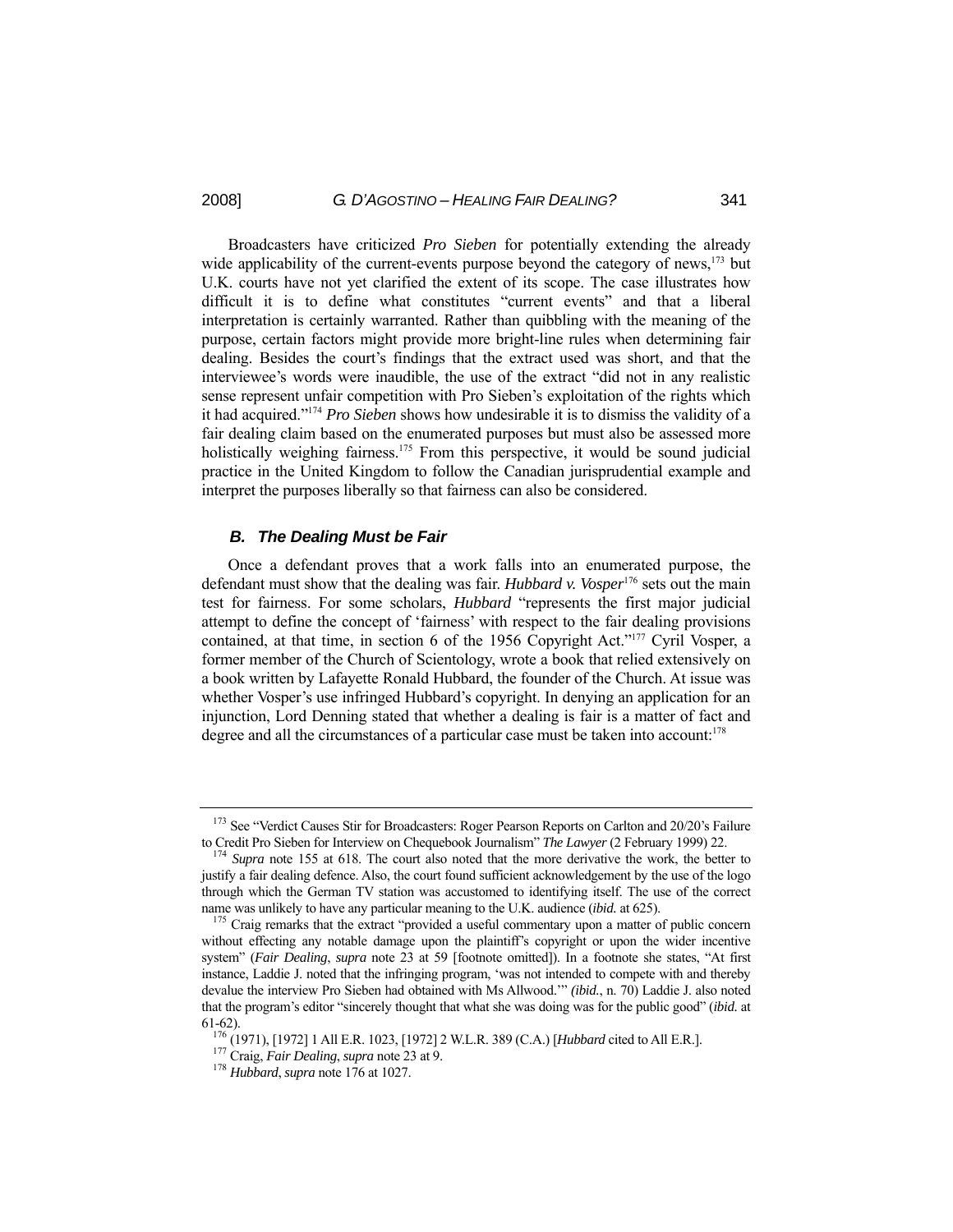It is impossible to define what is 'fair dealing'. It must be a question of degree. You must consider first the number and extent of the quotations and extracts. Are they altogether too many and too long to be fair? Then you must consider the use made of them. If they are used as a basis for comment, criticism or review, that may be a fair dealing. If they are used to convey the same information as the author for a rival purpose, that may be unfair. Next, you must consider the proportions. To take long extracts and attach short comments may be fair. But, short extracts and long comments may be fair. Other considerations may come to mind also. But, after all is said and done, it must be a matter of impression.<sup>179</sup>

A court must therefore weigh the extent and proportion of the work used in relation to the original work and uses made (e.g., for a rival purpose).180 An entire work may also be subject to the fair dealing defence.181 Since the *Human Rights Act 1998*, 182 courts need to be flexible and considerations of public interest are paramount.<sup>183</sup> While not expressly delineated in the legislation, several factors emerge from the case law that are, for the most part, consistent with the Canadian jurisprudence:184

- 1. **Nature of the work:** if the work is unpublished, this will weigh against the defendant.<sup>185</sup> Confidential works (e.g., private letters) will weigh more against fair dealing than official reports of public importance.
- 2. **How the work was obtained:** if the work was leaked or stolen, its use is less likely to be fair.<sup>186</sup>
- 3. **Amount taken:** while the least amount taken favours fair dealing, in some cases it may be fair to reproduce an entire work (e.g. if the work is short, like an epitaph). $187$
- 4. **Uses made:** the more transformative the use, the more it favours fair dealing. Some have stated it pays to be long-winded: the more that has been added by the user, the better). $188$
- 5. **Commercial benefit:** if the work is used for a commercial benefit, this will weigh against the defendant; one cannot derive a commercial benefit in research, unless there is some overriding element of public advantage.<sup>189</sup>

<sup>&</sup>lt;sup>179</sup> *Ibid.* 180 *Ibid.* 180 Craig highlights that, with respect to the relevance of a "rival purpose", *British Broadcasting Corp. v. British Satellite Broadcasting Ltd.* ((1991), [1991] 3 All E.R. 833, [1992] Ch. 141) held that BSB's rivalry with the BBC did not necessarily take its actions outside the protection of the fair dealing defence (*Fair Dealing*, *supra* note 23 at 51).<br><sup>181</sup> See *Hubbard*, *supra* note 176 at 1031 (Megaw L.J. stating this in the context of a parish

magazine reproducing a twenty-word epitaph).<br>
<sup>182</sup> (U.K.), 1998, c. 42.<br>
<sup>183</sup> See *Ashdown, supra* note 64 at para. 71.<br>
<sup>184</sup> See especially Bently & Sherman, *supra* note 147 at 192-206.<br>
<sup>185</sup> See e.g. *Hyde Park, su* 

School Library].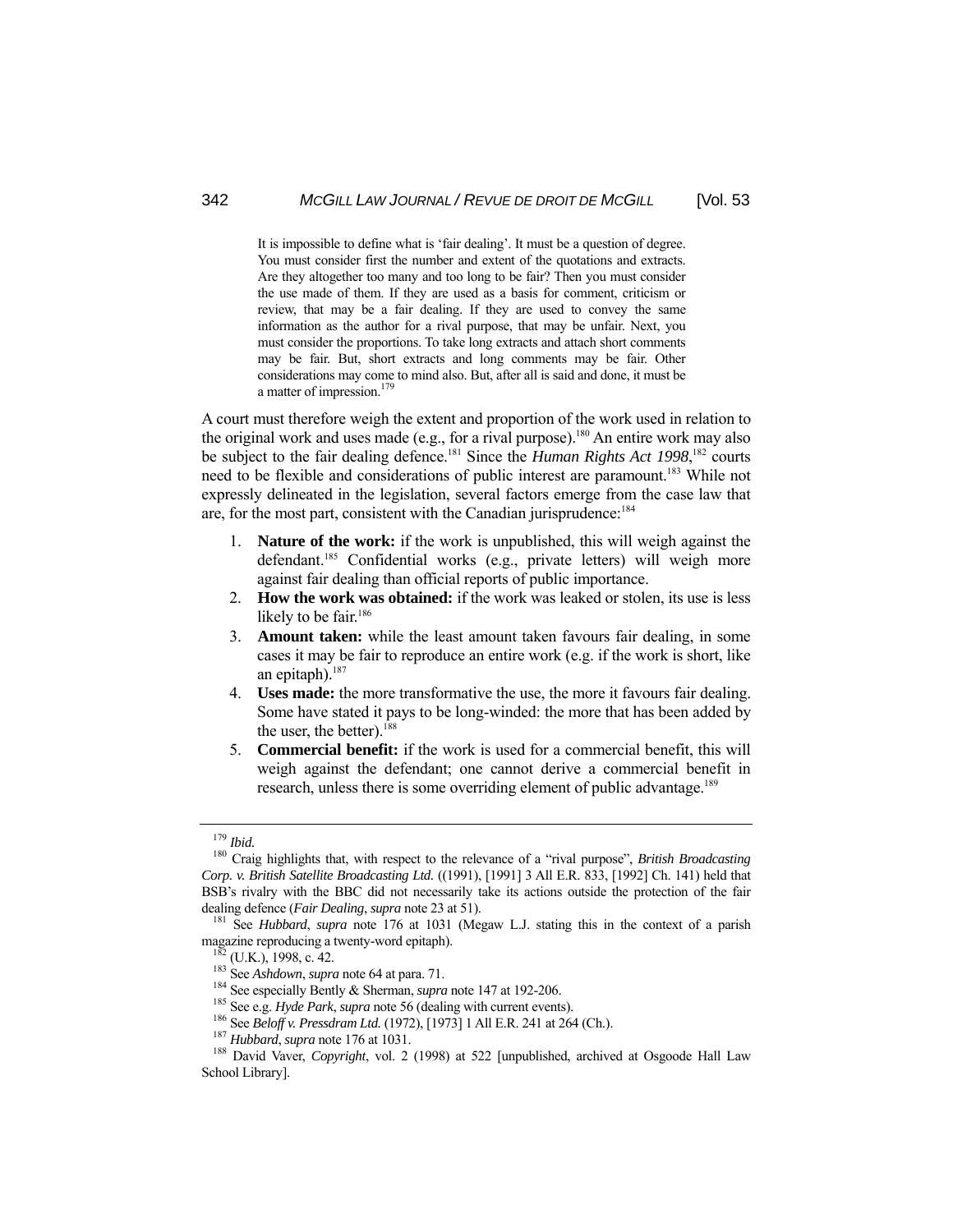- 6. **Motives for the dealing:** the courts employ an objective standard<sup>190</sup> and consider if the motive is malevolent or altruistic.<sup>191</sup>
- 7. **Consequences of the dealing:** this factor concerns the impact of the dealing on the market of the original work, especially where parties are in competition; if a new work acts as a substitute for the original, this weighs against fair dealing.192
- 8. **Purpose achieved by different means:** were alternatives to the dealing available? Courts have found no fair dealing where the written word would have been just as effective as actual pictures that constituted the copyrighted works<sup>193</sup>

## *C. Hierarchy of Factors*

 While an open list of criteria appears to be emerging, a recent case has suggested that there is a hierarchy of criteria. In *Ashdown v. Telegraph Group Ltd.*, 194 a U.K. daily newspaper unsuccessfully claimed fair dealing in its publication of confidential political material concerning the pending formation of a new U.K. government. Although the Court of Appeal of England and Wales acknowledged *Pro Sieben*'s liberal interpretation of "current events"<sup>195</sup> by drawing from the work of Hugh Laddie, Peter Prescott & Mary Vitoria,<sup>196</sup> the court laid out a hierarchy of factors for determining fair dealing, in the following order:

- (1) whether there was a market substitute to the dealing (if so, fair dealing will "most certainly fail"),
- (2) whether the work was published or previously exposed to the public (if not, fair dealing will fail, especially if the work was obtained by breach of confidence or some other underhanded way; here, motive is relevant),
- (3) the extent of the work taken (though a substantial part of the entire work may be allowed). <sup>197</sup>

The court found that the copied extract enhanced the commercial value of the newspaper, increasing its readership loyalty. And while some of the matters covered

-

<sup>&</sup>lt;sup>189</sup> See *Marks & Spencer*, *supra* note 155.<br><sup>190</sup> Hyde Park, *supra* note 56 at para. 36.<br><sup>191</sup> Pro Sieben, *supra* note 155 at 614.<br><sup>192</sup> See Hubbard, *supra* note 176.<br><sup>193</sup> See Hyde Park, *supra* note 56.<br><sup>194</sup> Supr existence of those issues may help to demonstrate the continuing public interest in a meeting two years earlier. However, it might impinge upon the way in which the public would vote at the next general election. See *ibid.* at para. 64.

<sup>&</sup>lt;sup>196</sup> *The Modern Law of Copyright and Designs*, 3d ed. (London: Butterworths, 2000) at 20.16. <sup>197</sup> *Supra* note 64 at paras. 70-77.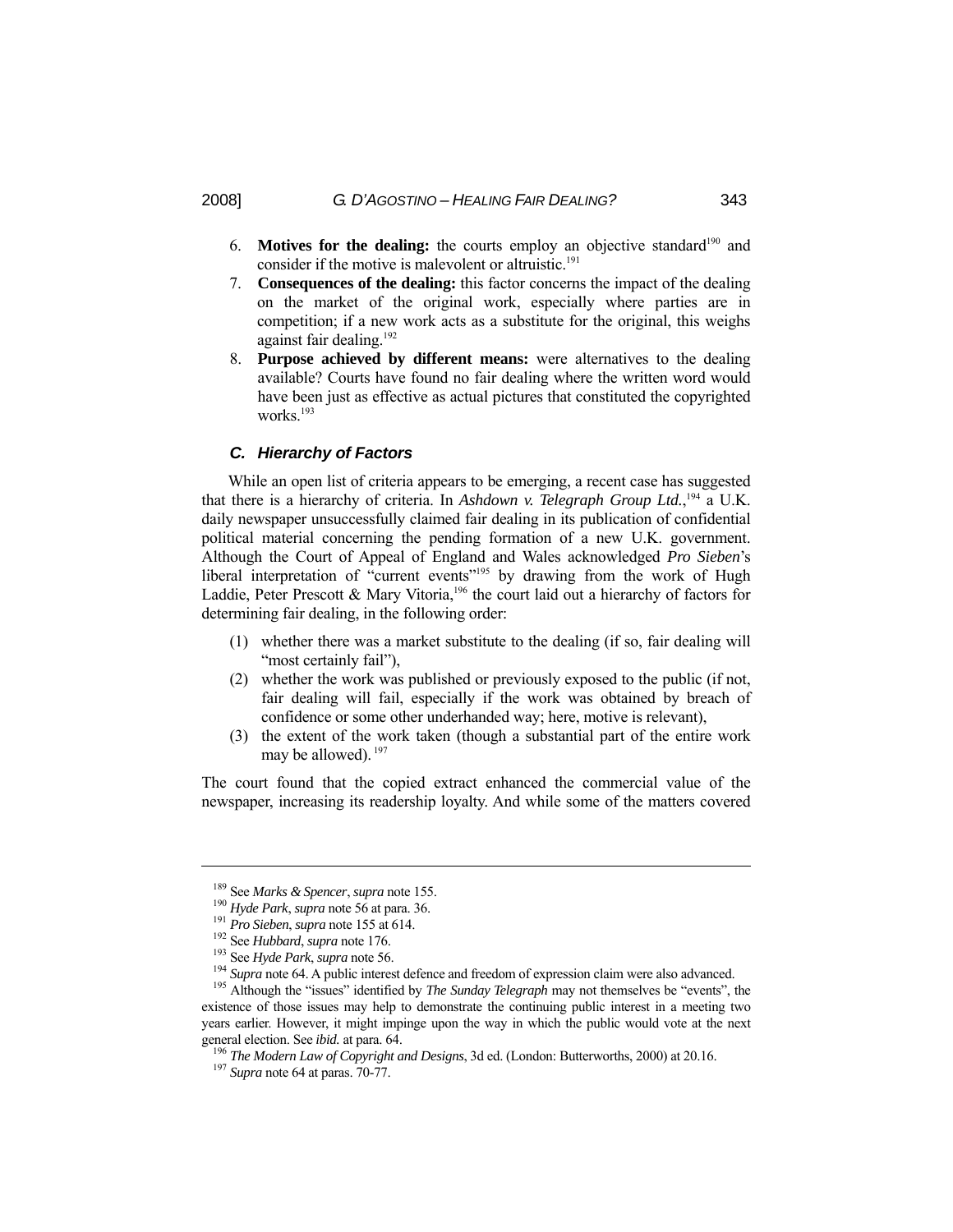in the extract had been previously disclosed in a radio interview, the extract was obtained in breach of confidence.<sup>198</sup>

 So although the court stated that where freedom of expression is at issue courts may need to place less weight on this hierarchy of factors and more on other factors, such as the political importance of the contents of the work, $199$  copyright won out in the end: "We do not consider it arguable that article 10 [of the *Human Rights Act 1998*] requires that the Telegraph Group should be able to profit from this use of Mr Ashdown's copyright without paying compensation."<sup>200</sup> In other words, market impact (which is mindful of remunerating the author) may trump freedom-ofexpression claims and appears to be the most important consideration.

 Market impact is the most important factor in the United Kingdom, but it is less important in post-*CCH* Canada. In the United Kingdom, market impact requires the court to be vigilant regarding the author's right to remuneration. The published or unpublished nature of the work may yield opposite results: in Canada the use of unpublished works tends toward a finding of fairness, whereas in the United Kingdom the use of unpublished works is not fair. The extent of the work taken is treated similarly in Canada and in the United Kingdom, in that it is not a factor of paramount importance. The public interest is critical in both jurisdictions, but it is interpreted as a user right in Canada and as a human right in the United Kingdom. While embracing *CCH*'s liberal reasoning is advisable, Canadian courts and policymakers should be mindful of the U.K. courts' careful recognition of competing interests, for instance, as seen with the long-standing treatment of unpublished works. A common ground with *CCH* can be found in the European Union's treatment of commercial purpose where the nature of the activity, and not the organization, is important. Ultimately, however, in both jurisdictions uncertainty still festers because decisions are case by case and left to the courts; as such, better solutions are necessary where clarification through litigation is a last resort.

## **III. Fair Use in the United States**

#### **A. U.S. Legislation**

 Against Canada's and the U.K.'s fair dealing, U.S. fair use has been championed as the most flexible and ideal model for copyright law. In the United States section 107 of the *U.S. Copyright Code*201 entrenches the jurisprudence accumulated up until the 1976 revision and provides that the "fair use of a copyrighted work for purposes such as criticism, comment, news reporting, teaching (including multiple copies for

<sup>&</sup>lt;sup>198</sup> *Ibid.* at paras. 72-76.<br><sup>199</sup> *Ibid.* at para. 71.<br><sup>200</sup> *Ibid.* at para. 82.<br><sup>201</sup> 17 U.S.C. §107 (2000).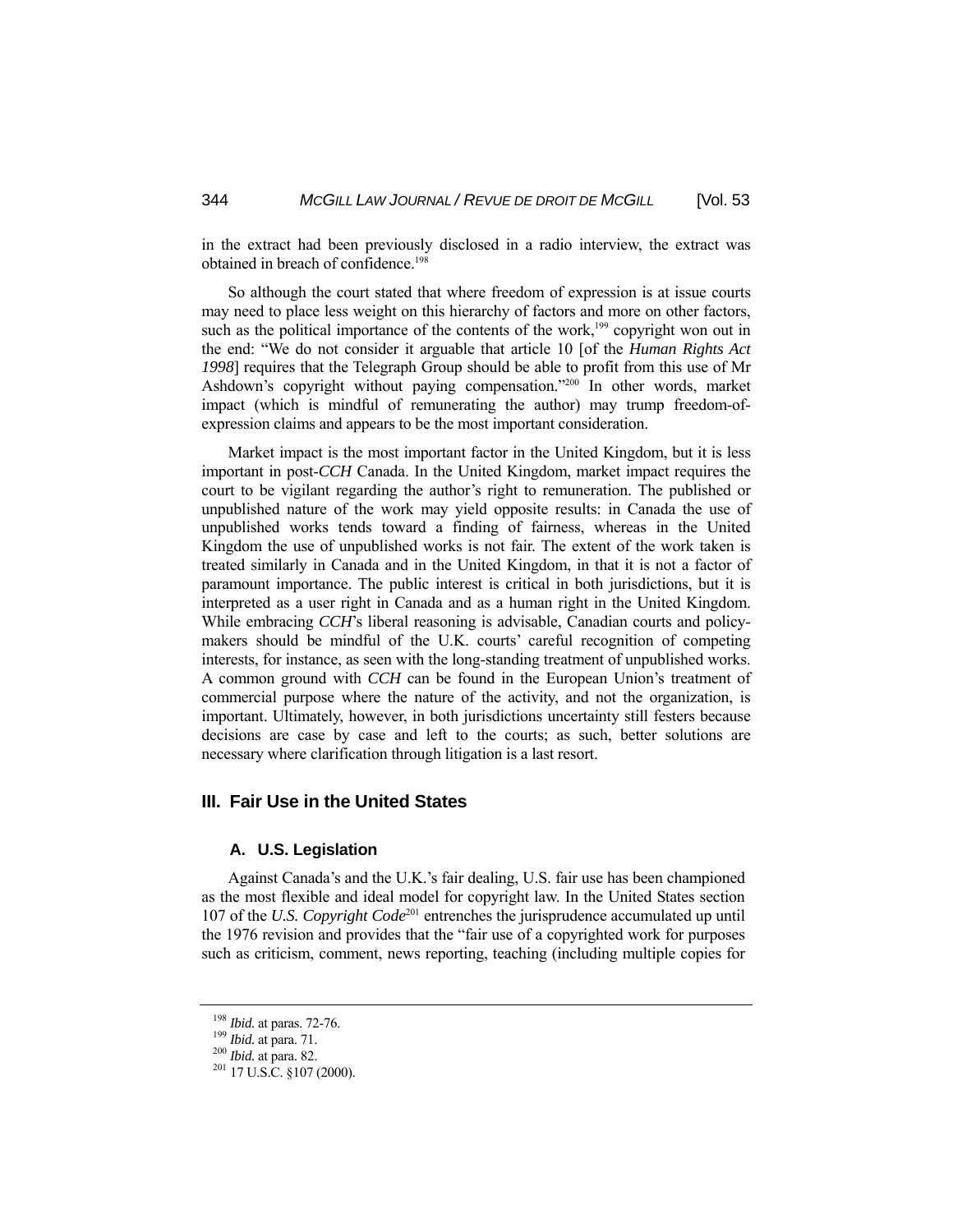classroom use), scholarship, or research" does not infringe copyright.202 The United States offers an open list of permissible purposes (as opposed to the Canadian and U.K. statutes), and the case law has generally seen similar uses exonerated under fair use. The decision of whether a particular use is fair mandates the consideration of four statutorily entrenched factors: the purpose and character of the work, its nature, the substantiality of the use, and its effect on the potential market for or value of the copyright.

### 1. Four Fair Use Factors

## *a. The Purpose and Character of the Use, Including Whether Such Use Is of a Commercial Nature or Is for Non-Profit Educational Purposes*

 The purpose and character of the use considers whether the use is commercial or should be deemed transformative. More recently, good faith has been noted as a subfactor.<sup>203</sup> Commercial use is but one factor and, against a flurry of case law, is no longer presumptive. In *Sony Corp. of America v. Universal City Studios*, 204 a case concerning the use of the Betamax videotape recorder for private "time shifting" of television programs, the Supreme Court of the United States examined whether the user stood to gain from the use of copyrighted work, not whether the user had actual motive for monetary gain. In this case, time shifting was found to be a noncommercial use. The court's *obiter dictum* statement that "every commercial use of copyrighted material is presumptively ... unfair"205 was later embraced by subsequent courts seeking a bright-line rule to interpret fair use cases, but was ultimately rejected in *Campbell v. Acuff-Rose Music*. 206

 *Acuff-Rose*, also known as the "Pretty Woman" case, concerned the parodic use of Roy Orbinson's song "Pretty Woman" by the rap group 2 Live Crew. Overruling the trial court, the United States Court of Appeals for the Sixth Circuit relied on the *Sony* presumption and found that fair use did not exonerate the rap group.<sup>207</sup> However, the Supreme Court of the United States later overturned this decision, stating that the commercial nature of a work should not be dispositive. Rather, "parody, like any other use, has to work its way through the relevant factors, and be judged case by case, in light of the ends of the copyright law."<sup>208</sup> Relying on a

<sup>202</sup> *Ibid.*, s. 107. 203 Compare *Sony Corp. of America v. Universal City Studios*, 464 U.S. 417, 104 S. Ct. 774 (1984) [Sony cited to U.S.] (in which motive was not a factor).<br>
<sup>204</sup> *Ibid.*<br>
<sup>205</sup> *Ibid.* at 451.<br>
<sup>206</sup> 510 U.S. 569, 114 S. Ct. 1164 (1994) [*Acuff-Rose* cited to U.S.].<br>
<sup>207</sup> *Campbell v. Acuff-Rose Music*, 972 F.2d 1429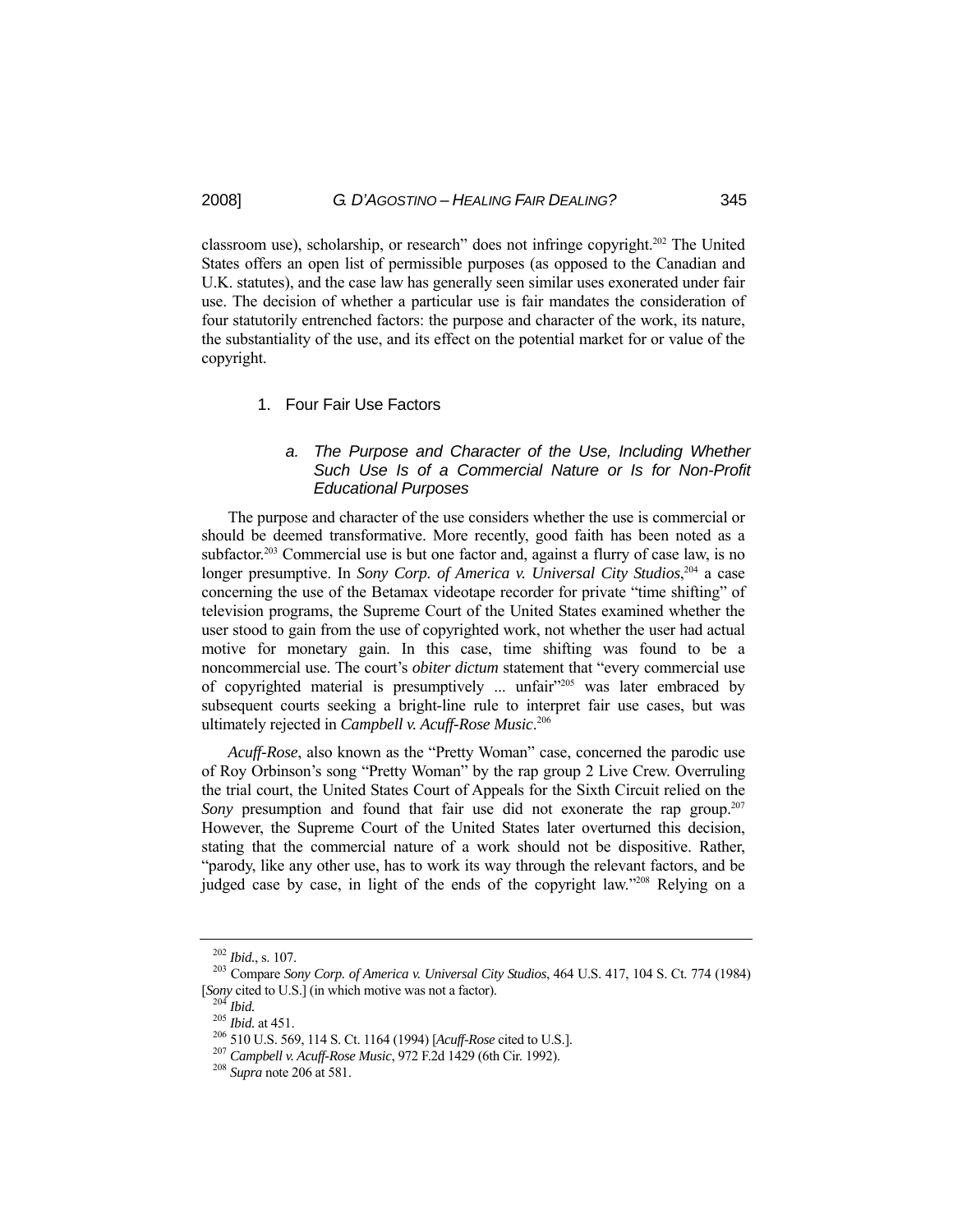presumption that commercial use is unfair would have distorted fair use and would have been "suggestive of a [U.S.] judicial tendency to establish bright-line rules, evolved from in-built biases or assumptions ... "<sup>209</sup> Today, in the United States, the defendant's commercial use does not create a presumption against fair use, but it does tend to weigh in favour of the plaintiff.210 Fair dealing pursuant to *CCH* can thus be more flexible than U.S. fair use, as the commercial nature of the use can be one consideration among others and is not a mandatory factor.

In *Rogers v. Koons*<sup>211</sup>, the defendant, Koons, sculpted a "String of Puppies" to parody the plaintiff's photograph of eight puppies, which had enjoyed wide commercial success. In directing the construction of the sculpture, Koons used an enlarged photocopy of the puppies. The court rejected the parody argument because Koons could have expressed the parody without directly copying Rogers' work. Koons' work was not commenting directly on the work itself, but rather on a general idea, so there was no need to copy. Also, the court determined that there was bad faith on the part of Koons and that the copying was for profit-making motives.<sup>212</sup>

 *Basic Books v. Kinko's Graphics Corp.*213 is the U.S. "course packs" case. The United States Court for the Southern District of New York ruled that uses of copyrighted material for educational purposes by a commercial enterprise were not determined to be fair use. The four factors were analyzed. The copying was nontransformative and on a commercial scale. While it remained unclear how much profit Kinko made, the court found it important that Kinko had the intention of making profits. And so, its motives were only "purportedly altruistic".<sup>214</sup> This case can be contrasted with *Williams & Wilkins*, where a government department copied articles from medical journals and disseminated them to researchers and personnel who requested them. The court found that the purposes of study and research were acceptable here, as these were "'socially useful objectives ... [T]his is not true of photocopy shops, which reproduce for profit.'"215 Further, government libraries had established fair use guidelines and did not charge a fee.

<sup>&</sup>lt;sup>209</sup> Craig, *Fair Dealing*, *supra* note 23 at 128.<br><sup>210</sup> See *ibid.* at 125. This was the real intention of the court: to set up a "balancing of the fair use factors" (*ibid.*).<br><sup>211</sup> 960 F.2d 301 (2d Cir. 1992) [*Rogers*].<br><sup>212</sup> *Ibid.* at 309-10.<br><sup>213</sup> 758 F. Supp. 1522 at 1531 (S.D.N.Y. 1991) [*Basic Books*] ("[t]he effort utilized in this case was

questionable at best and the level of judgment practically non-existent").<br><sup>214</sup> *Ibid.* at 1532 ("[t]he ... insistence that theirs are educational concerns and not profitmaking ones boggles the mind").

*Ibid.* at 1536, quoting Melville B. Nimmer & David Nimmer, *Nimmer on Copyright* (New York: Matthew Bender, 1985–present), para. 13.05[E] at 13-93, 13-94, n. 69. *Contra American Geophysical Union v. Texaco*, 37 F.3d 881, 63 U.S.L.W. 2295 (2d Cir. 1994) (involving a class action by 82 scientific publishers against Texaco for copying its works to which it subscribed without paying royalties).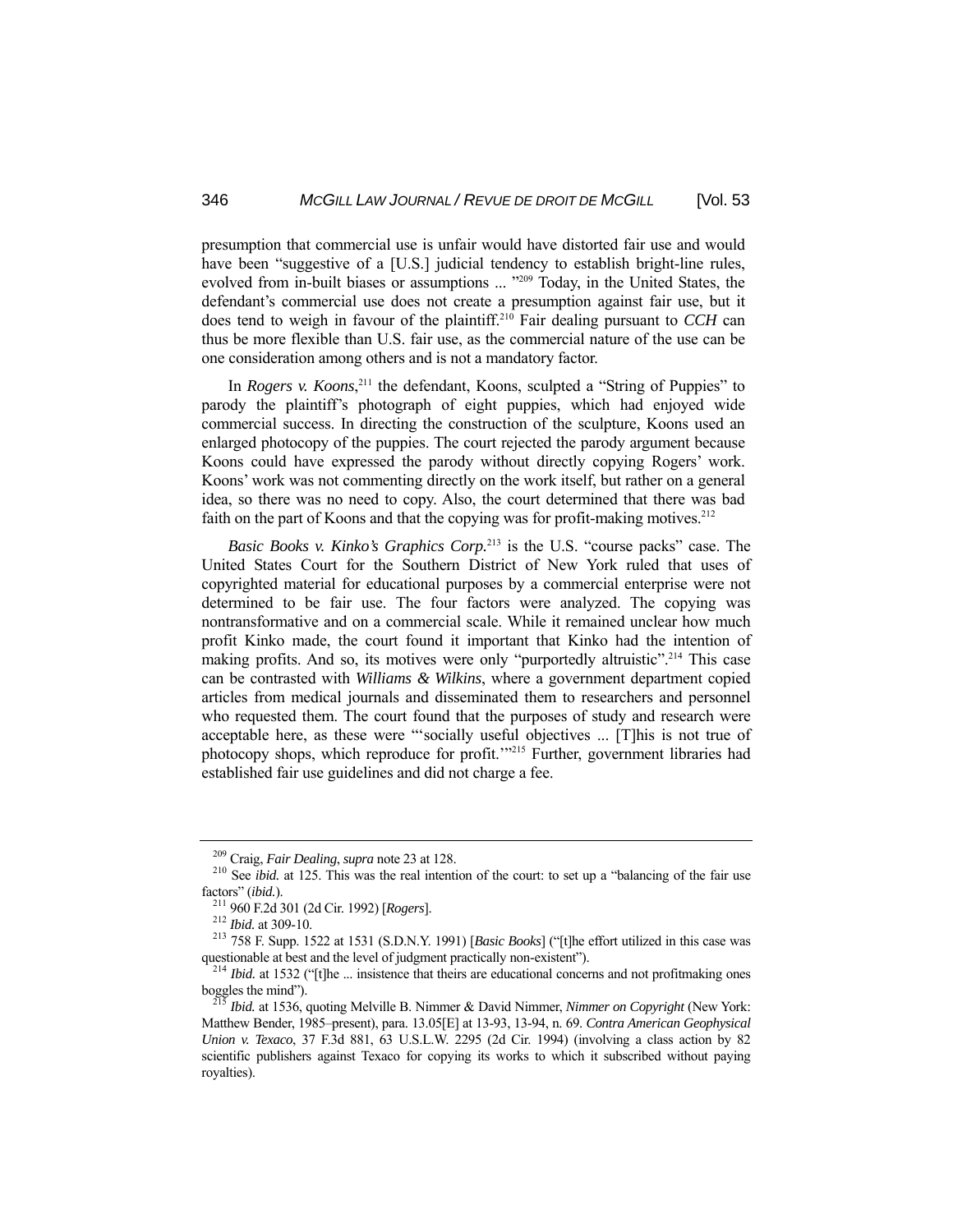A Canadian court post-CCH could make similar decisions on allowing parody and educational uses of works by government departments. It should similarly rule against a Kinko-type operation, lacking set practices comporting with fair dealing. In the United Kingdom, parody would be prohibited outright and thus from this perspective remains restrictive.

#### *b. The Nature of the Copyrighted Work*

 For this factor, courts consider whether the work is factual or fictional and whether it is published or unpublished. If there is substantial creativity, this tends to favour the owner.

Harper & Row Publishers v. Nation Enterprises<sup>216</sup> seemed to have created a presumption against fair use for unpublished works. The presumption was followed by lower courts until the United States Congress responded to the publishing industry's concerns and overruled it.217 In *Harper & Row*, *The Nation*, a news magazine, published unauthorized quotations from former U.S. President Gerald Ford's unpublished memoirs. The Supreme Court of the United States analyzed the four factors and denied fair dealing. Specifically, the court reasoned that the author has the right to control the first appearance of the work as part of the right of first publication, which encompasses the choice of whether to publish at all, as well as when, where, and in what form.<sup>218</sup> In this case, the court found that Ford's memoirs were subject to a confidentiality agreement and that any article produced from it would need approval. Further, "The Nation's clandestine publication afforded no ... opportunity for [the author's] creative or quality control" and "contained 'a number of inaccuracies.'"219 The court found that the unauthorized quotations "focus[ed] on the most expressive elements of the work, exceed[ing] that necessary to disseminate the facts."220 By comparison, in *Basic Books*, while the court did not find fair dealing, it noted that because the nature of the works was educational, this factor weighed in favour of the user.<sup>221</sup> The United States and United Kingdom seem consistent in their interpretation of this factor, as opposed to Canada, which favours users who disseminate unpublished works.

## *c. The Amount and Substantiality of the Portion Used in Relation to the Copyrighted Work as a Whole*

 This factor operates on a sliding scale: the more a dealing goes beyond a *de minimis* use, the more likely it goes against fair use. Courts still focus on *what* and not

<sup>&</sup>lt;sup>216</sup> Supra note 60 at 546.<br><sup>217</sup> Fair Use of Unpublished Works, supra note 60.<br><sup>218</sup> Harper & Row, supra note 60 at 562.<br><sup>219</sup> Ibid. at 564.<br><sup>220</sup> Ibid.<br><sup>221</sup> Basic Books, supra note 213 at 1533.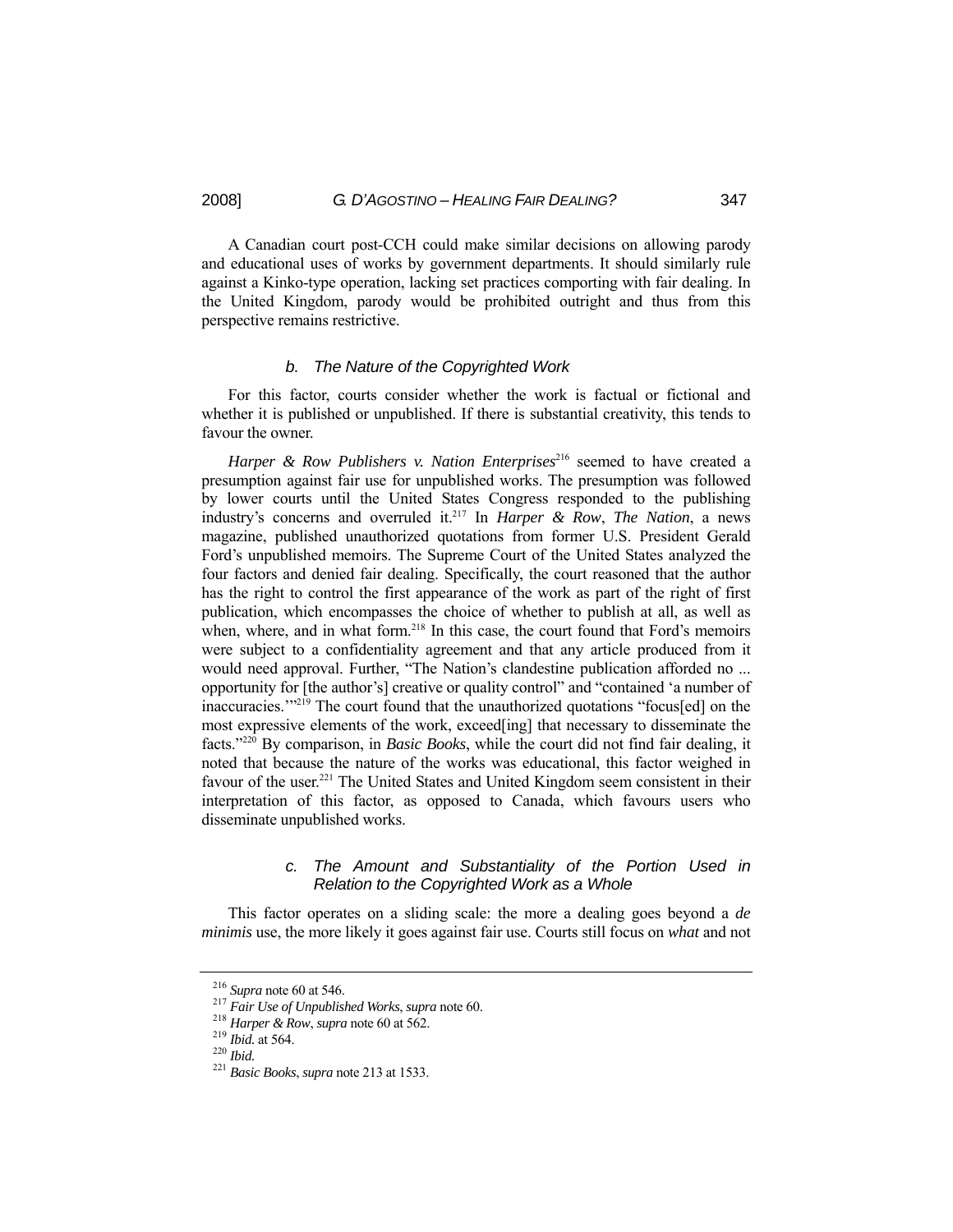how much is used—quality over quantity of the taking is critical. In *Basic Books*, entire chapters were copied and meant to stand alone; therefore, the use negated both quantitative and qualitative considerations. In *Harper & Row* the court focused on quantity and quality: though insubstantial, the extracts were "the 'heart of the book'".222 In *Acuff-Rose*, 2 Live Crew departed from the "heart" and produced distinctive lyrics. However, when courts find the character of the use to be appropriate, entire works may be fair use. On the whole, as in Canada and the United Kingdom, this factor appears to be the least significant in the United States.

## *d. The Effect of the Use upon the Potential Market for or Value of the Copyrighted Work*

*Harper & Row* signalled this last factor as the single most important one, especially if the use of the copyrighted work becomes widespread and undermines the author's potential market (since for the court the purpose of copyright is also to provide an incentive to authors).<sup>223</sup> Some lower courts have followed this dictum.<sup>224</sup> Still, it is difficult for courts to anticipate the curtailment of the potential market as it can be like gazing in a crystal ball.<sup>225</sup>

 In *Basic Books*, the purchase of the course packs was found to undermine the need to purchase full texts. The court also held that such purchase would impact outof-print books whose licence fees constituted a significant source of income.<sup>226</sup> By contrast, it is unlikely that a parody would act as a market substitute for the original, since parody and the original serve different market functions.227 But in *Rogers*, there

<sup>222</sup> *Harper & Row*, *supra* note 60 at 565, quoting 557 F. Supp. 1062 at 1072 (S.D.N.Y. 1983). *Acuff-Rose* found the parody factor unhelpful because the parody necessarily must go to the original's "heart" since the "heart" of the song is what was conjured up for the purpose of parody (*supra* note 206). Examples of conjuring the "heart" include using the first line of the original's lyrics and "characteristic opening bass riff" (*ibid.* at 586-89). 223 "More important, to negate fair use one need only show that if the challenged use 'should

become widespread, it would adversely affect the *potential* market for the copyrighted work'" (*Harper & Row*, *supra* note 60 at 568, quoting *Sony*, *supra* note 203 at 451 [emphasis in original]). "Isolated instances of minor infringements ... become in the aggregate a major inroad on copyright that must be prevented" (*Harper & Row*, *ibid.* at 569, quoting U.S., S. Rep. No. 94-473 (1974) at 65). 224 See e.g. *Arica Institute v. Palmer*, 970 F.2d 1067 at 1078 (2d Cir. 1992); *Los Angeles News* 

*Service v. Tullo*, 973 F.2d 791 at 798 (9th Cir. 1992); *Cable/Home Communication Corp. v. Network* 

*Productions*, 902 F.2d 829 at 845, 59 U.S.L.W. 2026 (11th Cir. 1990). 225 See *Nunez v. Caribbean Intern News Corp.*, 235 F.3d 18 (1st Cir. 2000) [*Nunez*] (determining that reprinting photographs was fair). However, it is clear that bootlegged CDs or software is unfair. See *United States v. Slater*, 348 F.3d 666 at 669 (7th Cir. 2003) (finding that there was no abuse of discretion in refusing to instruct on fair use in a criminal trial concerning unauthorized distribution of software). 226 *Basic Books*, *supra* note 213 at 1534. 227 See *Sony*, *supra* note 203 at 451. See generally *Harper & Row*, *supra* note 60 at 590-94.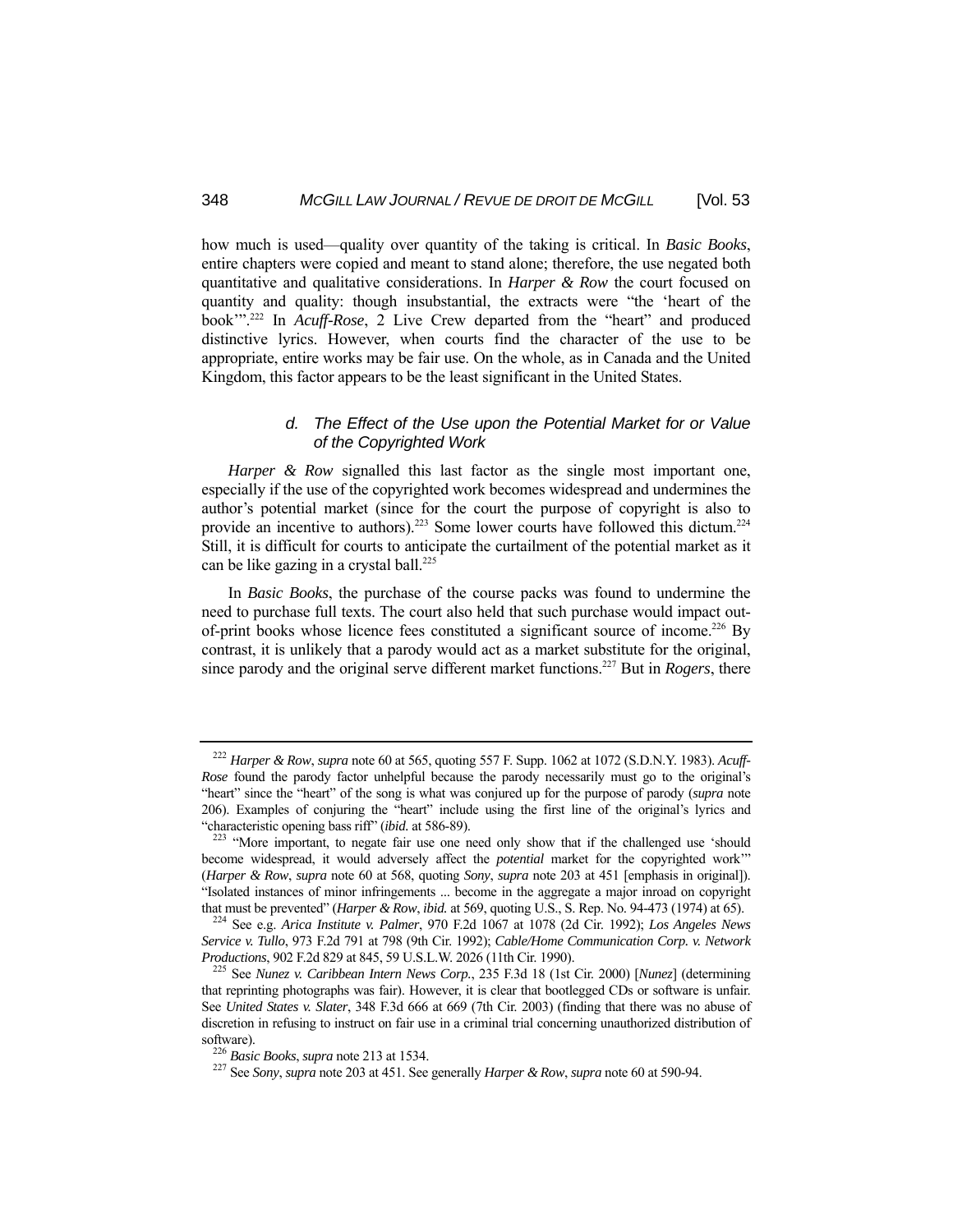was a presumption that the sculpture would harm the plaintiff's future market.<sup>228</sup> And on an earlier motion for summary judgment in *Acuff-Rose*, the absence of evidence of the effect of the parody on the nonparody market (i.e., Orbison's market) caused the defendant to lose the case.<sup>229</sup> Market substitution is therefore a very important factor in the United States, and the most important factor in the United Kingdom, but it is less important in Canada, where, according to *CCH*, the plaintiff bears the onus of proving market substitution.

 Irrespective of the United States' statutory entrenchment of the four factors, it is still very difficult to recognize fair use and assess which, if any, factor is determinative in such identification. In other words, all four U.S. statutory criteria must be considered in each case. As *Acuff-Rose* held, there are no bright lines, few presumptions, and there must be a sensitive balancing of interests. Some argue that these criteria may enhance predictability but have reduced the flexibility available to U.S. courts;<sup>230</sup> others contend that conventional wisdom on fair use has been wrong, as there are certain "stampeding factors" that matter more than others;<sup>231</sup> still others maintain that there is no predictability and that it is difficult to articulate what fair use is, but that there is flexibility with regard to emerging technologies.232 Ultimately, not all factors have to be fair for the end use to be fair; similarly, some factors can be fair, but the end result may be unfair use.

#### 2. "Other" Fair Use Factors

 In *Basic Books*, the Supreme Court of the United States considered two other factors beside the four enumerated ones:

#### *a. Monopolistic and Competitive Practices (and Necessity)*

 The defendant Kinko created a new "nationwide business" allied to the publishing industry by usurping the plaintiff's copyrights and profits.233 Kinko had two hundred stores across the country, and it was difficult for the plaintiff to challenge the defendant. Kinko asserted that the plaintiffs misused their copyrights

<sup>&</sup>lt;sup>228</sup> *Rogers*, *supra* note 211 at 312 (raising the example of a movie adaptation of a book impacting the potential market for the book's adaptation rights).

<sup>&</sup>lt;sup>229</sup> See *Acuff-Rose*, *supra* note 206.<br><sup>230</sup> See e.g. Carlos M. Correa, "Fair Use in the Digital Era" (Paper presented at Infoethics 2000: Ethical, Legal and Societal Challenges of Cyberspace, Paris, 13–15 November 2000) at 5, online: UNESCO <http://webworld.unesco.org/infoethics2000/documents/paper\_correa.rtf>. In a footnote, Correa cites Justice Hand, who claims that the fair use doctrine has been the "most troublesome in the

whole law of copyright" (*Dellar v. Samuel Goldwin Inc.*, 104 F.2d 661 (2d Cir. 1939), n. 9).<br><sup>231</sup> See e.g. Barton Beebe, "An Empirical Study of U.S. Copyright Fair Use Opinions, 1978–2005"<br>(2007) U. Penn. L. Rev. 549 at

<sup>&</sup>lt;sup>232</sup> See Nimmer, *supra* note 18 at 263 (suggesting that courts first decide on the outcome, whether the use is fair or not, and then use the factors to justify this outcome). 233 *Supra* note 213 at 1534.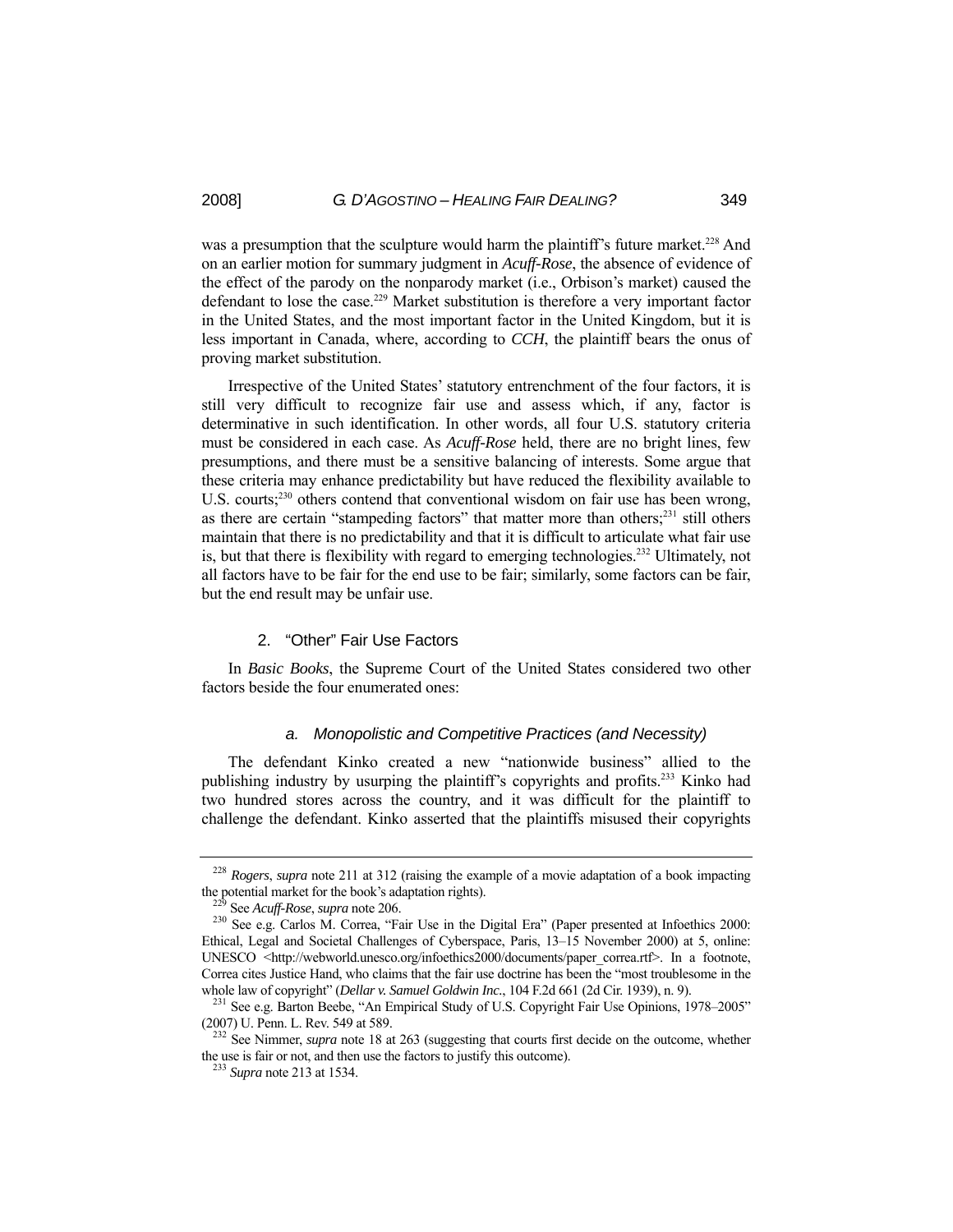and monopolized the industry in an effort to thwart the copying market and restrain competition.234 Although Kinko advanced anecdotal evidence that there were unreasonable delays, undue response times, and high costs in obtaining copyrighted materials for the courses, the court found no clear evidence of such problems. Importantly, the court implied that had there been such evidence, this would have weighed in favour of fair use. The court seemed to leave this door open for future cases. That is, fair use may be found if the defendant is able to show that the plaintiff engaged in monopolistic practices. In *CCH*, this factor was considered, though the plaintiff had the burden of proof and failed to meet it. Put differently, if the plaintiff engages in monopolistic practices, the defendant may rely on "fair use by reason of necessity."235 In *Basic Books*, the court observed that the defendant had not advanced evidence that an instructor would be disabled without the use of the course packs, thereby blocking the "educational process" and making the copyright in the academic materials a necessity to infringe.<sup>236</sup> It will be challenging for a defendant such as Kinko to advance fair use by necessity without facing conflict-of-interest issues. Competition law and not copyright law might best be able to address such monopoly issues.

#### *b. Industry Practices and Institutional Policies*

 While the "Classroom Guidelines" did not apply to Kinko as it was a for-profit corporation, with profit-making intent, the court noted that the defendant would have nonetheless violated the Guidelines prohibiting the use of anthologies.<sup>237</sup> These Guidelines, created for the educational community, were the product of negotiations among key stakeholders in the community, and were "necessitated by the widespread availability of reprographic technology which eliminated much of the copyright owner's control over the reproduction of his work."238 The court considered *Williams & Wilkins*, where the library copying was subject to institutional policies within fair use and did not involve the payment of a fee.<sup>239</sup> The libraries had also established rules regarding the frequency of and page limits for copying.<sup>240</sup> Following institutional policies within fair dealing was also very important in *CCH*, where the Supreme Court of Canada relied heavily on the Great Library's Access Policy for a

<sup>234</sup> *Ibid.* at 1538. 235 *Ibid.* at 1535. 236 *Ibid.* <sup>237</sup> *Ibid.*; U.S., H.R., *Agreement on Guidelines for Classroom Copying in Not-For-Profit Educational Institutions* (H.R. Rep. No. 1476, 94th Congr., 2d Sess. 68) (Washington, D.C.: United States Government Printing Office, 1976) [*Classroom Copying Guidelines*]. 238 *Basic Books*, *ibid*. at 1535. The key stakeholders were the Ad Hoc Committee of Educational

Institutions and Organizations of Copyright Law Revision, the Authors League of America Inc., and the Association of American Publishers (*ibid.*). 239 *Ibid.* at 1536; *Williams & Wilkins*, *supra* note 106. 240 *Ibid*.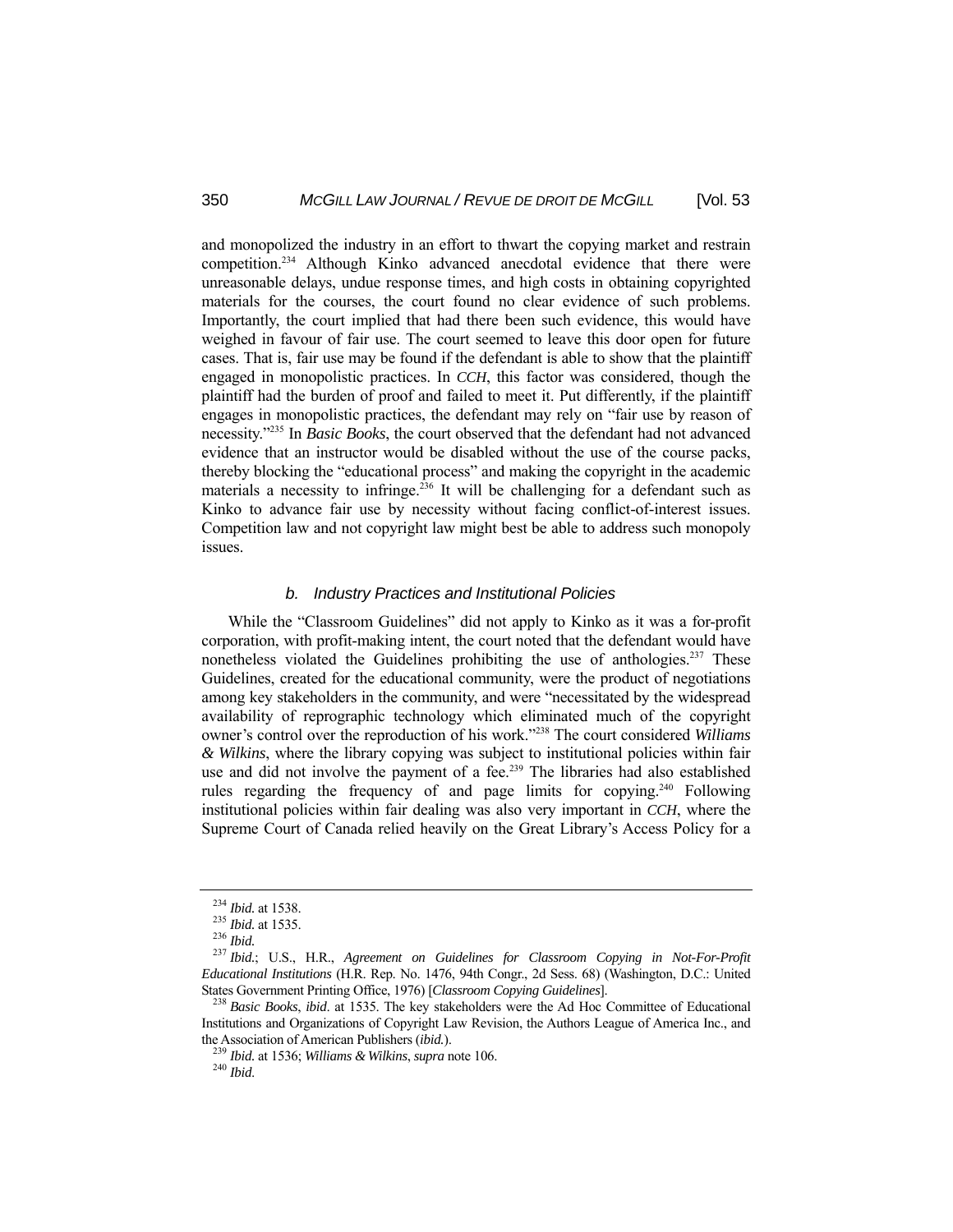finding of fairness.<sup>241</sup> Thus, if the defendant can show adherence to policies within fair use, this factor will very likely weigh strongly in his or her favour. Significantly though, the defendant's purpose must be seen as not-for-profit.<sup>242</sup> In Canada, the defendant's purpose may be commercial, allowing the defendant greater flexibility, though increasing ambiguity for all parties.

## 3. Fair Use is "Ill"

 Before proceeding to outline some comparative threads among the three jurisdictions, some remarks must be made on the burgeoning body of scholarship, studies, and reports criticizing U.S. fair use. Fair use is said to be "ill, though hardly dead yet."243 Peter Jaszi argues that claims of U.S. fair use superiority are often misguided, and many others have called on the United States Congress to clarify fair use.<sup>244</sup> Many solutions have been proposed,<sup>245</sup> but to date Congress has resisted changing fair use. The courts have also failed to simplify fair use despite attempts to establish bright-line presumptions that  $(1)$  commercial uses are unfair,<sup>246</sup>  $(2)$  the plaintiff's unpublished works should be favoured, $247$  and, more recently, (3) works must be transformative to constitute fair use.<sup>248</sup> Moreover, it is increasingly expensive to mount litigation to clarify the scope of use, and some users may be risk-averse to begin with. According to the American Intellectual Property Law Association, the average cost of defending a copyright case is just under one million U.S. dollars.<sup>249</sup>

 Although fair use's attention to context is laudable, "it is so case-specific that it offers precious little ... to artists, educators, journalists, Internet speakers, and

<sup>&</sup>lt;sup>241</sup> *Supra* note 4. <sup>242</sup> Classroom and library copying are viewed more sympathetically "since they generally involve no commercial exploitation and ... [have] socially useful objectives. ... This is not true of photocopy shops, which reproduce for profit" (*Classroom Copying Guidelines*, *supra* note 237 at 1536). 243 Gordon, *supra* note 20 at 912 (arguing that overbroad contract rules and the *DMCA*, *infra* note

<sup>253,</sup> are the true threats to fair use). 244 Peter Jaszi, "Public Interest Exceptions in Copyright" [unpublished, on file with McGill Law

Journal]; Michael Carroll, "Fixing Fair Use" (2007) 85 N.C.L. Rev. 1087. 245 Carroll describes some proposals at n. 37 (*ibid.*). Jessica Litman proposes an unfair competition

standard for infringement (*Digital Copyright* (Amherst, N.Y.: Prometheus Books, 2001) at 166-86). Michael Madison thinks that fair use should be rewritten with more flexibility so that social practices that can benefit from fair use inform the analysis ("Rewriting Fair Use and the Future of Copyright

Reform" (2005) 23 Cardozo Arts & Ent. L.J. 391). 246 *Sony*, *supra* note 203. 247 *Fair Use of Unpublished Works*, *supra* note 60 ("[t]he fact that a work is unpublished shall not itself bar a finding of fair use"). See also Gordon, *supra* note 20 at 910. 248 *Acuff-Rose*, *supra* note 206 at 579, seconding *Sony*, *supra* note 203. But see recent cases such as

*Nunez*, exonerating nontransformative or exact copies of works (*supra* note 225). 249 Fisher & McGeveran, *White Paper*, *supra* note 58 at 57.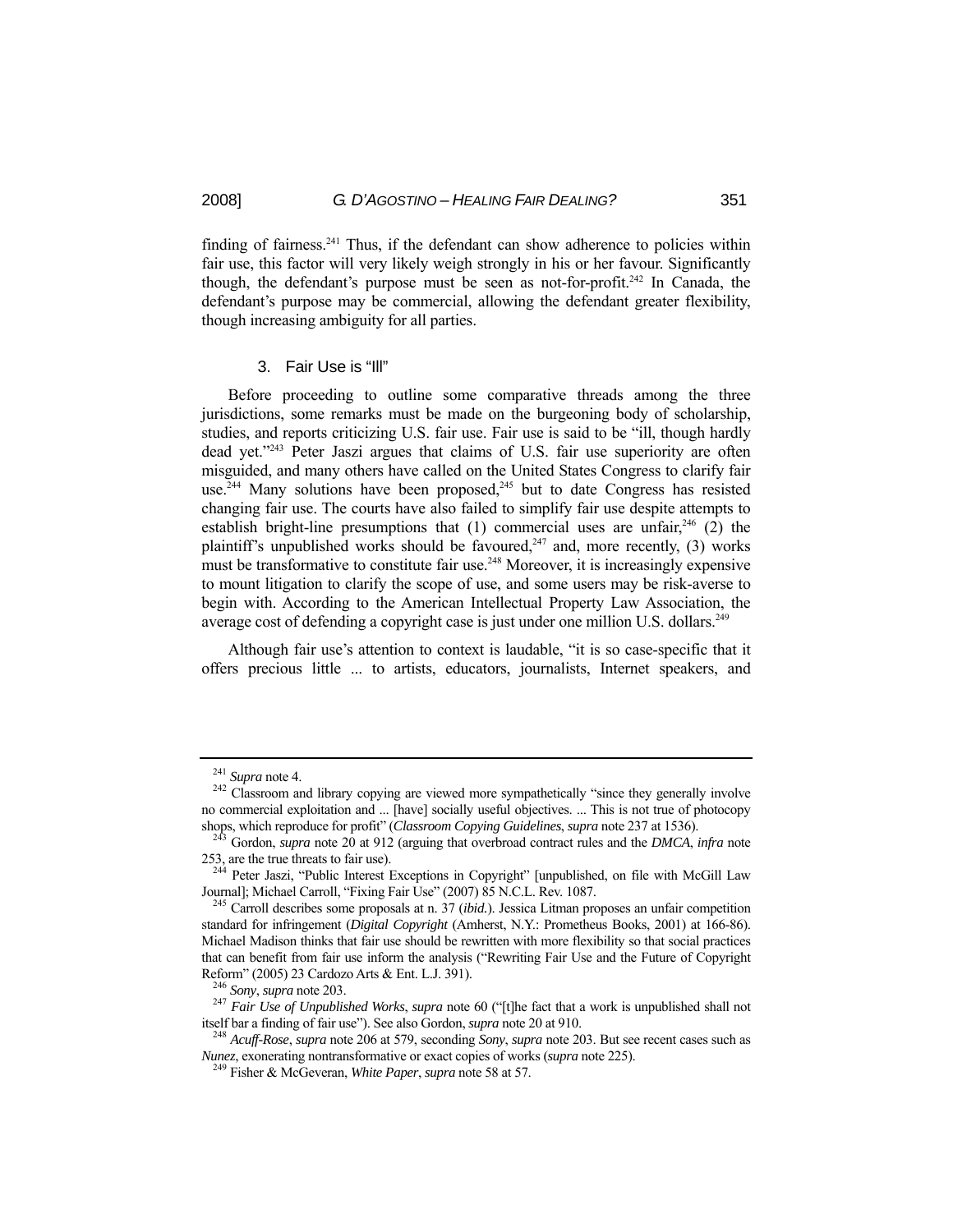other[s]" who want to use the copyrighted work.250 Google's digitization project of large library collections is a recent sign that in the digital age, issues of fair use have become more urgent.<sup>251</sup>

 Jennifer Urban and Laura Quilter document the culture of anxiety that now exists as right holders aggressively attempt to thwart potential fair uses of works.<sup>252</sup> In heeding private cease-and-desist letters, online service providers frequently cull user materials in order to earn a place in the "safe harbour" zone.<sup>253</sup> And because the material is removed privately, no court examines the validity of a takedown before it occurs. Further, a report from the Brennan Center for Justice, "Will Fair Use Survive?", also places the blame on narrow industry "fair use guidelines" and an overzealous "clearance culture".254 More recently, William W. Fisher and William McGeveran's *White Paper* focuses specifically on the educational sector, calling for clearer fair use rules. The study reveals that the current trend among educators is to clear for fear and unnecessarily license multiple copies of works for classroom use, a type of use typically allowed by statute.<sup>255</sup> Doing so out of excessive caution when fair use would otherwise apply is harmful.256 The *White Paper* also documents extensively the burdensome and uneven licensing systems and arrangements to be found within schools.257 This critical scholarship shows what could be a flexible fair

<sup>250</sup> Carroll, *supra* note 244. See also Nimmer, *supra* note 18 at 280 ("had Congress legislated a dartboard rather than the particular four fair use factors ... it appears that the upshot would be the

same").<br><sup>251</sup> See e.g. Class Action Complaint, *Author's Guild v. Google* (20 September 2005) (S.D.N.Y.), online: FindLaw <http://fl1.findlaw.com/news.findlaw.com/hdocs/docs/google/aggoog92005cmp.

pdf> (Google arguing fair use in defence).<br><sup>252</sup> Supra note 58 at 626 (merely providing a link to content on another website may not be fair use).<br><sup>253</sup> Digital Millennium Copyright Act of 1998, Pub. L. No. 105-304, § 512,

as amended at 17 U.S.C. §107 (2000) [*DMCA*] (providing "safe harbour" from copyright infringement). 254 Marjorie Heins & Tricia Beckles, *Will Fair Use Survive?: Free Expression in the Age of* 

*Copyright Control: A Public Policy Report* (16 November 2005) at ii, online: Brennan Center for Justice <http://www.fepproject.org/policyreports/WillFairUseSurvive.pdf>. 255 Fisher & McGeveran, *White Paper*, *supra* note 58 at 85-86. See also *ibid.* at 45, citing The

Berkman Center for Internet & Society, *Digital Learning Legal Background Paper: The TEACH Act: The Impact of Copyright and Compromise on Digital Distance Education* at 9, n. 21 [unpublished] [Digital Learning Legal Background Paper], citing Darcy W. Hardy & Georgia Harper, *Comments of the University of Texas System* at 5, online: United States Copyright Office <http://www.copyright.gov/disted/comments/init020.pdf> (indicating that the university seeks licences for all copyrighted material, for lack of confidence in protections provided by fair use). Compare Edward F. Brooks, *Comments of the University of North Carolina at Chapel Hill* (5 February 1999) at 5, online: United States Copyright Office <http://www.copyright.gov/disted/ comments/init012.pdf> (indicating that the university encourages professors to take advantage of the fair use doctrine for one-time or first uses of copyrighted material). 256 Fisher & McGeveran, *White Paper*, *ibid.* at 78. 257 *Ibid.* at 76ff.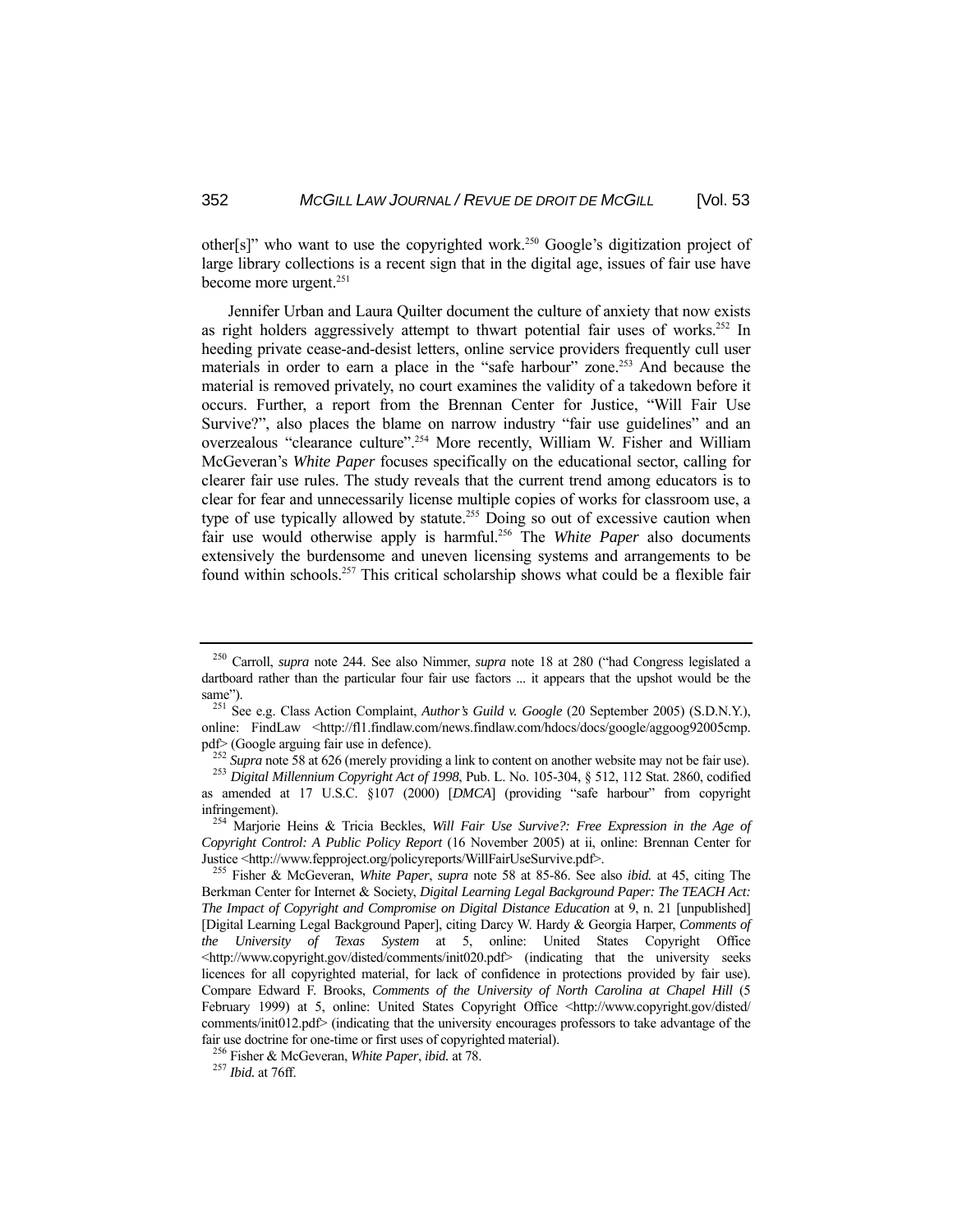use framework undermined by private ordering and other laws (and cases about these laws).

 What is more, there is a clear and negative interface between digital-rights management (DRM) technologies and fair use.<sup>258</sup> For instance, smaller schools (such as elementary and secondary schools) in the United States that lack resources (and possibly skills) are precluded from licensing works if they do not comply with DRM requirements imposed by right holders.259 The implications are that content otherwise available is used less, and that schools with fewer resources are prohibited from accessing the available content. And while educators are generally averse to technological-protection measures, they may use them nonetheless to ensure the integrity of their works and attribution of their efforts, and to enforce how their works may be used. Also, educational institutions themselves, concerned with a return on investment, endorse DRM systems.<sup>260</sup> As such, commercial-right holders are not the only parties responsible for limiting access to digital works.

 The *White Paper* concludes that "[t]he courts' interpretation of the [DMCA's] anti-circumvention and anti-trafficking provisions to exclude fair use and other copyright exemptions as defences to actions under the DMCA stripped educational users of their shield against copyright infringement liability ... "<sup>261</sup>

#### *a. Limits of* TEACH Act

The *Technology, Education, and Copyright Harmonization Act of 2001*,<sup>262</sup> which promised to update educational-use exemptions in light of technological developments, has not delivered. The *TEACH Act* was the product of compromise within the stakeholder community and the result of a full study conducted by Congress in 1998<sup>263</sup> The legislation (1) expanded the types of content that could be used, (2) allowed the digitization and short-term retention of content, and (3) eliminated a provision in the U.S. copyright legislation that required students to be physically on location.

 Nonetheless, many strictures make the *TEACH Act* unworkable, unreliable, and ultimately of little value. While it deals with online learning, it is very specific on

<sup>&</sup>lt;sup>258</sup> See e.g. Stephen E. Blythe, "The U.S. Digital Millennium Copyright Act and the E.U. Copyright Directive: Comparative Impact on Fair Use Rights" (2006) 8 Tulane Journal of Technology and Intellectual Property 111 at 129.<br>
<sup>259</sup> Fisher & McGeveran, *White Paper*, *supra* note 58 at 71.<br>
<sup>260</sup> *Ibid.* at 73.<br>
<sup>261</sup> *Ibid.*<br>
<sup>262</sup> U.S., Bill S. 487, *Technology, Education, and Copyright Harmonization Act of 2* 

Cong., 2001 [*TEACH Act*]. 263 Digital Learning Legal Background Paper, *supra* note 255.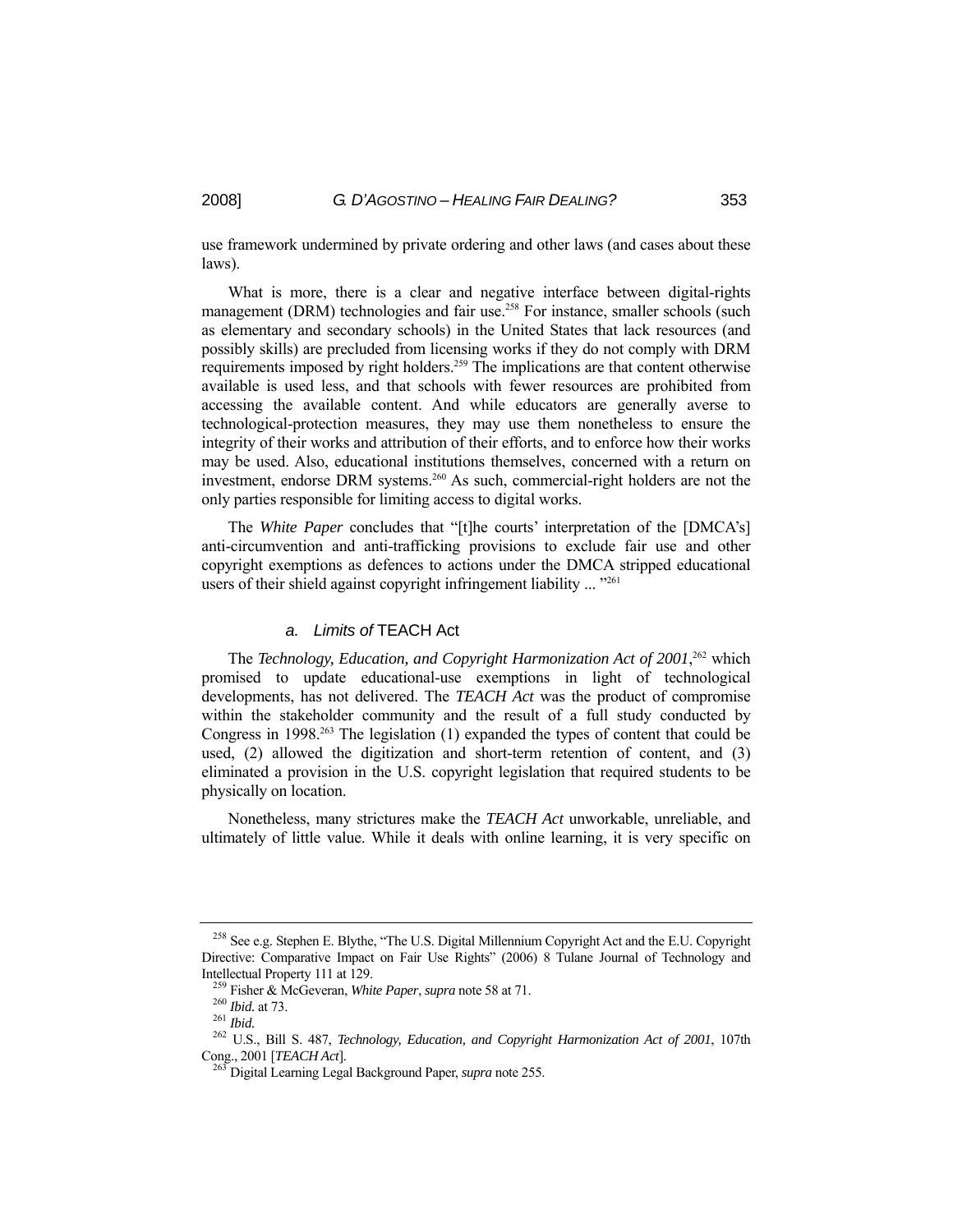what may be used without first obtaining permission.<sup>264</sup> An educational institution must also be accredited and not for profit in order to benefit. As the *White Paper* notes, the user must employ technological protection measures (which can be costly), and the actual use of technological protection measures "may eviscerate the TEACH Act all together."<sup>265</sup> "[T]he TEACH Act failed to create the safe harbor it promised, effectively leaving educational users of digital content without legal recourse to make use of such works."<sup>266</sup> The *White Paper* recommends its revision.<sup>267</sup>

 As the *TEACH Act* has failed to meet its objectives, fair use therefore seems to be the vehicle of choice in the distance-learning environment.<sup>268</sup> Though, as explored, relying on fair use comes with some drawbacks since ambiguity for all stakeholders remains both a blessing and a limitation. Moreover, as noted earlier, fair use must also be seen within a wider backdrop, including the operation of laws like the *DMCA* and the courts' interpretation of these laws.

#### *b. Reasons for Optimism: Best Practices*

 The Fisher & McGoveran's *White Paper* notes two grounds for optimism. First, it expects that "educational uses" under the fair use doctrine will be permissible.<sup>269</sup> Second, there are very few decisions that apply fair use against, or even to, educational defendants who made educational use of their content. The only cases on fair use in the educational context are those that involve commercial "course pack" publishers, not teachers making nonprofit educational uses of content.<sup>270</sup> A highprofile case where New York University was the defendant was settled in 1983 before any decision was reached.271 The *White Paper* posits that "[t]his near-total absence of lawsuits against educators may suggest rightsholders have tacitly accepted that the appropriate construction of the fair-use doctrine leaves significant room for educational uses of content, or that they fear a negative public reaction if they sue educators."272 Indeed, some universities encourage professors to rely on the fair use doctrine for one-time or first uses of copyrighted material.<sup>273</sup> But the cases provide limited comfort, and the vast majority of users (including teachers, librarians,

<sup>264</sup> See Robin Fry, "Copyright Issues in E-learning" *Copyright & New Media Law Newsletter* 8:2 (2004). See also "The TEACH Tool Kit", online: North Carolina State University Libraries <http:// www.lib.ncsu.edu/scc/legislative/teachkit/>.<br><sup>265</sup> Ibid. at 48.<br><sup>266</sup> Ibid. at 73.<br><sup>266</sup> Ibid. at 96-97.<br><sup>268</sup> See "The TEACH Tool Kit", *supra* note 264.<br><sup>269</sup> Supra note 58 at 52.<br><sup>270</sup> Ibid. at 52-53.<br><sup>270</sup> Ibid. at 53.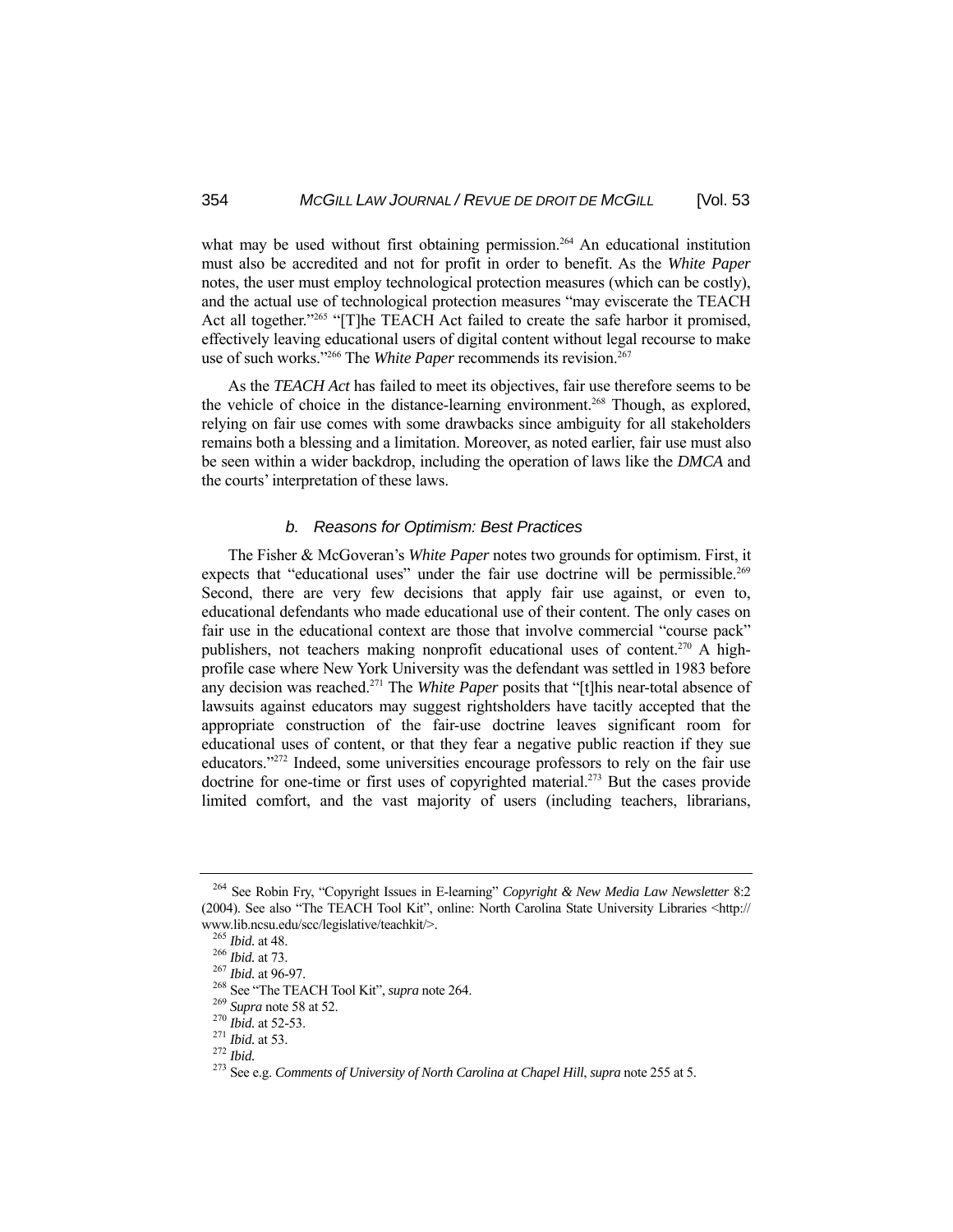lawyers, and educational administrators) are fearful and anxious about whether their uses of content are acceptable.<sup>274</sup>

 Some of these stakeholders are trying to clarify the scope of fair use through selfhelp. In particular, university and industry groups have established institutional best practices. The most successful and comprehensive initiative is a recent one from the documentary filmmakers' industry. Diverse stakeholders, from creators to producers to insurers, have developed a statement on "Best Practices in Fair Use".<sup>275</sup> This 2005 document has been well received and there is evidence that other industries are following suit.276 Such initiatives are promising because clarification, understanding, and respect for copyright use, creation, and dissemination are best developed at the grassroots level. Parties directly involved in the industry are presumably more knowledgeable and thus in a better position to formulate best practices. As in the filmmakers' case, the insurers involved in this consensus building can then confidently "sign off" and enable a greater variety of works for the public.<sup>277</sup> These best practices can thus benefit many industry stakeholders and be used as interpretive aids by judges for the benefit of the public.

 While specific industries have been successful in this kind of project, attempts in the United States to agree on industry-wide guidelines for fair use have failed. The most prominent example was the Conference on Fair Use (CONFU), which met regularly throughout the 1990s.<sup>278</sup> The failure of this ambitious attempt at a blanket

<sup>274</sup> Fisher & McGeveran, *White Paper*, *supra* note 24 at 53. Though a recent dispute where Oxford University Press, Cambridge University Press and Sage Publications are alleging copyright infringement against Georgia State University for the online distribution of course materials will be interesting to monitor, as Georgia State University is also claiming fair use in defence. See Andrea L. Foster, "In Lawsuit, University Asserts that Downloading Copyrighted Text is Fair Use" *The Chronicle of Higher Education* (27 June 2008), online: The Chronicle of Higher Education

<sup>&</sup>lt;http://chronicle.com/free/2008/06/3583n.htm>.<br><sup>275</sup> Documentary Filmmakers' Statement of Best Practices in Fair Use, supra note 14 at 9-10.<br><sup>276</sup> See e.g. University Agenda for Fair Use (Working Group at the University–Kn Authority Internet & Society Conference, Harvard University, Cambridge, Mass., 1 June 2007), online: Internet & Society Conference 2007 <http://www.is2k7.org/working-groups>. <sup>277</sup> *Wanderlust*, released 12 July 2006, is one such successful documentary. See Lewis Hyde,

<sup>&</sup>quot;Reclaiming Fair Use for Scholars and Teachers" (Presentation at the Berkman Luncheon Series, Berkman Center for Internet & Society, Harvard University, Cambridge, Mass., 9 February 2008) online: Harvard Law School <http://blogs.law.harvard.edu/mediaberkman/2008/02/19/lewis-hyde-onfair-use-in-education/>.<br><sup>278</sup> See Bruce A. Lehman, *The Conference on Fair Use: Final Report to the Commissioner on the* 

*Conclusion of the Conference on Fair Use* (November 1998), online: United States Patent and Trademark Office <http://www.uspto.gov/web/offices/doom/olia/confu/confurep.pdf>. Internationally, the International Federation of Library Associations and Institutions has also looked at the issue. See generally International Federation of Library Associations and Institutions, *Statements*, online: International Federation of Library Associations and Institutions <http://www.ifla.org/V/cdoc/ policies.htm#Statements>.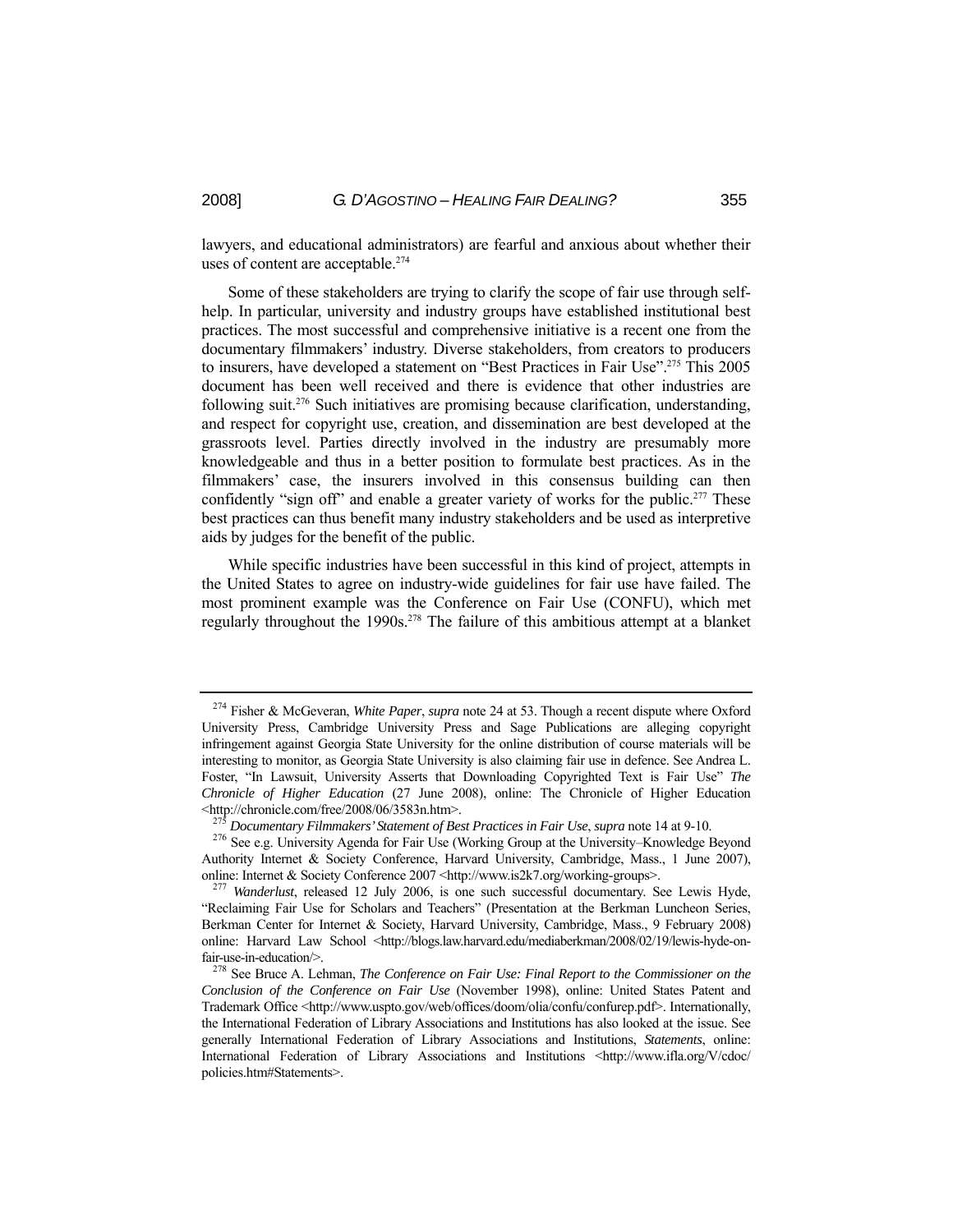approach suggests the necessity of tailor-made and culturally specific solutions to conflicts over the scope of fair use.

#### **IV. Comparative Assessment**

 While Canada and the United Kingdom appear to have a rigid "fair dealing" framework, and the United States appears to have a more flexible structure in fair use, the legal outcomes in the three jurisdictions have been for the most part similar. 279 David Vaver argues that even before *CCH*, Canadian courts applied similar criteria, the only difference being that fair use may have applied to any situation, not merely an enumerated one.280 Today, unlike in the United Kingdom, Canada's enumerated grounds are no longer rigid. *CCH* has expanded Canada's grounds and purposes, since these should not be given a restrictive interpretation. With respect to the criteria used to determine fair use or fair dealing, while the United States has a statutorily entrenched four-factor approach (with some other factors that have been considered, such as monopolistic practices and institutional policies), the court in *CCH* considered six factors, with these serving as a future guiding framework. It is expected that other unnamed factors may be considered in future cases. In other words, the Canadian factors can now be seen as more flexible than those in the United States. For the United Kingdom, criteria have emerged from the case law that are consonant with Canada's pre-*CCH* framework, and in many ways there is now a hierarchy.

#### *A. Hierarchy of Factors, Not Number of Factors*

 In comparing the three jurisdictions, each of the respective courts are more or less open to consider the same types of factors. What distinguishes them is each court's weight placed on these factors and, consequently, its policy perspective. By interpreting certain factors to be more determinative than others, each court undertakes a "hierarchy of factors" approach. Absent clearer guidelines, and to better anticipate how a fair dealing—fair use case might be resolved it is useful to understand what weight each court places on certain factors. In this light, it helps to compare the *CCH* factors to those considered in the United States and the United Kingdom in an effort to determine which factor(s) top the hierarchy.

 While the character, amount, and effect of the dealing, as well as alternatives to it (*CCH* factors 2, 3, 4, 6), are similarly considered in each jurisdiction, the weight courts ascribe to interpreting the purpose and nature of the work (*CCH* factors 1 and 5) is somewhat different.

<sup>&</sup>lt;sup>279</sup> Fair dealing–fair use was used to exonerate newspapers for using third-party photographs to illustrate a news story. See *Allen*, *supra* note 68; *Nunez*, *supra* note 225. But coursebook compilers have been liable for reproducing journal articles and book chapters. See *Basic Books*, *supra* note 213; *Princeton University Press v. Michigan Document Services*, 99 F.3d 1381, 65 U.S.L.W. 2324 (6th Cir. 1996). 280 Vaver, "Canada's IP Framework", *supra* note 40 at 150.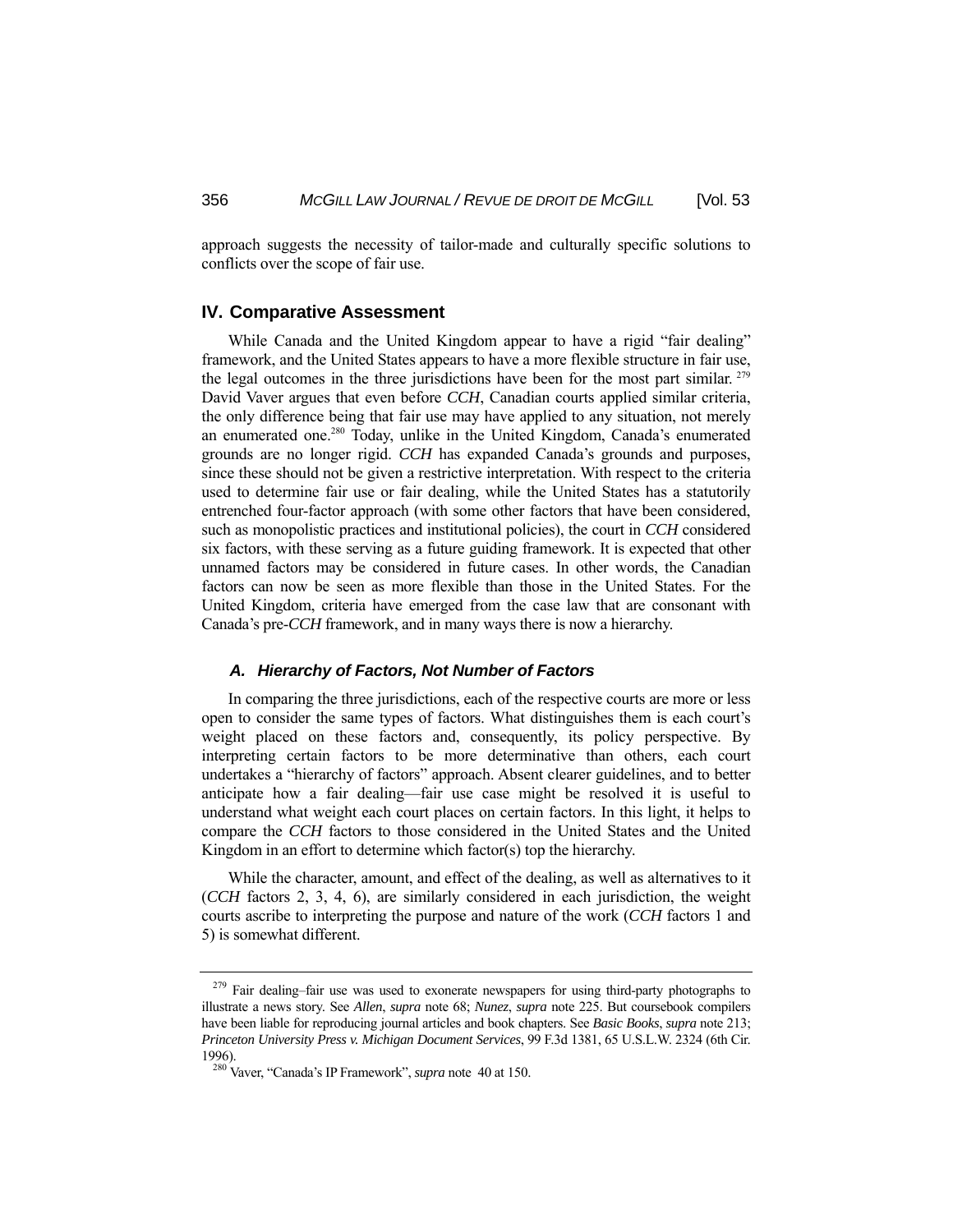#### 1. Purpose (and Commercial Nature) of the Dealing

 The purpose of the dealing (and its commercial nature) is the factor that seems to be most undermined in *CCH*. Yet it is the most pronounced factor in the United Kingdom, where it tops the hierarchy (indeed, commercial dealings are only allowed in the case of review and criticism), and is one of four significant factors in the United States.

#### 2. Nature of the Work

 Each jurisdiction considers the nature of the work, except that *CCH* curiously came to a different conclusion about its effect: if a work is unpublished, it weighs *in favour* of fair dealing. In the United Kingdom and the United States, if a work is unpublished, it weighs *against* fair dealing. This interpretation indicates the Canadian court's preference for users over protecting the interests of authors.

 The role of other factors that were considered pre-*CCH* in Canada, and that are currently key factors in the United States and United Kingdom, is questionable. For instance, bad faith was not considered in *CCH* because there was none at issue. Still, it was not expressly highlighted as a potential factor. This silence, however, does not mean that bad faith cannot feature in future cases, as the Supreme Court of Canada noted that the fair dealing factors were more or less six.

#### *B. Other Factors and Best Practices*

 The real differences between Canada, the United Kingdom, and the United States lie in the policy preoccupations held by their respective courts. In Canada, it is clear that the shift is one championing the rights of users to "balance" copyright. However, as was noted, it is unclear where the creators fit in this schema, and further, creators are repeatedly conflated with right holders. This could not be further from the realities of copyright practices. Perhaps in the United Kingdom, where commercial exploitation is at the fore of judicial concern, one can argue that right-holder interests are paramount. In the United States, the pendulum swings back and forth among the various stakeholders. At bottom, it is difficult to regulate these policy preoccupations with certainty. The most effective regulator may be the public climate (as has been the case in Canada in advancing user rights) and corresponding best practices that need to be articulated. As argued, *CCH* provides a great example of endorsing best practices which were adopted at the institutional level. In this manner, *CCH* can sanction the development and use of best practices to clarify uses both by a range of parties and the courts themselves. Indeed, the ideal would be for industry-wide, or at the very least, sector-specific guidelines, as with the *Documentary Filmmakers' Statement of Best Practices in Fair Use*. If judicially endorsed as in *CCH*, these guidelines would prove invaluable to pre-empting litigation (and thereby avoiding access-to-justice issues) and encouraging greater and trouble-free uses of copyrighted works.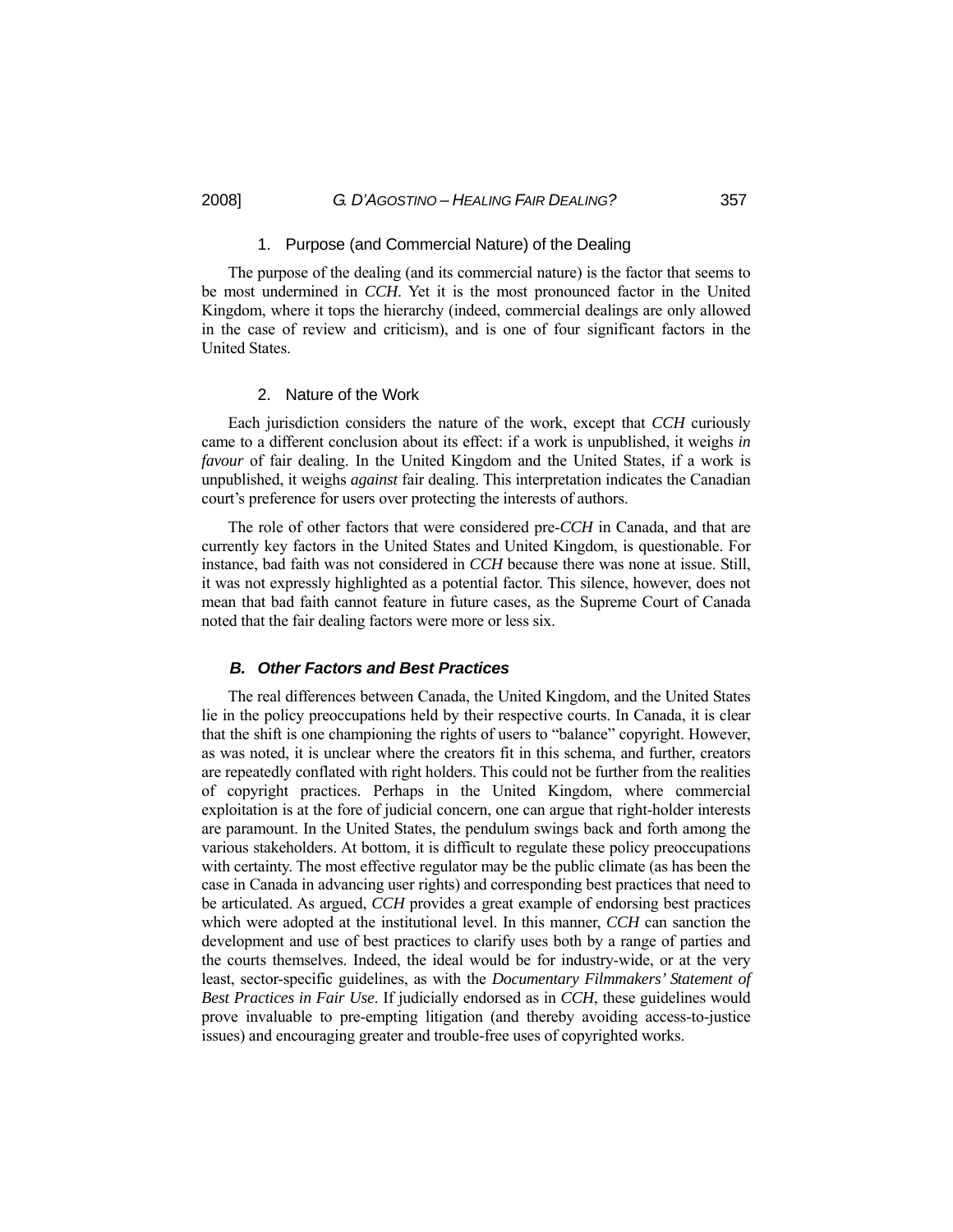#### **Conclusions**

 An obvious question at this late stage is whether Canada's fair dealing is ill. While perhaps not ill, fair dealing in Canada may have the common cold, or may have been ill and is now in convalescence. So while surgery may not be necessary, some attention may be due. Because of *CCH*, Canada now has a flexible framework where the enumerated purposes and factors can be various. And when compared to the United Kingdom and the United States, Canada's regime is the most user-centred. Still, widespread uncertainty remains for all parties across the jurisdictions. That which constitutes fair dealing can still confound, and going to the courts for answers is the least desirable option. Several potential remedies, discussed below, are immediately apparent, while others, though not noted below, are (in the spirit of *CCH*) also worth considering.

#### *A. Do Nothing?*

 Doing nothing would involve waiting to see other court decisions apply *CCH* and letting industry and the Canadian public muddle about trying to find their own way through allowable uses. Sanctioning this copyright convalescence does not seem to be an appropriate response. Indeed, legislative initiatives for other copyright matters are currently under serious consideration (e.g., technological-protection measures, which may affect fair dealing). Arguably, these initiatives will make copyright more expansionist than it already is. Further, there remains a high degree of uncertainty in the various copyright sectors, such as the educational sector. In the United States, the uncertainty regarding the educational fair use sector recently led to the Copyright Clearance Center's offer of blanket licences for academic institutions.281 However, there are strong arguments to suggest that this may not be a suitable way forward.<sup>282</sup>

#### *B. Legislate* **CCH** *Factors?*

 It has been suggested that Canadian government should intervene and legislate the *CCH* factors. It is not clear how this would be done, since the Court was clear about the lack of a precise number of factors. More importantly, why would this be done? Canada now has a flexible framework for evaluating fair dealing on a case-bycase basis that is firmly rooted in the idea that users have rights. This framework seems fairly clear and will be applied and adapted to future cases, in the common law

<sup>&</sup>lt;sup>281</sup> Copyright Clearance Center, "Copyright Clearance Center Announces Annual Copyright License for Academia: Easy-to-Use Service Provides Pre-Approved Copyright Permissions" (22 June 2007), online: Copyright Clearance Center <http://www.copyright.com/media/pdfs/press-release-07- 06-22.pdf>.<br><sup>282</sup> Such licences could undermine the very purpose of fair use by requiring licensing for materials

already freely available under statute. Poor institutions may also be disadvantaged. See James Boyle, "The Inefficiencies of Freedom" *Financial Times* (1 July 2007), online: Financial Times <http://www.ft.com/cms/s/2125cf260c-265c-11dc-8e18-000b5df10621.html>.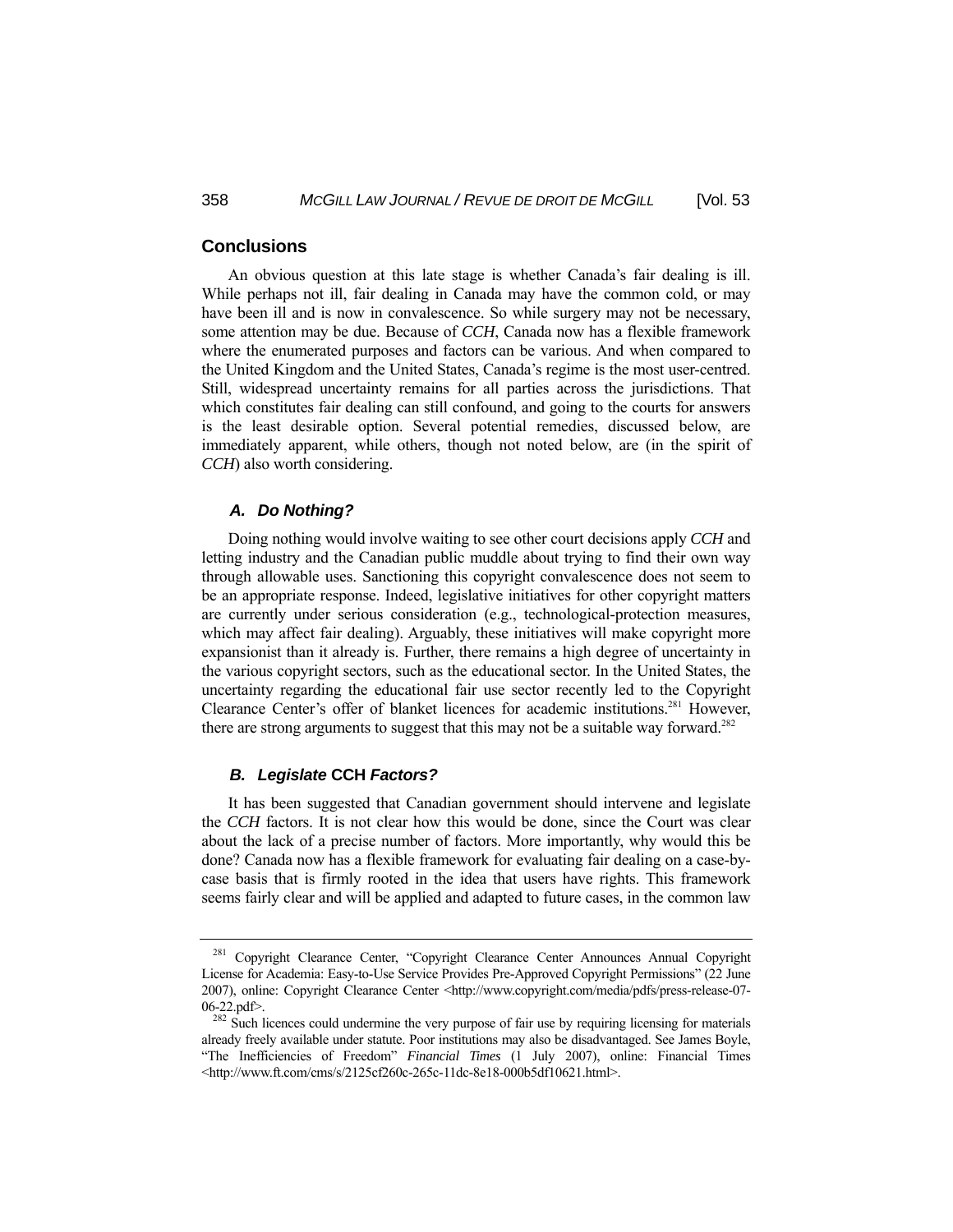way. The enumerated purposes for fair dealing can be interpreted in the same fashion. *CCH* has set a strong precedent, and unless Parliament disagrees with any of its pronouncements, it seems inopportune to intervene at this time. Legislating *CCH* may invite even more confusion.

#### *C. Cherry-pick Other Laws?*

 Some commentators suggest that Canada should adopt U.S. fair use. This would entail "cherry-picking" the fair use provision from the corpus of U.S. copyright law. There are problems with this approach. First, as noted in eminent U.S. studies, fair use is "ill" and not a panacea for Canadian copyright woes.<sup>283</sup> Because fair use is ill, it has by necessity engendered many fix-it approaches, some by the courts themselves attempting to impose bright-line rules (for example, presumptions about commercial uses), and others by industry players attempting to institute best practices. Second, cherry-picking a law—importing a specific country's law into another and supplanting the existing law in this case (e.g., allowing section 107 of the U.S. Copyright Code to replace section 29 of the *CCA*)—likely also means taking from its jurisprudence (and neglecting other constitutive factors, such as a constitution). Would Canadian courts apply U.S. fair use cases? Would this application ignore the fact that property is not constitutionally entrenched in Canada? Singapore has cherrypicked U.S. fair use, though it is still called fair dealing, thereby showing a reluctance to embrace fully fair use at the risk of causing undue confusion.<sup>284</sup> One must be very careful when importing legal devices from other jurisdictions.

 In this context, it is also useful to consider whether fair dealing necessitates clarification to encompass important (and new) uses. In the United Kingdom, Gowers recommended that the government enact a new copyright exception for parody. Before *CCH*, many scholars posited that parodies constitute infringement in Canada. In light of *CCH*'s liberal interpretation of the enumerated grounds, it may be argued that "criticism" could now encompass parody. *Michelin* no longer seems to be good law. Indeed, the protection of parody in the United States is not a foregone conclusion: parody still requires analysis of each of the four factors as well as some use of the target to be fair.<sup>285</sup> Now this might also be the case in Canada, without the necessity of legislative intervention. In Canada, the issue may turn on the sufficientacknowledgment requirement (not present for research or private study, nor required in the United States). In the United Kingdom, where the same requirement exists, courts have been flexible in overcoming this hurdle in the case of criticism, review

<sup>283</sup> See Part III.A.3. 284 *Copyright Act* (Cap. 63, 2006 Rev. Ed. Sing.), s. 35(2); Debate 2004, *supra* note 16. For commentary, see Ng-Loy Wee Loon, *Law of Intellectual Property in Singapore* (Sweet & Maxwell Asia, 2008) at para. 11.3.16. I am most grateful to Peter Yu, Mary Wong and George Wei for their insights in Singapore copyright law. 285 *Dr. Seuss Enterprises, L.P. v. Penguin Books* upheld a preliminary injunction, ruling against fair

use (109 F.3d 1394 (9th Cir. 1997)). See also Carroll, *supra* note 244.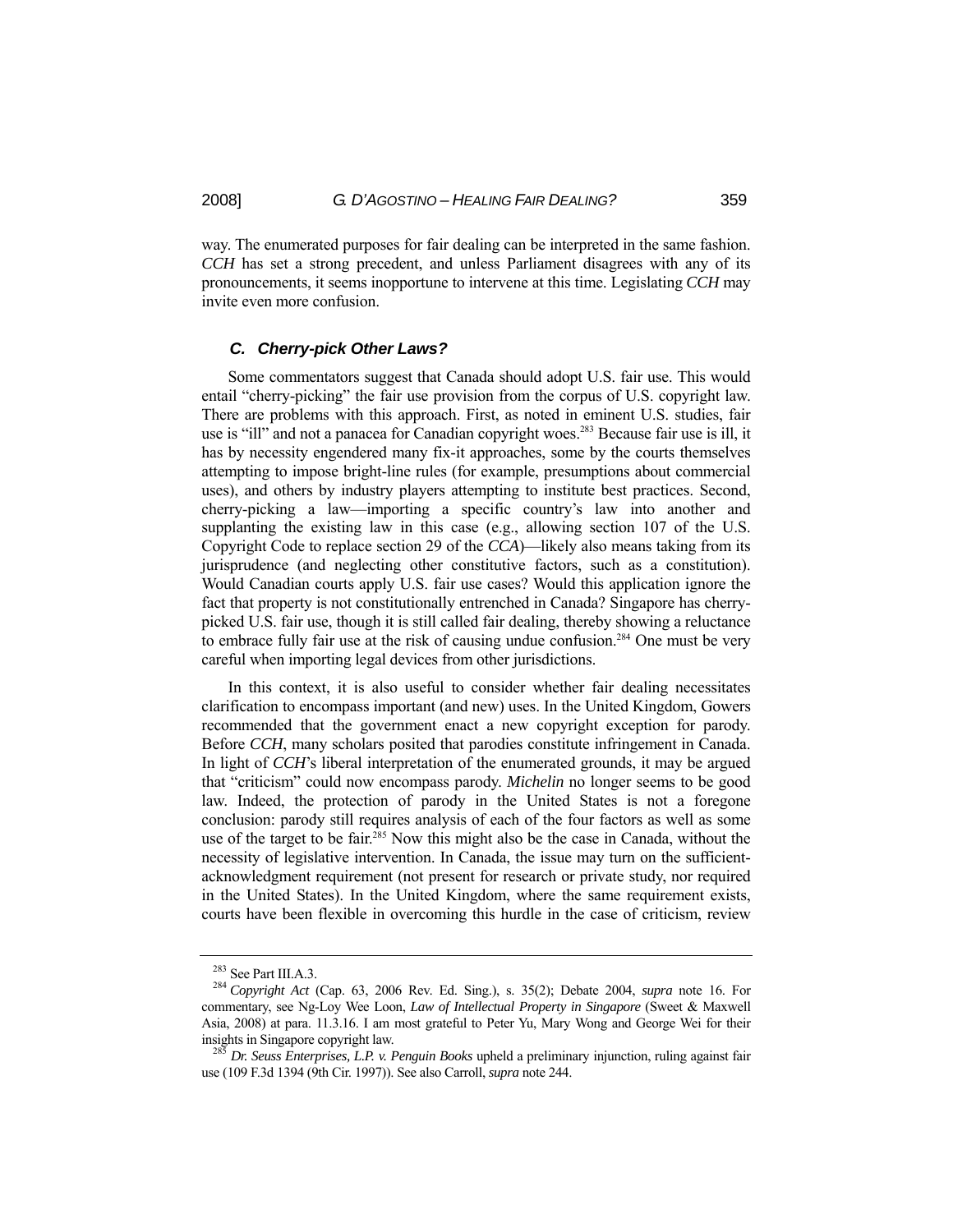and news reporting.286 This flexibility or, indeed, dispensation with the acknowledgement requirement should be more warranted for parody. In parody, the link between the original and the parodic twin is often obvious since "the parody must be able to 'conjure up' at least enough of that original to make the object of its critical wit recognizable."287

 Similarly, time shifting that comports with fair dealing criteria could now be allowed in Canada, as it has long been in the United States.<sup>288</sup> In the United Kingdom, Gowers is again recommending a copyright exception, but for format shifting. Arguably, such practices are "tolerated uses".289 Enacting new exceptions may be at best unnecessary and at worst dangerous since they may serve "'to cut down the rights of fair user [sic] previously enjoyed under the old law'." 290 With respect to Crown copyright, while not in dispute in the case, *CCH* clarifies that the copying of judicial decisions is permissible, and it is likely that other government works used in a similar fashion would be as well.<sup>291</sup> Still, both Canada and the United Kingdom give more work protection because of Crown copyright, which does not exist in the United States. There are no plans in the United Kingdom to address this issue, but it may require more consideration in both jurisdictions.

 In the educational sector, clarification of law and practice is critical, even if specific amendments to fair dealing (such as adding "educational uses" as an enumerated ground) are unnecessary. One disadvantage of introducing a new law is that it may take time before the fix that is sought is achieved; indeed, the fix may never be achieved.<sup>292</sup> New practices would test the limits of the new law through litigation, thereby creating access-to-justice issues for disadvantaged parties. Thus, it does not appear that clarity can be attained in the immediate future by cherry-picking from U.S. law.

<sup>&</sup>lt;sup>286</sup> See e.g. *Pro Sieben, supra* note 155.<br><sup>287</sup> *Acuff-Rose, supra* note 206 at 573.<br><sup>288</sup> Bill C-61 proposes an exception in the *CCA* for both time-shifting (cl. 29.21 amending s. 17 of the *CCA*) and format shifting (clause 29.23 amending s. 17 of the *CCA*) (*supra* note 28).<br><sup>289</sup> Tim Wu, "Tolerated Use" (May 2008), Columbia Law and Economics Working Paper No. 333,

online: SSRN <http://ssrn.com/abstract=1132247>. 290 Burrell, *supra* note 19 at 369, citing J.M. Easton, *The Law of Copyright in Works of Literature,* 

*Art, Architecture, Photography, Music and Drama by the Late Walter Arthur Copinger* (London: Steven & Hayens, 1915) at 144 (referring to the pointlessness of enacting fair dealing under the *Copyright Act, 1911* since user rights were already enjoyed (and perhaps more so) before the new

law). 291 But see *CCH*, *supra* note 4 at paras. 71, 88 (suggesting that while decisions themselves are not

 $2^{52}$  Here Bill C-61 proposed some complicated revisions for the educational community. See e.g. *supra* note 28, clause 30 (amending s. 18 of the *CCA*).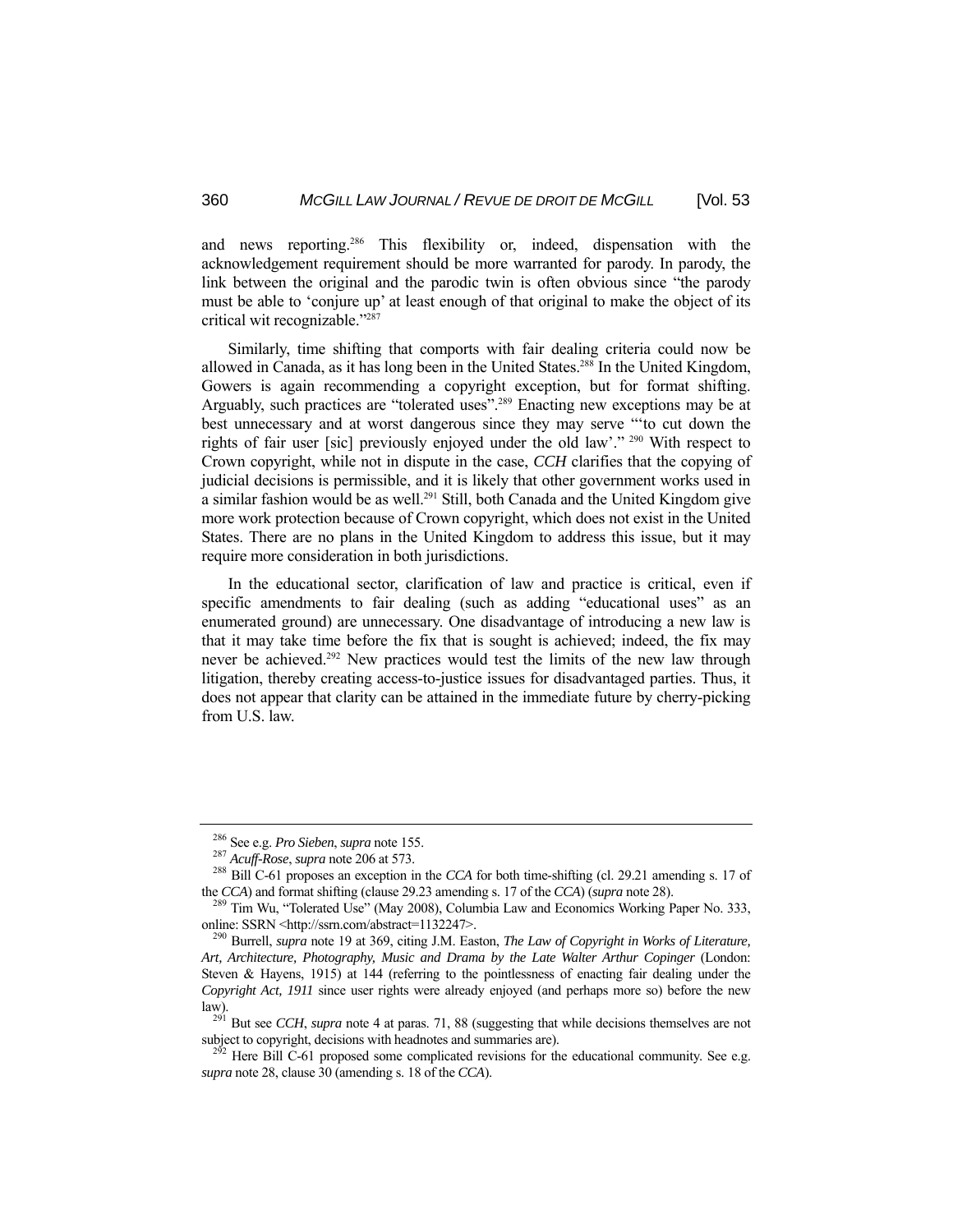#### *D. Fair Dealing Best Practices?*

 Fair dealing best practices are the most promising alternative or complement to legislative reform. The parties directly affected in a specific industry can together develop these guidelines, which can ultimately bolster confidence in the use of copyrighted materials and aid in fair dealing decision making in the courts. There have already been successful guidelines or best practices generated in the United States, where stakeholders with apparently disparate interests in the documentaryfilm-making sector have devised fair use best practices. These guidelines can materialize on at least three different levels: (1) ideally, industry-wide (e.g., across the film industry), (2) sector-specific (e.g., documentary film makers), where both (1) and (2) are developed by a range of stakeholders with diverse interests, and (3) institutional-specific (e.g., the Great Library). The first is the most ambitious and as noted, in the United States such efforts have failed. For the others, there have, however, already been great successes. As noted earlier, stakeholders with apparently disparate interests in the documentary-film-making sector have already devised fair use best practices. This initiative has fostered wide-ranging collaboration among various creative associations, academic institutions, and industry participants. Guided by ethical principles and the experiences of the professionals that rely on fair use, the goal is to make a statement to clarify the application of fair use, "to help filmmakers user it with confidence."<sup>293</sup> Significantly, "documentarians are themselves copyright holders, whose businesses depend on the willingness of others to honor their claims as copyright owners."294 In this way, such guidelines would not endorse "abusive application" of fair use. In Canada, the Documentary Organization of Canada proposed a similar initiative.295 Its goal to establish Canadian fair dealing guidelines grew out of a recommendation from a white paper entitled *The Copyright Clearance Culture and Canadian Documentaries*. 296 This initiative, along with others, should be mirrored across other sectors, and merits full stakeholder (including government) support.<sup>297</sup>

<sup>&</sup>lt;sup>293</sup> *Documentary Filmmakers' Statement of Best Practices in Fair Use, supra* note 14 at 1.<br><sup>294</sup> *Ibid.* 295 See Letter from Documentary Organization of Canada to the Minister of Industry and Minister

of Canadian Heritage (10 December 2008), online: Docorg <http://www.docorg.ca/pdf/FINAL\_ 10DecLetterCopyright\_DOC.pdf>. My thanks to David Fewer for alerting me of this initiative and providing me with background material. 296 H. Knopf, *The Copyright Clearance Culture and Canadian Documentaries* (November 2006),

online: Docorg <http://www.docorg.ca/White%20Paper\_HPK\_Copyright&Documentaries.pdf>. <sup>297</sup> See Artmob, online: Artmob <http://www.artmob.ca>. Artmob was developed in 2002 and is

based at York University. Among its goals is to create user-generated guidelines comporting with fair dealing based on uses of its digital archives: "Our digital infrastructure will facilitate the collection of both qualitative and quantitative data that will assist Canadian and International scholars and policymakers in addressing the technological, pedagogical, social, cultural and legal questions that publishing arts material in a publicly licensed open-source environment poses" (*ibid.*).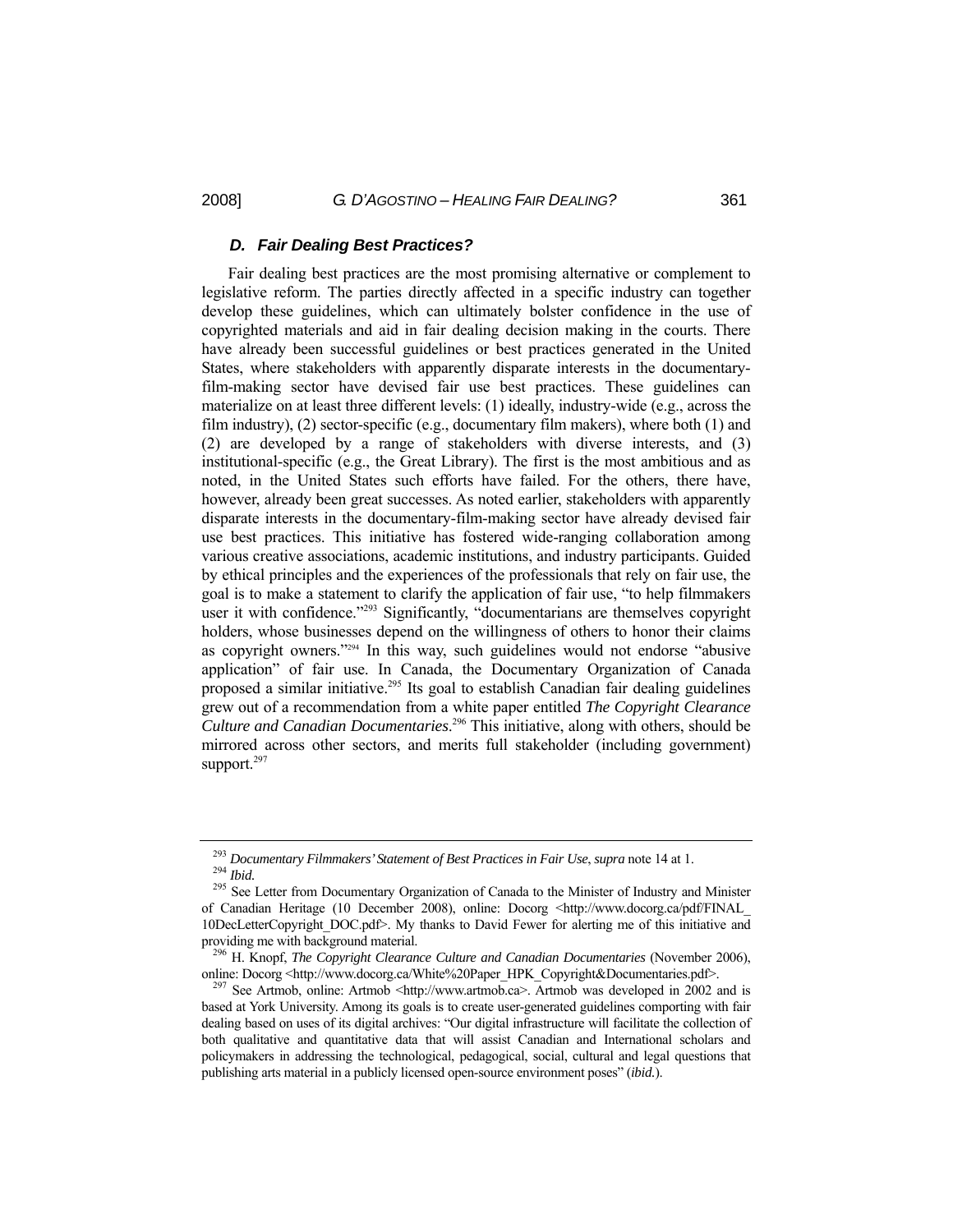The interest to develop such best practices is also apparent internationally and locally, though from a common set of stakeholder interests (e.g., within universities and libraries in both Canada and the United States). In Canada, most educational institutions have devised copyright policies to deal with the use of copyrighted materials by their patrons. The Great Library in Toronto has one.<sup>298</sup> Osgoode Hall Law School and York University have also developed a policy.<sup>299</sup> Concordia University has a policy (which appends the *Copyright Act*) and has also struck working groups to study these issues.<sup>300</sup> Indeed, libraries continue to play an important role in the negotiation, implementation, and management of licences. Staff are asked regularly to enforce and interpret copyright issues for compliance.<sup>301</sup> These are promising starts, but more concerted industry efforts, like those spearheaded by U.S. documentary filmmakers and, more recently, in Canada, can and should be emulated.

 More parties with conflicting interests within a set sector need to come together. Such collaboration can help to clarify fair dealing uses for the creators, users, right holders, and courts, who can then rely on these standards as "soft law" when interpreting fair dealing cases. These initiatives should be encouraged to flourish and should at least help foster communication and dialogue among different parties. The benefits can be more far-reaching and consequential to future fair dealing and general copyright practices. Of course, such practices truly help on the judicial front, once courts have endorsed their use in the assessment of what is fair. Evidence of this endorsement was seen in *CCH* and constituted one of the case's greatest contributions. Since *CCH* favours institutional users that abide by their own access policies comporting with fair dealing, a litigant's case could be more persuasive if such policies were consistent across the industry. Albeit a tall order to promote wider collaboration, such is not implausible, especially given the persisting uncertainty. Such "self-help" guidelines merit full backing and should be developed to ensure that all parties are compliant with copyright and in healthy agreement.

## *E. Clarify Copyright Act? Clarify Policy Objectives?*

 Just as one cannot cherry-pick laws from other countries, it is difficult to cherrypick and solve problems within the Canadian copyright system. Fair dealing cannot be addressed in a vacuum. Canada needs to stop and take stock. One must revisit the entire *CCA* and study what its objectives are and where the balance is being struck.

<sup>&</sup>lt;sup>298</sup> Great Library Access Policy, *supra* note 93.<br><sup>299</sup> York University, "Copyright", online: York University <http://www.yorku.ca/secretariat/senate/ committees/lit/copyright/Copyright and You.pdf>.<br><sup>300</sup> Concordia University Secretariat, "Policy on Copyright Compliance" (28 February 2001),

online: <http://secretariat.concordia.ca/policies/sg/en/SG-2.pdf>. 301 See Leslie Ellen Harris, Editorial, *Copyright & New Media Law Newsletter* 8:3 (2004). Of

course, staff also need to be trained to understand and enforce fair dealing.